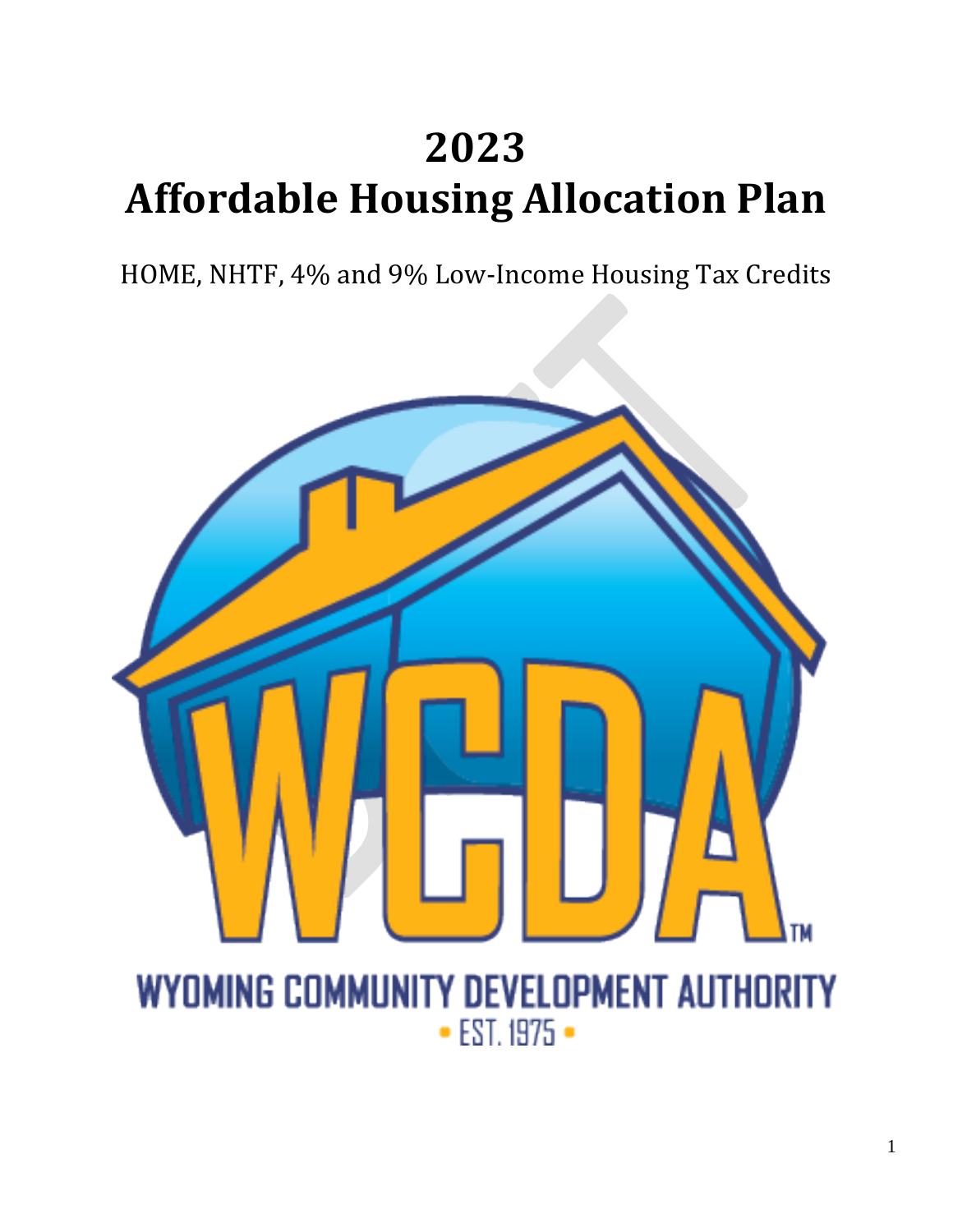## **ALLOCATION PLAN INDEX**

**Section** 

| VII.           |          |  |
|----------------|----------|--|
|                | D.<br>Е. |  |
|                | C.       |  |
|                | В.       |  |
| VI.            | Rental   |  |
| V.             |          |  |
| IV.            |          |  |
| III.           |          |  |
| $\mathsf{II}.$ |          |  |
|                |          |  |

| Α | <b>Current Year Summary</b>                                |  |
|---|------------------------------------------------------------|--|
|   |                                                            |  |
|   | <b>Available Sources &amp; Funds</b>                       |  |
|   | Project Cost, Subsidy, Expense and Value Limits            |  |
|   | Qualified Census Tracts (QCT) & Difficult Dev. Areas (DDA) |  |
|   | <b>Priority Target Populations</b>                         |  |
| в | <b>Market Study Information</b>                            |  |
|   |                                                            |  |
|   |                                                            |  |
| C | <b>Community Housing Development Organizations (CHDOs)</b> |  |
|   |                                                            |  |
|   | 64                                                         |  |

 $\overline{\phantom{a}}$ 

 $\overline{\phantom{0}}$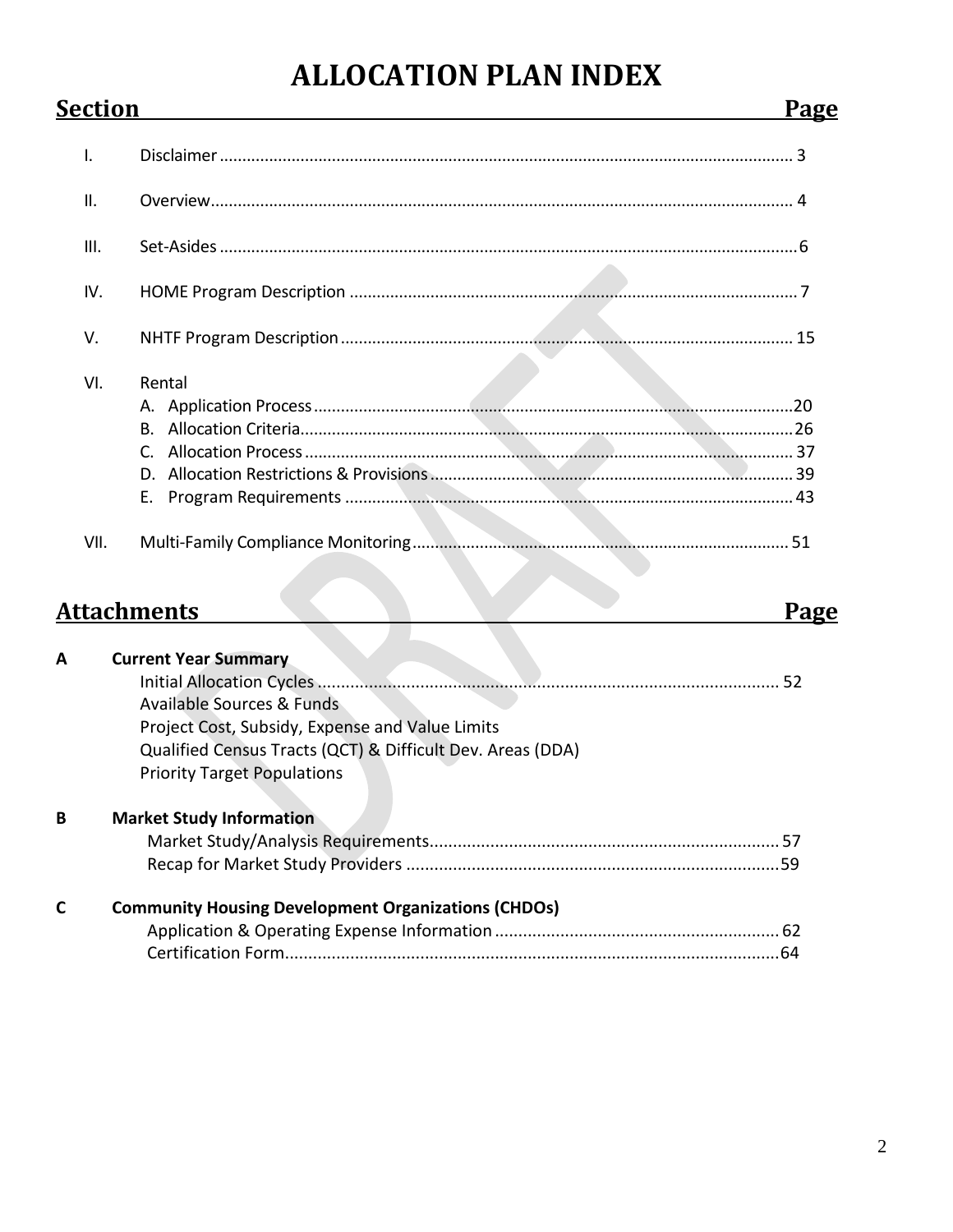### DISCLAIMER

WCDA's review of documents submitted in connection with this allocation is for its own purposes. WCDA MAKES NO REPRESENTATIONS TO THE OWNER OR ANYONE ELSE AS TO COMPLIANCE WITH THE INTERNAL REVENUE CODE, TREASURY REGULATIONS, OR ANY OTHER LAWS OR REGULATIONS GOVERNING LOW-INCOME HOUSING TAX CREDITS, THE HOME PROGRAM, AND/OR THE NHTF PROGRAM.

The Tax Credit, HOME and NHTF amounts allocated shall be made solely at the discretion of the Wyoming Community Development Authority, but in no way represents or warrants to any sponsor, investor, lender or others that the project is, in fact, feasible or viable.

The Allocation Plan, Current Year Summary (Attachment "A"), Application Form, Tax Credit Carryover/10% Test Allocation package and Tax Credit Final Allocation Package, Compliance Monitoring Procedure Plan, HOME Program Description, NHTF Program Description, and Consolidated Plan may be amended, from time to time, as guidelines and regulations are issued under Section 42 of the Internal Revenue Code, or under 24 CFR Part 92 HOME Investment Partnerships Program, or under 24 CFR Part 93 NHTF Program, or as WCDA deems necessary to carry out the goals of these programs.

No board member, agent or employee of WCDA shall be personally liable concerning any matters arising out of, or in relation to, the allocation of the Low-Income Housing Tax Credit, the HOME Investment Partnerships Program funds, and/or the NHTF Program funds.

The information concerning housing needs in the State of Wyoming published in A Profile of Wyoming Demographics, Economics and Housing, is currently being used as a guide by WCDA in its review of applications; however, applicants must provide their own information concerning housing needs to support their applications. An electronic copy of A Profile of Wyoming Demographics, Economics and Housing is available on WCDA's website [\(www.wyomingcda.com\)](http://www.wyomingcda.com/) or by contacting WCDA. WCDA makes no representations about the accuracy of its information, which was provided by a third-party source. Developers should not rely on or use such information in underwriting the feasibility of their project or assessing localdemand.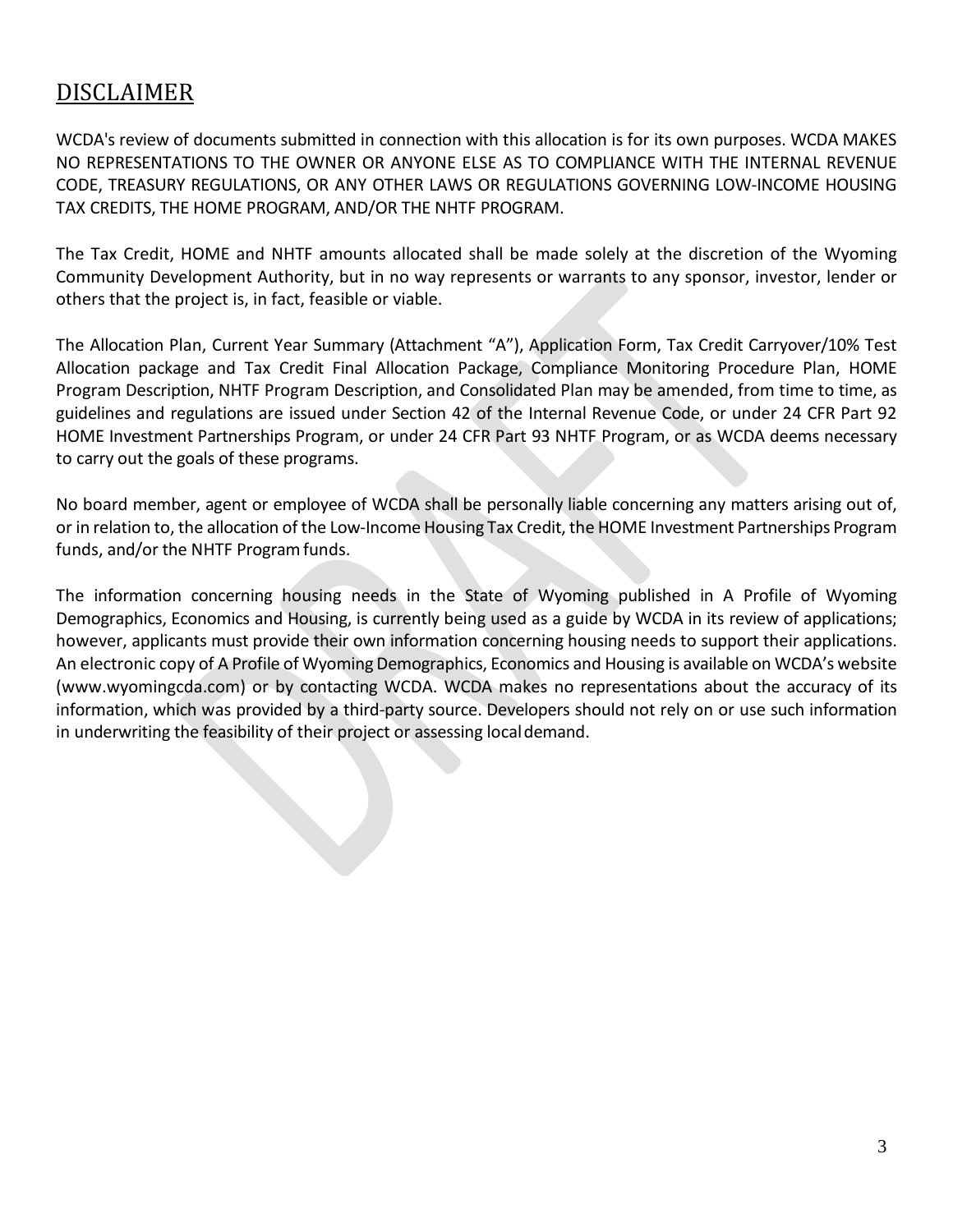## **I. OVERVIEW**

The Wyoming Community Development Authority (WCDA, or "the Authority") is committed to furthering the success of safe, sanitary and affordable housing throughout the state of Wyoming under the Low-Income Housing Tax Credit (LIHTC) guidelines established by Section 42(m)(1)(B) of the Internal Revenue Code, under the US Department of Housing and Urban Development (HUD) HOME Investment Partnerships Program (HOME) at 24 CFR Part 92, and under the HUD National Housing Trust Fund (NHTF) program at 24 CFR Part 93.

It is strongly suggested that project applicants contact their tax accountant and/or attorney before developing projects under any of these programs. While WCDA will endeavor to assist applicants, WCDA personnel are not tax or legal experts and applicants should not rely on WCDA personnel for tax and/or legal advice.

WCDA addresses housing issues and needs for the citizens of Wyoming by administering the above-named essential programs that allow communities and service organizations to assist the citizens and municipalities throughout the state of Wyoming. WCDA utilizes the Consolidated Plans for Housing and Community Development forthe City of Casper, the City of Cheyenne, and the State of Wyoming to identify several priorities for housing and community needs.

### PUBLIC INPUT AND DRAFTING PRINCIPLES

WCDA will solicit comments during a public forum held on June 9, 2021. In addition to considering input from interested parties, the following principles guided WCDA in completing the Affordable Housing Allocation Plan (AHAP):

- fair distribution of resources across the state
- value of sustaining long-term partnerships
- responsibility to low-income households
- efficient use of resources for all parties; and
- selection criteria

### DISCRETION AND MODIFICATIONS

In the process of administering LIHTCs, HOME, and NHTF, WCDA will make decisions and interpretationsregarding the AHAP, applications, and properties. Unless otherwise stated, WCDA is entitled to the full discretion allowed by law in making all such decisions and interpretations.

In the event of a:

- conflict with state or federal laws or regulations
- weather-related disaster
- major disruption in financial markets
- substantial change in resources available
- other similar unforeseen, consequential circumstance

WCDA may amend, disregard, modify, or withdraw any section of the AHAP, including selection criteria, that interferes with an appropriate response.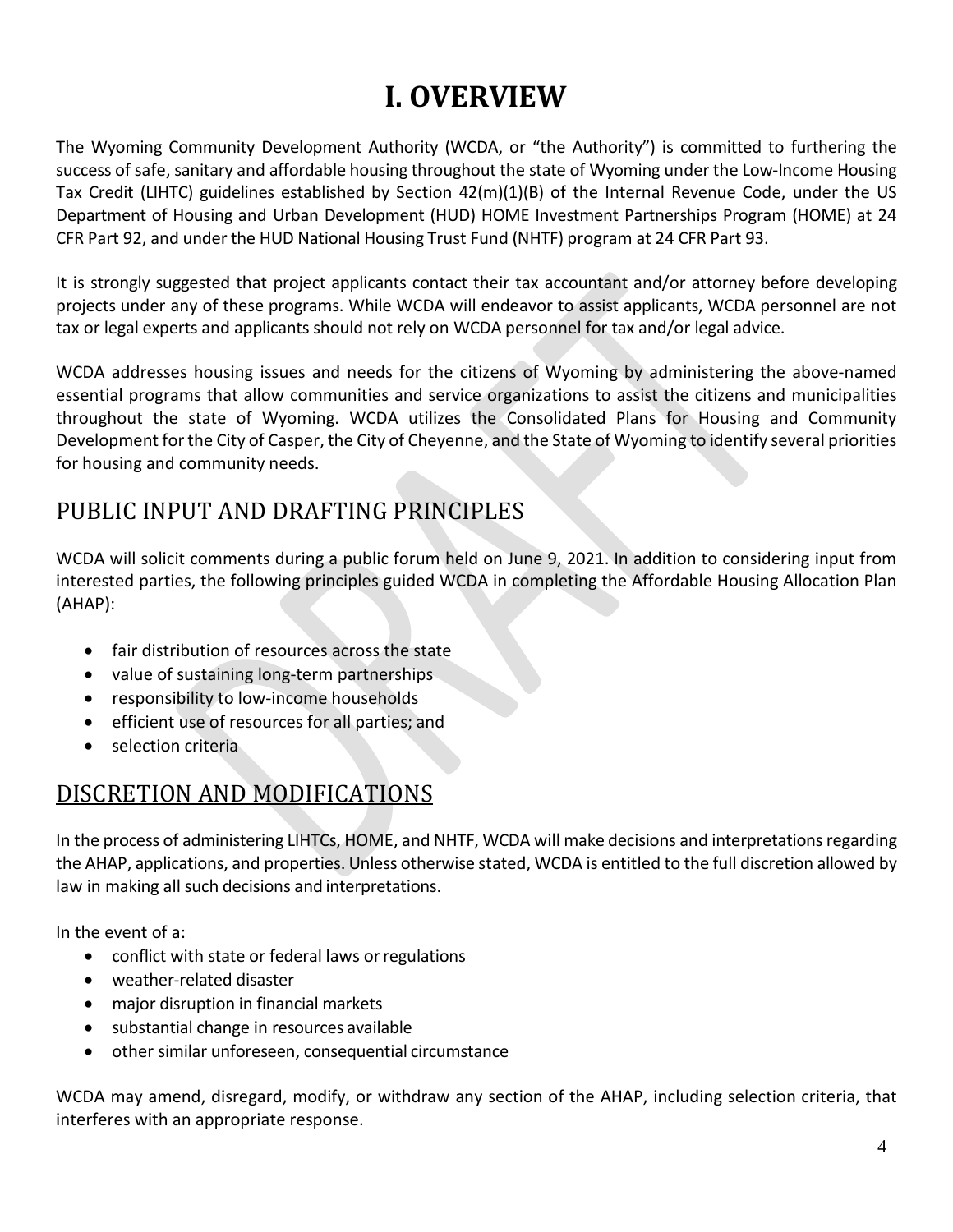WCDA may modify, supplement or make conforming amendments to the AHAP and all related documents without formal amendment or additional public hearings in the event there are changes in federal law, regulatory guidance or clarifications. WCDA will notify applicants affected by these changes and in addition, information about such subsequent changes will be posted on the Authority's website at *[www.wyomingcda.com.](http://www.wyomingcda.com/)*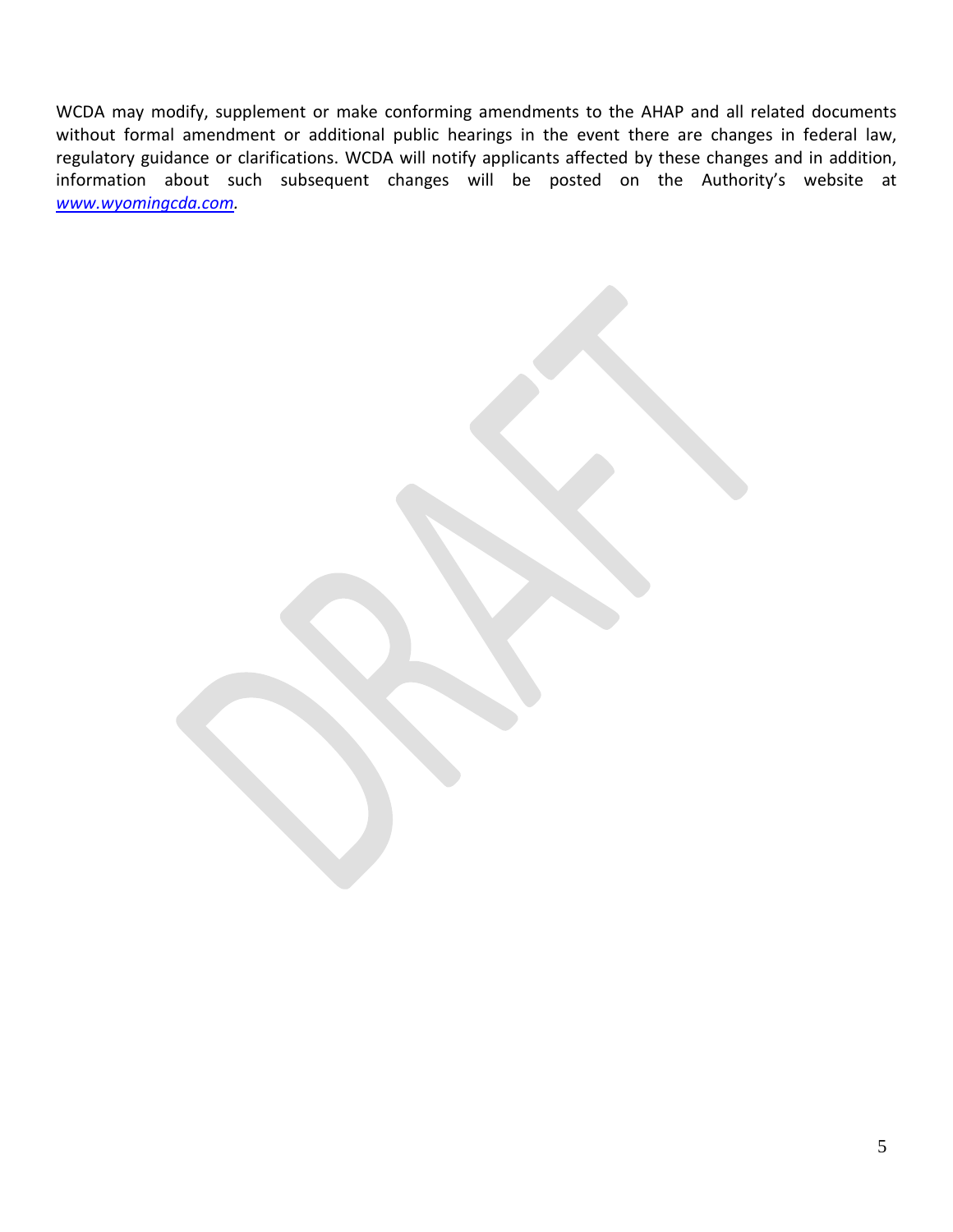## **II. SET-ASIDES**

To comply with program requirements as well as demonstrate local agency priorities, WCDA has established a list of set-aside categories for each of its federal grant and tax credit sources. These set-asides meet all federal program requirements, and may exceed them in some cases. Please refer to the chart below.

| <b>Set-Aside</b>           | <b>Low Income</b><br><b>Housing Tax</b><br><b>Credits</b> | <b>HOME</b> | <b>NHTF</b> | <b>Amount or</b><br>Percentage<br>of Available<br><b>Funds</b> |
|----------------------------|-----------------------------------------------------------|-------------|-------------|----------------------------------------------------------------|
| <b>CHDO</b>                |                                                           |             |             | 15%                                                            |
| Rehabilitation<br>Projects |                                                           |             |             | 25%                                                            |
| Non-Profits                |                                                           |             |             | 10%                                                            |

### 1. COMMUNITY HOUSING DEVELOPMENT ORGANIZATION (CHDO) SET-ASIDE

Fifteen percent (15%) of the Program Year (PY) HOME funding allocation will be set aside for CHDO's. Applications will be accepted from certified CHDO's for eligible CHDO activities through a competitive application process. If through this process, not all of the funds are allocated in the specified funding cycles, WCDA may allocate the funds to eligible CHDO projects through a second competitive application process or to projects meeting the minimum ranking criteria on a first-come, first-served -basis as determined by WCDA in its sole discretion. Ten percent (10%) of this set aside may be available for predevelopment assistance to CHDOs, which may include project-specific technical assistance and site control Loans. Funds set aside under the CHDO program will not be returned to the general pool if they are not allocated to a project.

### 2. NON-PROFIT SET-ASIDE

Ten percent (10%) of the total annual credit available is required to be set aside for projects in which 501(c)(3) or 501(c)(4) non-profit organizations materially participate in the development and management of the project. Projects requesting tax credits from the non-profit set-aside need to submit a Non-Profit Certification as to the non-profit's involvement in the project. This form can be found on the WCDA website at [http://www.wyomingcda.com.](http://www.wyomingcda.com/) Credits not allocated under the non-profit set-aside will not be returned to the general pool if they are not allocated to a project.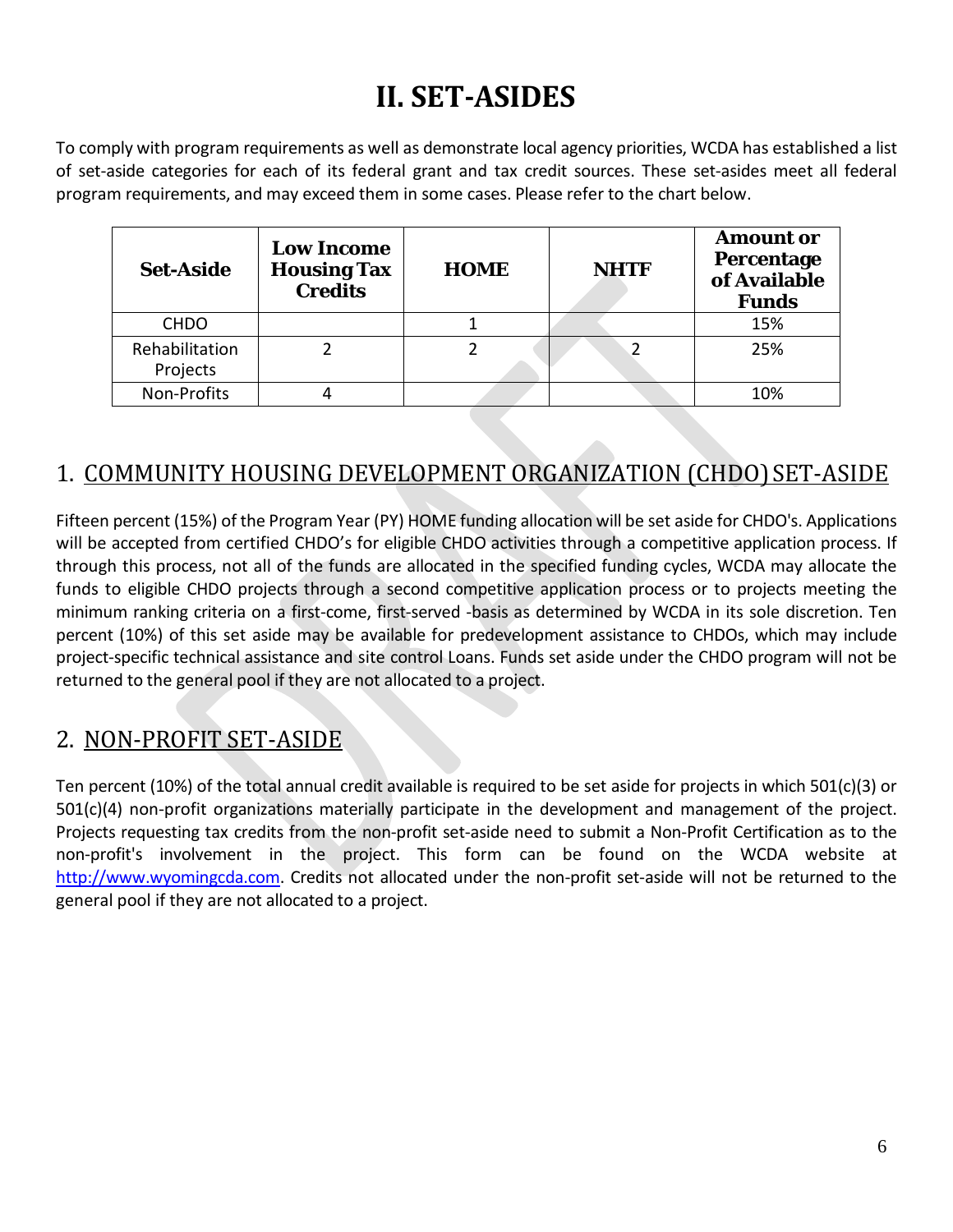## **HOME PROGRAM DESCRIPTION**

### RENTAL HOUSING ACTIVITIES & PROVISIONS

HOME funds must be spent quickly. The time frames for committing and expending funds are very short. From the time WCDA signs a HOME Grant Agreement with the Department of Housing and Urban Development, the following time frames apply:

- Twenty-four (24) months to enter into written agreements with an Owner/Developer to commit the HOME funds to a specific project<sup>1</sup>; and,
- Five (5) years to fully expend funds.

Rental Housing Production can be accomplished in the following ways:

- 1. Rehabilitation
	- a. Rehabilitation
	- b. Conversion
	- c. Reconstruction
	- d. Rehabilitation and Refinance
- 2. Acquisition and Rehabilitation
- 3. New Construction

There are four important things to remember about HOME-assisted rental housing:

- 1. Rents are strictly monitored and controlled byWCDA:
	- a. The HOME rent limit is a gross rent limit. The gross rent is equal to the sum of the tenant-paid portion of rent, the utility allowance for tenant-paid utilities, any rental assistance received, and non-optional charges. The gross rent may not exceed the amount approved by WCDA. WCDA must approve all HOME rentincreases.
	- b. Utility allowances will be determined by a method consistent with the requirements at 24 CFR 92.252(d).
	- c. If other fees are charged, the Owner shall provide a fee schedule, consistent with requirements of Section 3.3.2 below, for review and approval by WCDA on an annual basis. Any mandatory tenant fees not otherwise approved by WCDA shall be considered rent and are subject to the gross rent limits outlined herein.
	- d. In the event other financing sources, including but not limited to the LIHTC Program, allow a higher rent, the HOME rent limits shall continue to apply to any units designated as HOMEassisted.

<span id="page-6-0"></span> $1$  HOME program commitment deadlines are currently suspended through December 31, 2021.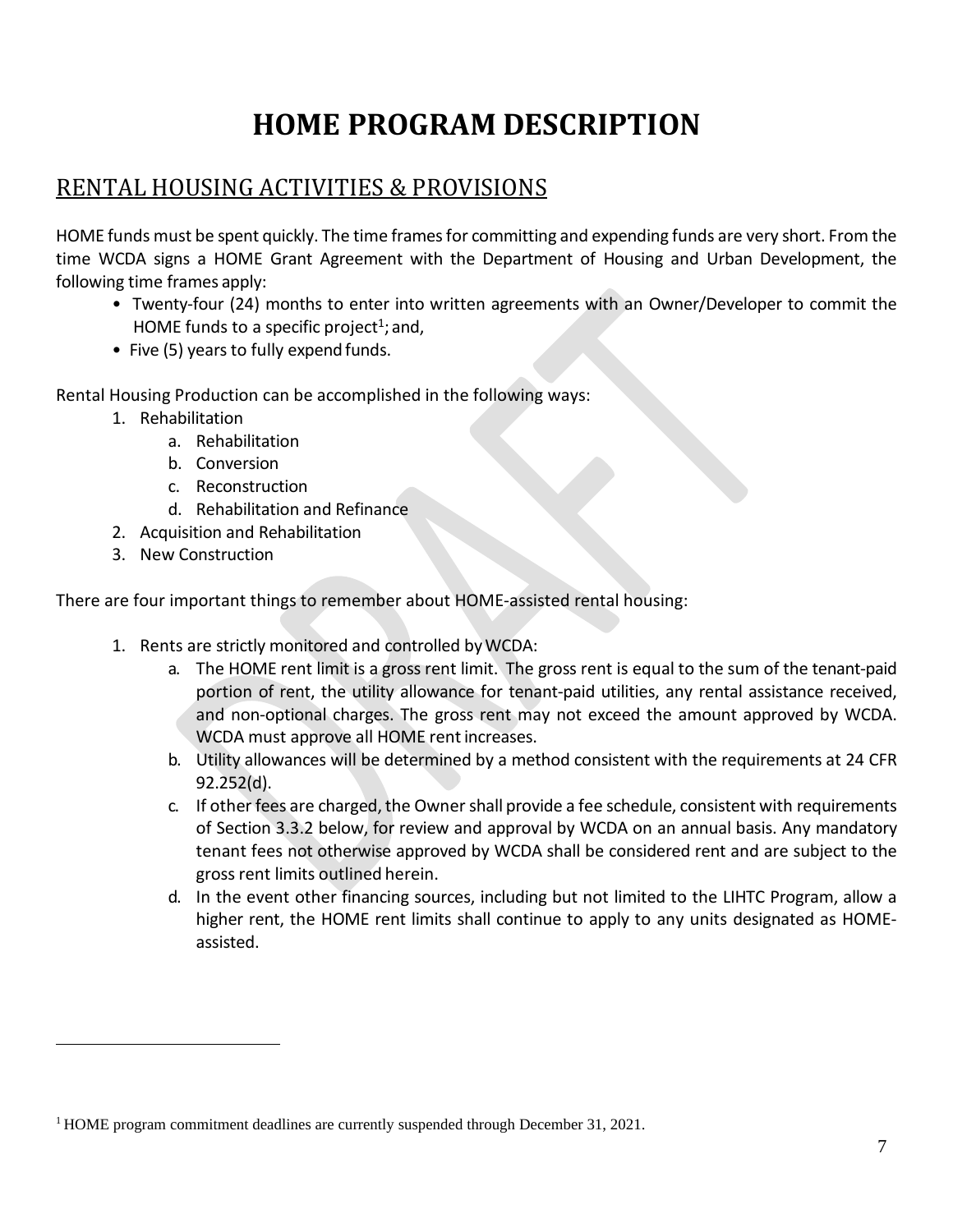- 2. Tenant Income Restrictions:
	- a. For projects with five (5) or more HOME-assisted units, at least twenty percent (20%) of the HOME-assisted units must be very low-income (50% of Area Median Income adjusted forfamily size as determined by HUD). At all times, all Low-HOME units must be rented exclusively to tenants with household incomes at or below fifty percent (50%) of the Area Median Income (AMI) as adjusted for household size. At initial occupancy (i.e., when leasing units to the first tenant following completion of construction) all High-HOME units must rented exclusively to tenants with household incomes at or below sixty (60%) AMI as adjusted for household size. After initial occupancy, High-HOME units may be rented to tenants with household incomes at or below eighty (80%) AMI as adjusted for householdsize.
	- b. For projects with fewer than five (5) HOME-assisted units, one hundred percent (100%) of the units must be very-low income (50% of Area Median Income).
- 3. Both occupancy and rents must be maintained and monitored for a minimum affordability period of five (5) to twenty (20) years depending upon the amount of HOME funds provided per unit and the type of project (new or existing).
- 4. Both the rent and income targeting requirements are enforced by deed restrictions and specify remedies for breach of the provisions.

### **Eligible Rental Housing Property Types**

- 1. One or more buildings on a single site that are under common ownership, management and financing.
- 2. Scattered sites are eligible as one project as long as the sites are under common ownership, management and financing, and receive HOME assistance as part of a singleundertaking.
- 3. There are no limits on the number of units perproject.
- 4. Properties may be privately or publicly owned.

### **Eligible Activities for Rental Housing Production**

- 1. REHABILITATION
	- a. Rehabilitation of Owned Multifamily Housing
		- i. Rehabilitation of existing structures; and Rehabilitation and Refinancing to permit or continue affordability under 24 CFR 92.252.
		- ii. A Capital Needs Assessment (CNA) must be provided. See Section III Multi-Family Projects Submission Requirements.
		- iii. The Project's on-site work and rehabilitation budget must not exceed 110% of the CNA proposed budget for recommended improvements.
		- iv. Rehabilitation may include adding rooms outside the existing walls of a structure, but adding a housing unit is considered new construction.
		- v. A review of the Owner's management practices will be made in order to determine that disinvestment in the property has not occurred, that the long-term needs of the project can be met and that the feasibility of serving the targeted population over an extended affordability period can be demonstrated.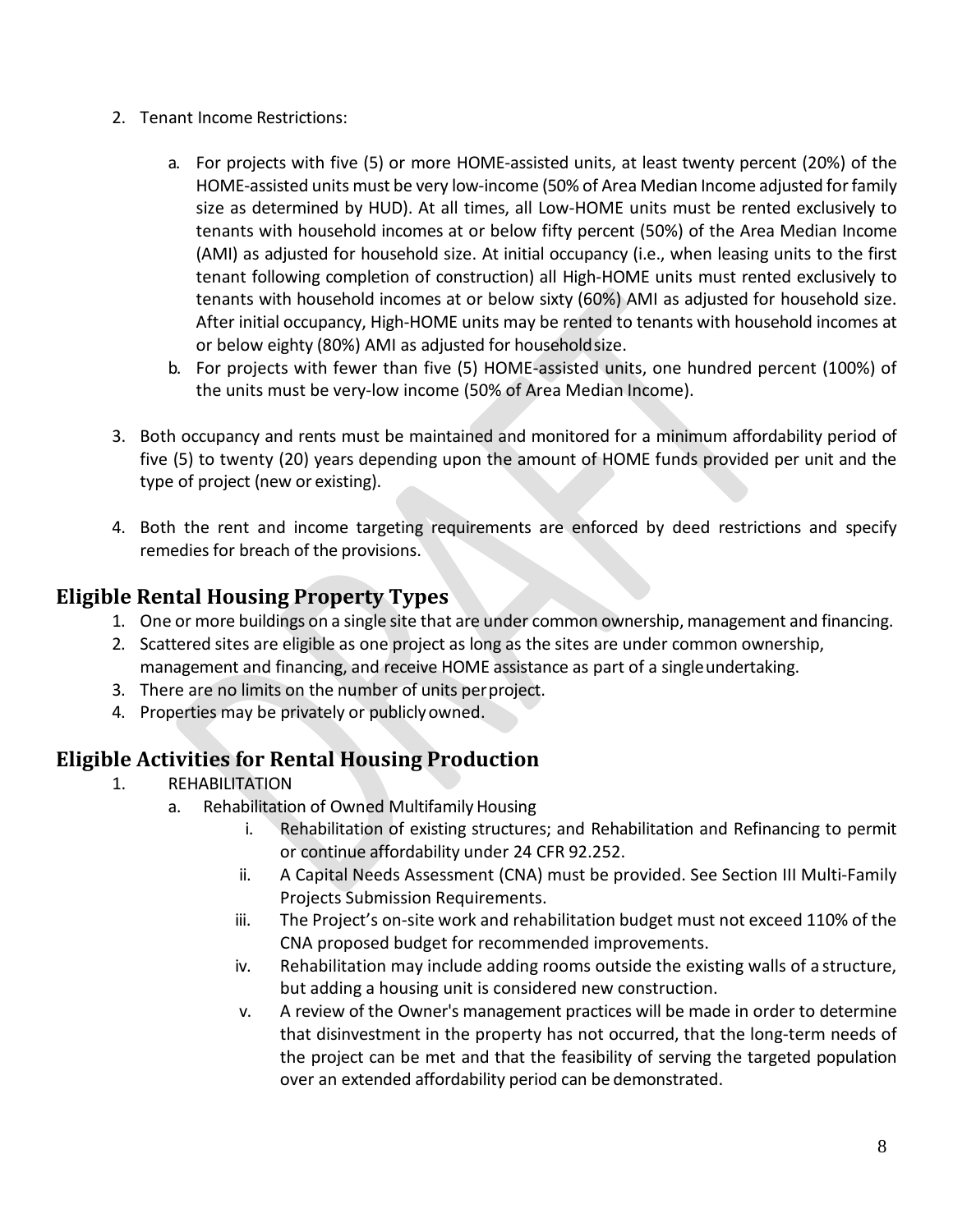- b. Conversion Conversion of an existing structure from an alternative use to affordable, residential housing is an eligible activity and is considered rehabilitation. If conversion involves additional units beyond the walls of an existing structure, the project will be deemed new construction. All requirements under Rehabilitation paragraph 1.a. above willapply.
- c. Reconstruction Reconstruction is defined as the rebuilding, on the same lot, of housing standing on a site at the time of project commitment. The number of housing units on the lot may not be decreased or increased as part of a reconstruction project, but the number of rooms per unit may be increased or decreased. Reconstruction also includes replacing an existing substandard unit of manufactured housing with a new or standard unit of manufactured housing. Allrequirements under Rehabilitation paragraph 1.a. above will apply.
- d. Rehabilitation and Refinance Refinancing is an eligible activity, and must be made for the purposes of maintaining current affordable units or creating additional affordable units and the rehabilitation cost must be greater than the amount of debt that is refinanced. HOME funds cannot be used to refinance multifamily loans made or insured by any Federal program, including CDBG. All requirements under Rehabilitation paragraph 1.a. above willapply.
- 2. ACQUISITION AND REHABILIATION Acquisition and rehabilitation of an eligible property is an eligible use of HOME funds. All requirements under Rehabilitation paragraph 1.a. above will apply.
- 3. NEW CONSTRUCTION New Construction is an eligible use of HOME funds. New Construction is also defined as housing that has received an initial certificate of occupancy or equivalent document within a one-year period before the commitment of HOME funds to the project.

### **Affordability Periods for Rental Housing**

HUD requires HOME-assisted rental units be rent controlled for varying lengths of time depending upon the average amount of HOME funds invested per unit:

| <b>Rental Housing Activity</b>       | Minimum per unit HOME \$ | <b>Affordability Period</b> |
|--------------------------------------|--------------------------|-----------------------------|
| Acquisition and/or<br>Rehabilitation | <\$15,000/unit           | 5 years                     |
| Acquisition and/or<br>Rehabilitation | \$15,000-\$40,000/unit   | 10 years                    |
| Acquisition and/or<br>Rehabilitation | >\$40,000/unit           | 15 years                    |
| <b>New Construction</b>              | All amounts              | 20 years                    |

#### **Affirmative Marketing for Rental Housing Projects**

Owner must adopt and implement affirmative marketing procedures for the Project consistent with the requirements of 24 CFR 92.351. Owner must submit an Affirmative Fair Housing Marketing Plan ("AFHMP"), using form HUD-935.2A, or on another such form as WCDA may reasonably require, for WCDA review prior to marketing and leasing the HOME-assistedunits.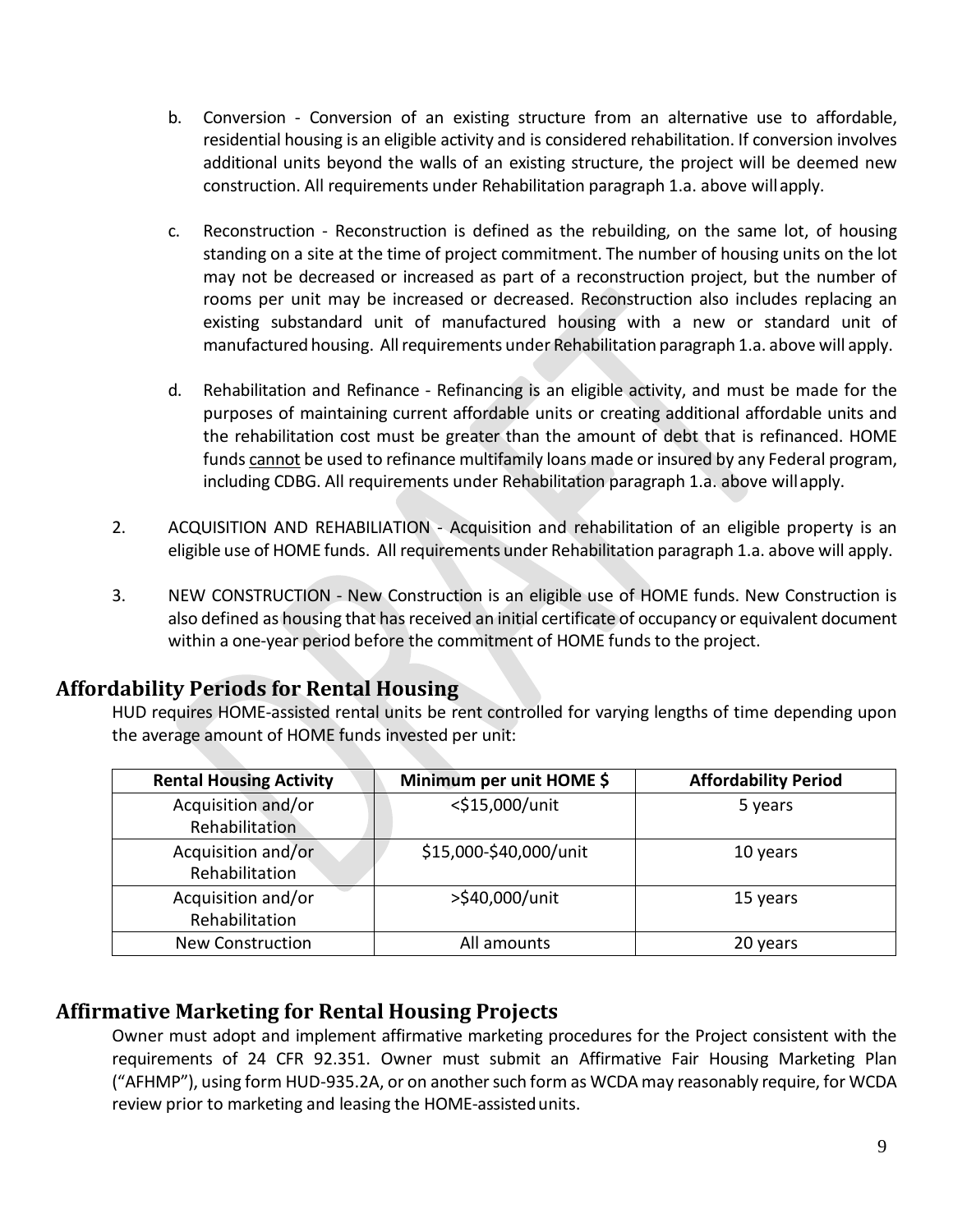WCDA reserves the right to require Owner to update the Project's AFHMP from time to time to ensure it remains appropriate given potentially changing demographic characteristics of the market area and is updated based on the operational experience with the Project.

### **Minority Business Enterprise & Women-Owned Business Enterprise (MBE/WBE) Outreach Program for Rental Housing Projects**

If awarded HOME funds, WCDA will require general contractors on projects being funded with HOME to solicit bids from minority-owned (MBE) and women-owned (WBE) businesses to the extent practicable, as required by 24 CFR 92.350 & 92.351. Documentation and data on the steps taken to reach out to MBE/WBE businesses will be required to be submitted to WCDA. WCDA will maintain project records on the use and participation of MBE andWBE.

#### **Other Requirements for Rental Housing Projects**

- 1. Except for within the first year after project completion, no further HOME funds can be used during the relevant period of affordability. The period of affordability will vary depending on the type of HOME activity.
- 2. If all HOME-assisted units are not rented within five (5) months from project completion, Owner must provide WCDA information about current marketing efforts and an enhanced plan for marketing the units so that it is leased as quickly as possible. If efforts to market the units are unsuccessful and the unit is not occupied by an eligible tenant, Owner will be required to repay all HOME fund invested in the unit.
- 3. Davis-Bacon, Other Labor Laws, and Any Other Cross-Cutting Federal Requirements The Developer is expected to comply with all federal cross-cutting requirements, when/if they apply.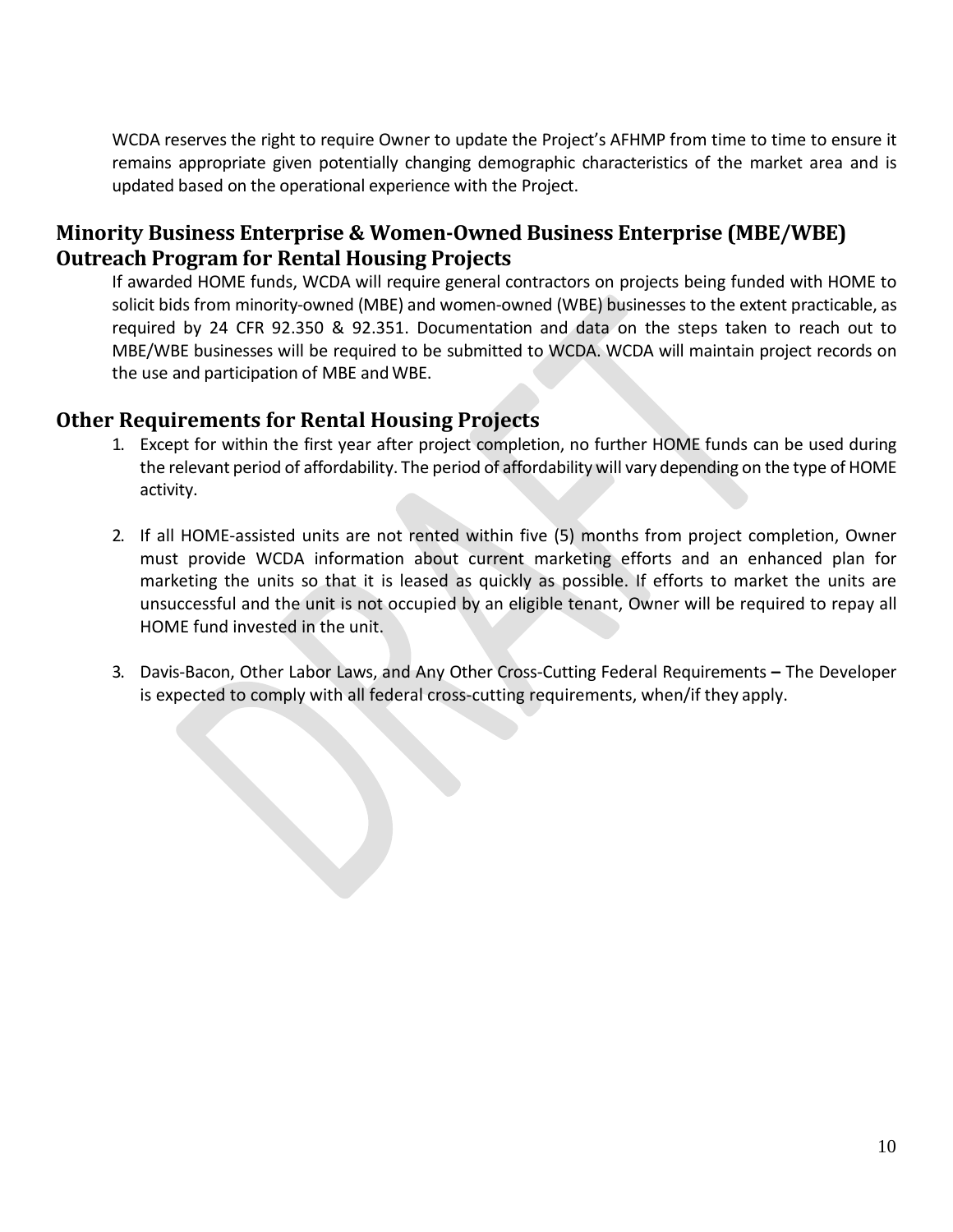### ENVIRONMENTAL REVIEW

The award of HOME funding to a project requires compliance with the review and clearance provisions of the National Environmental Policy Act (NEPA) and HUD's implementing regulations at 24 CFR 58. Completion of the required review is the responsibility of WCDA but requires the participation of the Owner.

Owner will be asked to certify that it has not taken any choice-limiting actions subsequent to its application for HOME financing and prior to notification by WCDA of HUD's approval of the release of funds under NEPA. Owner will further certify that it has no new knowledge or information that would call into question the determination of the Project's environmental status and that it will immediately disclose to WCDA any new information related to the environmental condition or status of the Project that becomes available. If such new information is deemed material by WCDA, Owner will stop work until a revised environmental determination can be made.

If human remains, bones, artifacts, foundations, or other indications of past human occupation are unearthed during the course of site work, construction, or other activity, Owner will immediately stop work and notify WCDA and the State Historic Preservation Office.

### PROPERTY STANDARDS

Housing that is constructed or rehabilitated with HOME funds must meet all applicable local building codes, standards, and zoning ordinances. In absence of a local code for new construction or rehabilitation, HOMEassisted new construction or rehabilitation must meet as applicable, the International Residential Code or International Building Code (as applicable to the type of housing) of the International Code Council. All new construction project must all meet the requirements in 24 CFR Part 92.251 (a)(2)(i) through (v). All rehabilitation projects must comply with WCDA's Written Standards for Federally-Assisted Housing Rehabilitation, and HUD's Uniform Physical Condition Standards (UPCS).

Construction of all manufactured housing must meet the Manufactured Home Construction and Safety Standards established in 24 CFR Part 3280. These standards preempt State and local codes covering the same aspects of performance for such housing. Applicants providing HOME assistance to install manufactured housing units must comply with applicable State and local laws or codes. In the absence of such laws or codes, the applicant must comply with the manufacturer's written instructions for manufactured housing units.

Housing originally constructed prior to 1978 requires additional procedures to address lead paint issues. Property must receive a lead-based paint inspection from an EPA-certified lead-based paint inspector, and any lead paint identified as part of the inspection must be remediated/mitigated by a certified lead-based paint abatement contractor. General contractor must be an EPA-Certified Renovation Firm at the time the sales contract issigned. Subcontractors must be EPA-Certified Renovation Worker(s) working under the EPA-Certified Renovation Firm.

Since HOME regulations require that HOME-assisted units meet HUD's minimum property standards, HOME funds cannot be used for emergency repair programs.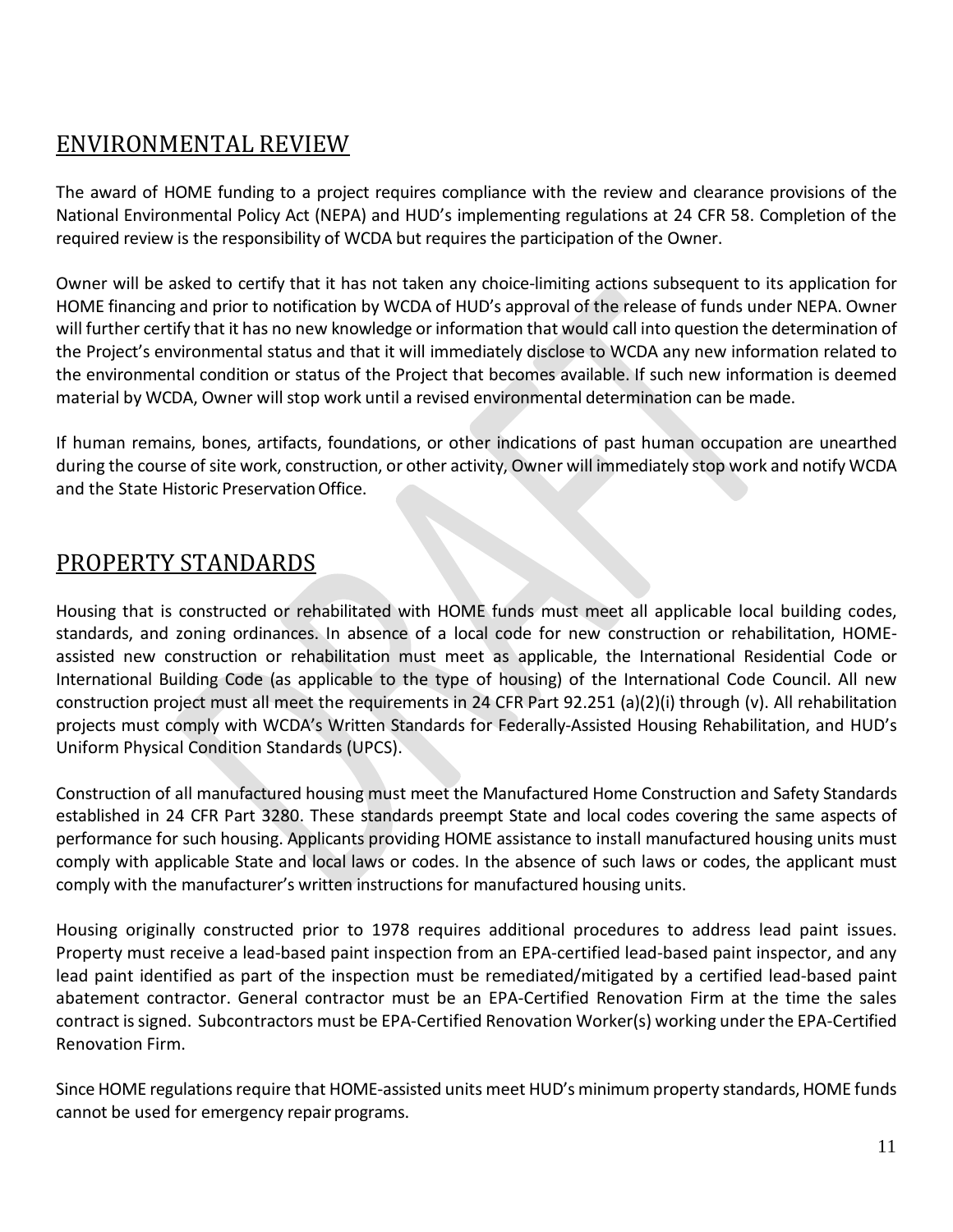### ELIGIBLE COSTS

HOME funding is disbursed on a reimbursement basis. After costs have been incurred and paid by the project, a reimbursement request may be submitted for costs as outlined below. A 10% retainage will be withheld from each draw request until the project is completed, placed in service and all documentation sufficient to WCDA is submitted to close out the project. All draws will be processed once a month.

- 1. Land and/or Building Acquisition Costs
- 2. Development Hard Costs The actual construction and/or rehabilitation costs including:
	- a. Costs of actual material and labor
	- b. Costs to meet the International Residential Code or International Building Code (as applicable to the type of housing) of the International CodeCouncil
	- c. Costs to meet rehabilitation standards
	- d. Essential improvements
	- e. Energy-related improvements
	- f. Costs to contain or abate Lead-based paint hazards
	- g. Costs to mitigate hazards including but not limited to mold, asbestos, radon, anddrugs
	- h. Improvements for handicapped persons
	- i. Repair or replacement of major systems in danger offailure
	- j. Repairs and general property improvements of a non-luxurynature
- 3. Site Improvements and utility connections can be funded with HOME funds only when conducted in conjunction with HOME eligible activities.
- 4. Related Soft Costs reasonable and necessary costs, including:
	- a. Architectural, engineering or related professional services (inspection, work write-ups) to a third party
	- b. Financing costs such as loan points, credit and title costs, recordation fees, building permits, legal fees, appraisals, developerfees
	- c. Relocation costs (permanent and temporary), affirmative marketing, and fair housing information services
- 5. Rehabilitation Costs
	- a. Demolition costs
	- b. Refinancing costs (cannot be larger than rehabilitation hard costs)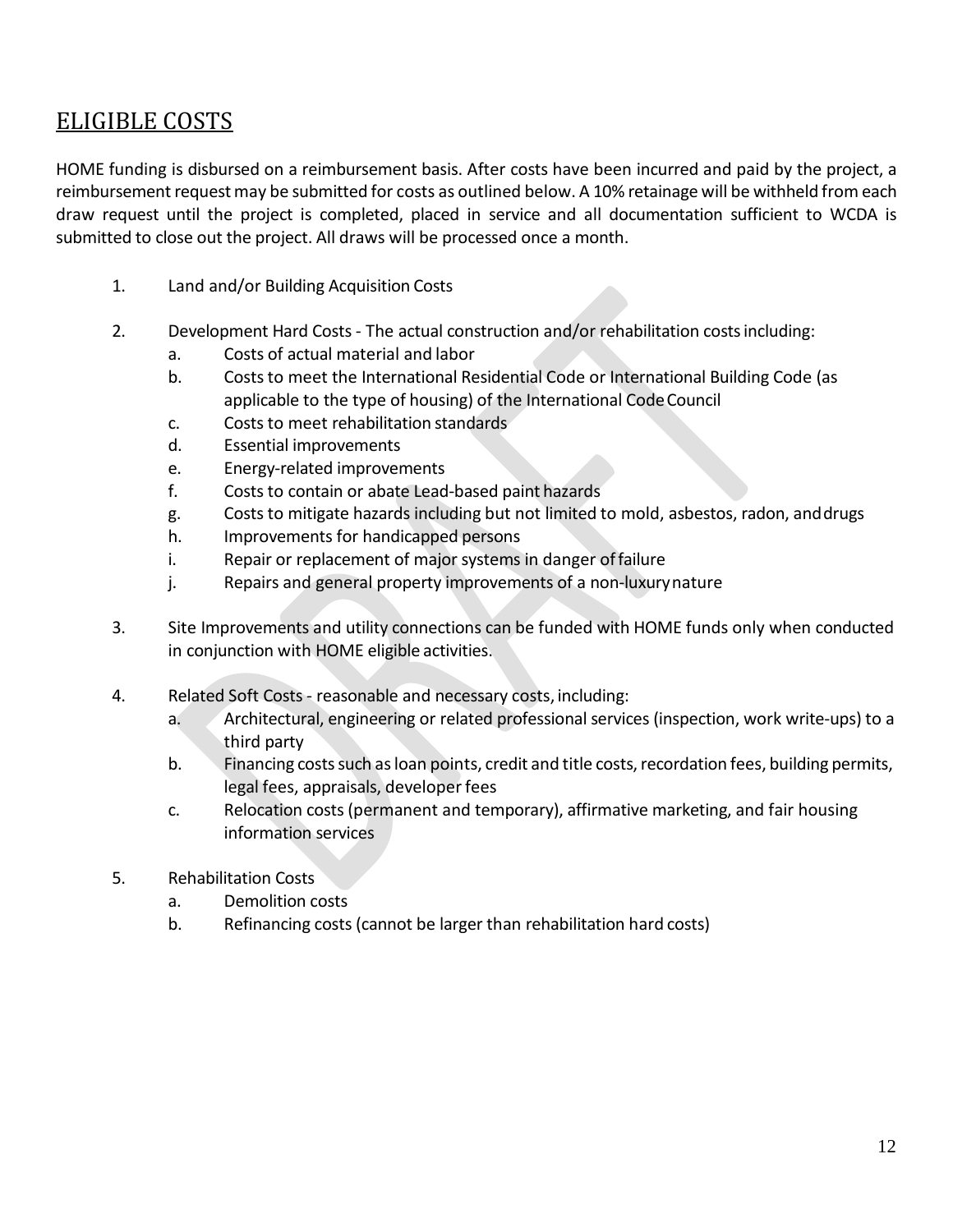### MATCHING REQUIREMENTS

Matching funds are the local contribution to the partnership. Match obligations must be met in the fiscal year the HOME funds are expended.

1. Forms of Matching Contribution

The match obligations can be met with:

- a. Cash from a non-federal source (owner's cash is not eligible asmatch)
- b. Value of waived taxes, fees or charges
- c. Value of donated land or realproperty
- d. Cost of infrastructure improvements not made with federal resources associated with HOME projects
- e. Proceeds from multifamily and single family affordable housing project bond financing validly issued by a State or local government or an agency or instrumentality of the State or local government
- f. Reasonable value of donated site-preparation and construction materials not acquired with Federal resources
- g. Reasonable rental value of the donated use of site preparation or construction equipment;
- h. The value of donated or voluntary labor or professionalservices
- i. The value of sweat equity
- j. The direct cost of supportive services provided to families residing in HOME-assisted units during the period of affordability
- k. The direct cost of homebuyer counseling services provided to families that acquire a property with HOME assistance

#### 2. Size of the Match

Every HOME project requires a twenty-five percent(25%) match contribution meaning that twentyfive percent (25%) of the HOME funds in a project must be matched by non-federal funds. For FY 2023, applicants will only be required to provide a minimum match of at least five percent (5%). The balance of the HOME match requirement may be met using WCDA's "banked" HOME Match.

#### 3. Sources of Match

Match providers will include a wide array of local providers, both public and private. These may include:

- a. Local tax funded initiatives
- b. Tax assessing offices
- c. Water and sewer departments
- d. Streets and sidewalk departments
- e. Redevelopment agencies
- f. Public housing agencies
- g. State agencies
- h. State tax funded initiatives
- i. Charitable organizations/foundations
- j. Private sector organizations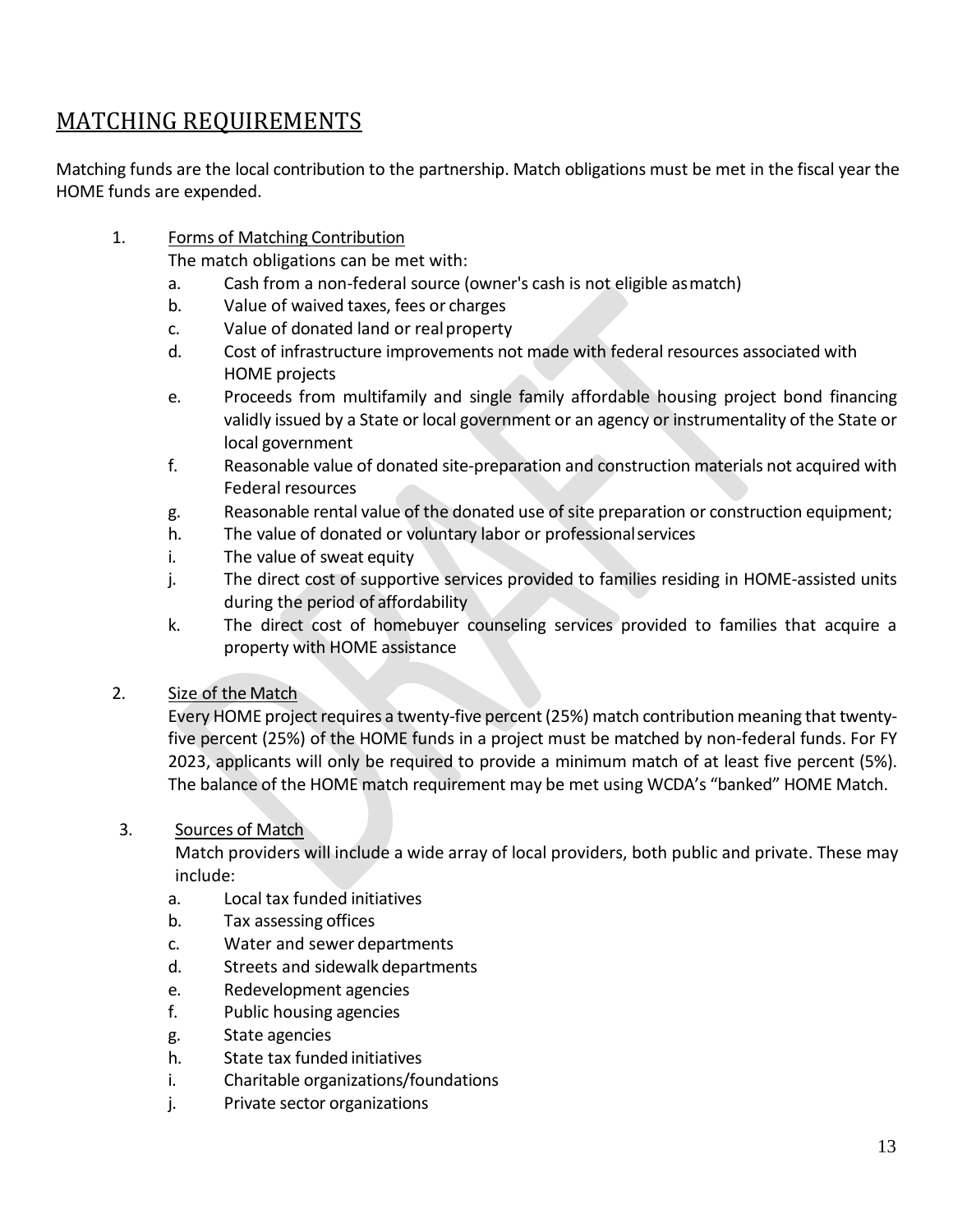- k. Lending institutions<br>I. Corporate donations
- l. Corporate donations/commitment
- m. Design professionals (architects, engineers, surveyors, etc.)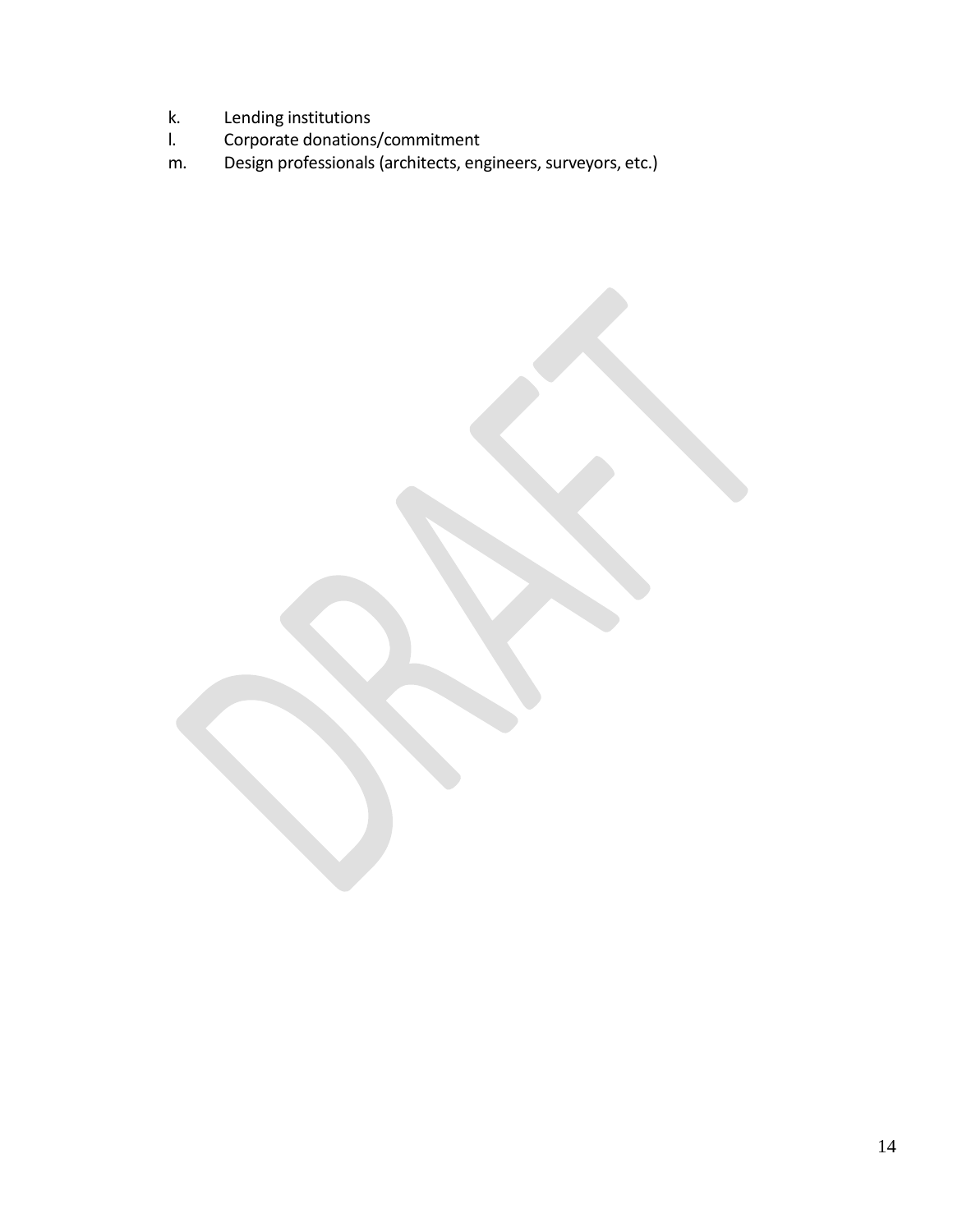## **NHTF PROGRAM DESCRIPTION**

### NHTF RENTAL HOUSING PRODUCTION & PROVISIONS

NHTF funds must be spent quickly. The time frames for committing and expending funds are very short. From the time WCDA signs an NHTF Grant Agreement for NHTF funds with the Department of Housing and Urban Development, the following time frames apply:

Twenty-four (24) months to enter into written agreements with an Owner/Developer to reserve NHTF funds.

Five (5) years to expend funds.

Rental Housing Production can be accomplished in the following ways:

- 1. Rehabilitation
	- a. Rehabilitation
	- b. Conversion
	- c. Reconstruction
	- d. Rehabilitation and Refinance
- 2. Acquisition and Rehabilitation
- 3. New Construction

There are three important things to remember about NHTF-assisted Rental Housing:

- 1. Rents are strictly controlled.
- 2. Tenants must be extremely low-income (at or below 30% of Area Median Income adjusted for family size as determined byHUD).
- 3. Both occupancy and rents must be maintained and monitored for a minimum affordability period of not less than 30 years.

Both the rent and income targeting requirements are enforced by deed restrictions and specify remedies for breach of the provisions.

#### **Eligible Rental Housing Property Types**

- 1. One or more buildings on a single site that are under common ownership, management and financing
- 2. Scattered sites are eligible as one project as long as the sites are under common ownership, management and financing, and receive NHTF assistance as part of a singleundertaking
- 3. There are no limits on the number of units perproject
- 4. Properties may be privately or publicly owned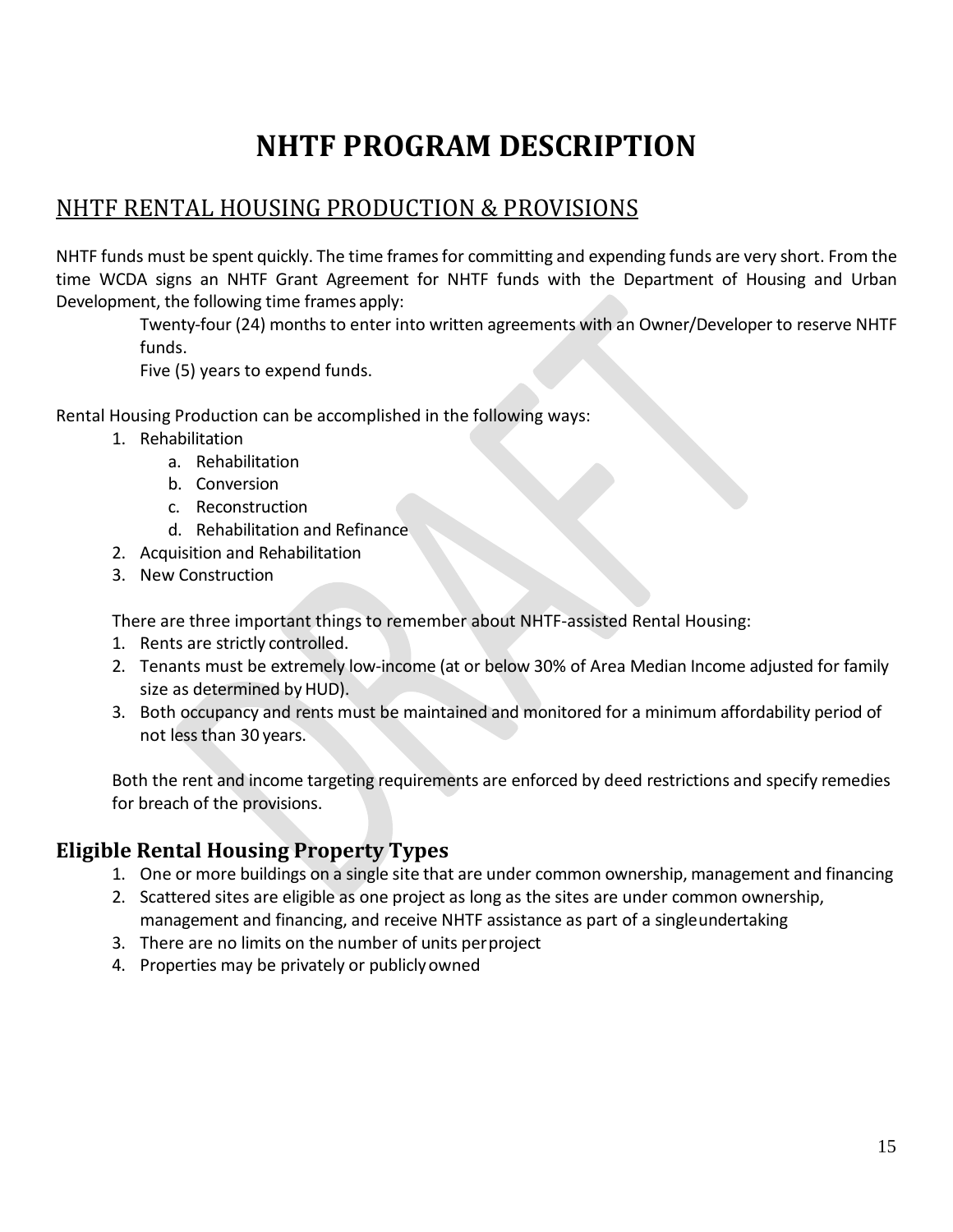### **Eligible Activities for Rental Housing Production**

The following activities are eligible for rental housing production with NHTF funds:

- 1. REHABILITATION
	- a. Rehabilitation of Owned Multifamily Housing
		- i. Rehabilitation of existing structures; and Rehabilitation and Refinancing to permit or continue affordability under 24 CFR 93.200.
		- ii. A Capital Needs Assessment (CNA) must be provided. See Section III Multi-Family Projects Submission Requirements.
		- iii. The Project's on-site work and rehabilitation budget must not exceed 110% of the CNA proposed budget for recommended improvements.
		- iv. Rehabilitation may include adding rooms outside the existing walls of a structure, but adding a housing unit is considered new construction.
		- v. A review of the Owner's management practices will be made in order to determine that disinvestment in the property has not occurred, that the long term needs of the project can be met and that the feasibility of serving the targeted population over an extended affordability period can be demonstrated.
	- b. Conversion Conversion of an existing structure from an alternative use to affordable, residential housing is an eligible activity and is considered rehabilitation. If conversion involves additional units beyond the walls of an existing structure, the project will be deemed new construction. All requirements under Rehabilitation paragraph 1.a. above willapply.
	- c. Reconstruction Reconstruction is defined as the rebuilding, on the same lot, of housing standing on a site at the time of project commitment. The number of housing units on the lot may not be decreased or increased as part of a reconstruction project, but the number of rooms per unit may be increased or decreased. Reconstruction also includes replacing an existing substandard unit of manufactured housing with a new or standard unit of manufactured housing. Allrequirements under Rehabilitation paragraph 1.a. above will apply.
	- d. Rehabilitation and Refinance Refinancing is an eligible activity, and must be made for the purposes of maintaining current affordable units or creating additional affordable units and the rehabilitation cost must be greater than the amount of debt that is refinanced. NHTF funds cannot be used to refinance multifamily loans made or insured by any Federal program, including CDBG. All requirements under Rehabilitation paragraph 1.a. above willapply.
	- 2. ACQUISITION AND REHABILIATION Acquisition and rehabilitation of an eligible property is an eligible use of NHTF funds. All requirements under Rehabilitation paragraph 1.a. above will apply.
	- 3. NEW CONSTRUCTION New Construction is an eligible use of NHTF funds. New Construction is also defined as housing that has received an initial certificate of occupancy or equivalent document within a one-year period before the commitment of NHTF funds to the project.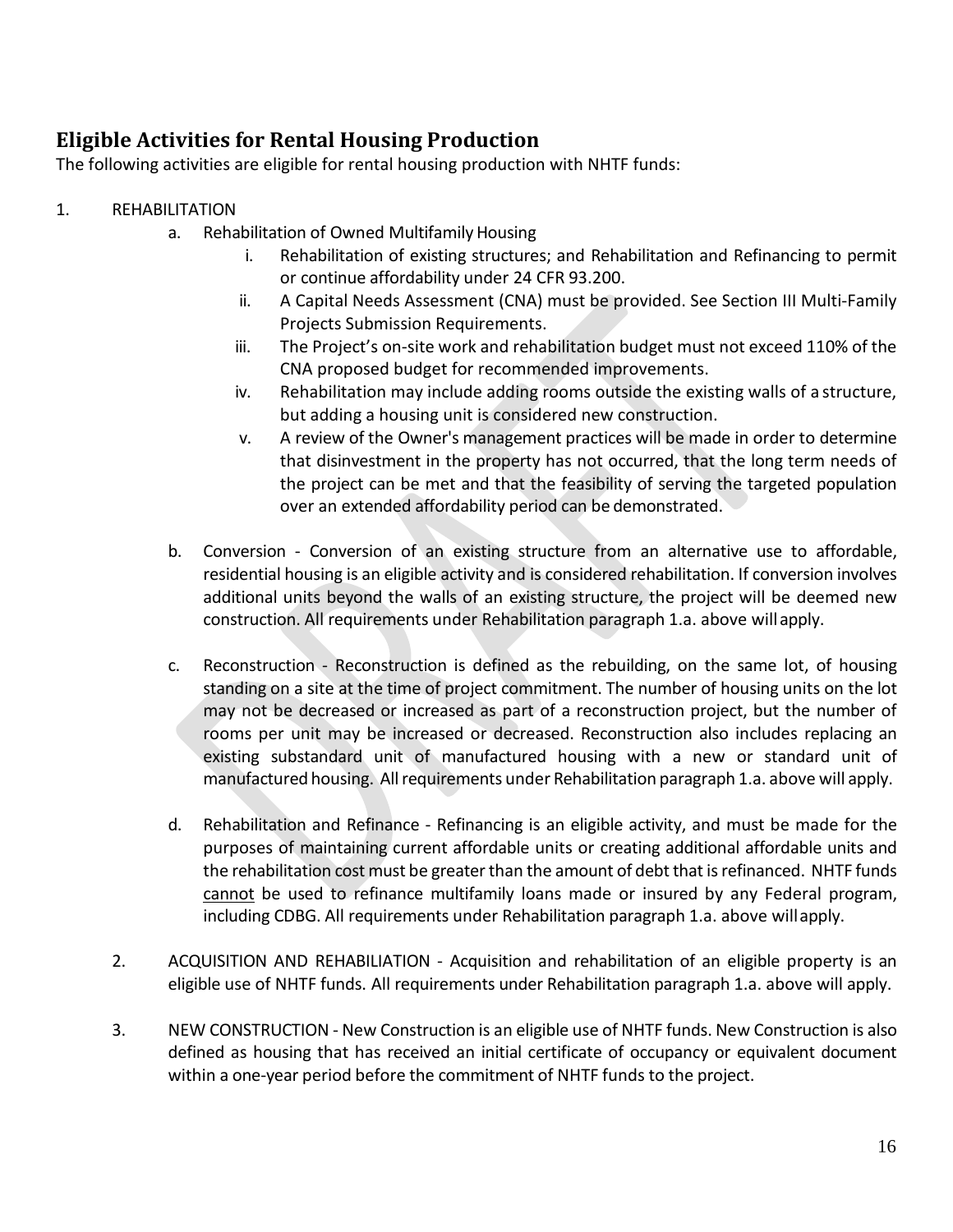### **Affordability Period for Rental Housing**

HUD requires NHTF-assisted **rental** units be rent controlled for not less than 30 years.

| <b>Rental Housing Activity</b> | Minimum per unit HOME \$ | <b>Affordability Period</b> |
|--------------------------------|--------------------------|-----------------------------|
| Any                            | All amounts              | 30 years                    |

#### **Affirmative Marketing for Rental Housing Projects**

Owner must adopt and implement affirmative marketing procedures for the Project consistent with the requirements of 24 CFR 93.350(b). Owner must submit an Affirmative Fair Housing Marketing Plan ("AFHMP"), using form HUD-935.2A, or on another such form as WCDA may reasonably require, for WCDA review prior to marketing and leasing the NHTF-assistedunits.

WCDA reserves the right to require Owner to update the Project's AFHMP from time to time to ensure it remains appropriate given potentially changing demographic characteristics of the market area and is updated based on the operational experience with the Project.

#### **Minority Business Enterprise & Women-Owned Business Enterprise (MBE/WBE) Outreach Program for Rental Housing Projects**

If awarded NHTF funds, WCDA will require general contractors on projects being funded with NHTF to solicit bids from minority-owned (MBE) and women-owned (WBE) businesses to the extent practicable, as required by 24 CFR 93.350(a). Documentation and data on the steps taken to reach out to MBE/WBE businesses will be required to be submitted to WCDA. WCDA will maintain project records on the use and participation of MBE and WBE.

### ENVIRONMENTAL REVIEW

NHTF is not currently subject to 24 CFR part 58. However, the regulations establish specific property standards and environmental provisions for new construction and rehabilitation housing that receives NHTF funds. These property standards and provisions are included in 24 CFR § 93.301(f)(1) and (2) and are outcome-based, exclude consultation procedures, and are not issued an Authority to Use Grant Funds. When combining NHTF with HOME, a Part 58 Environmental Review will be required. The Environmental Review must also meet the NHTF environmental provisions.

The Owner will certify that it has no new knowledge or information that would call into question the determination of the Project's environmental status and that it will immediately disclose to WCDA any new information related to the environmental condition or status of the Project that becomes available. If such new information is deemed material by WCDA, Owner will stop work until a revised environmental determination can be made.

If human remains, bones, artifacts, foundations, or other indications of past human occupation are unearthed during the course of site work, construction, or other activity, Owner will immediately stop work and notify WCDA and the State Historic Preservation Office.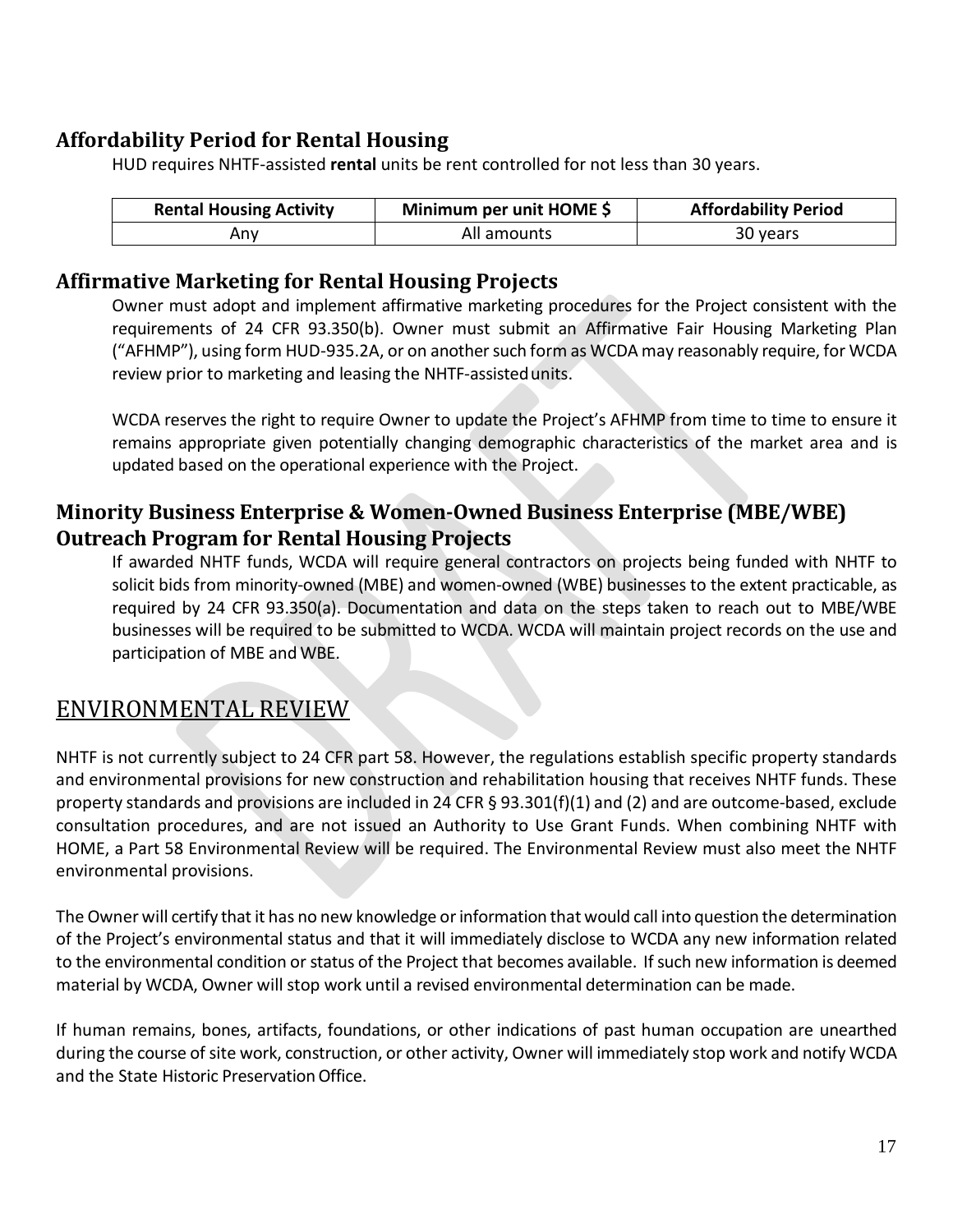### PROPERTY STANDARDS

Housing that is constructed or rehabilitated with NHTF funds must meet all applicable local building codes, ordinances, and zoning ordinances at the time of project completion. In absence of a local code for new construction or rehabilitation, NHTF-assisted new construction or rehabilitation must meet as applicable, the International Residential Code or International Building Code (as applicable to the type of housing) of the International Code Council. All new construction project must all meet the requirements in 24 CFR Part 93.301(a), which addresses HUD requirements in Accessibility, Energy efficiency, and Disaster mitigation All rehabilitation projects must meet all the requirements in 24 CFR Part 93.301(b), which addresses HUD Requirements in Health and Safety, Major Systems, Lead-based paint, Accessibility, Disaster mitigation, Uniform Physical Condition Standards, and Capital Needs Assessments.

Construction of all manufactured housing must meet the Manufactured Home Construction and Safety Standards established in 24 CFR Part 3280. These standards preempt State and local codes covering the same aspects of performance for such housing. Applicants providing NHTF assistance to install manufactured housing units must comply with applicable State and local laws or codes. In the absence of such laws or codes, the applicant must comply with the manufacturer's written instructions for manufactured housing units.

Housing originally constructed prior to 1978 requires additional procedures to address lead paint issues. Property must receive a lead-based paint inspection from an EPA-certified lead-based paint inspector, and any lead paint identified as part of the inspection must be remediated/mitigated by a certified lead-based paint abatement contractor. General contractor must be an EPA-Certified Renovation Firm at the time the sales contract issigned. Subcontractors must be EPA-Certified Renovation Worker(s) working under the EPA-Certified Renovation Firm. Since NHTF regulations require that NHTF-assisted units meet minimum property standards, NHTF funds cannot be used for emergency repair programs.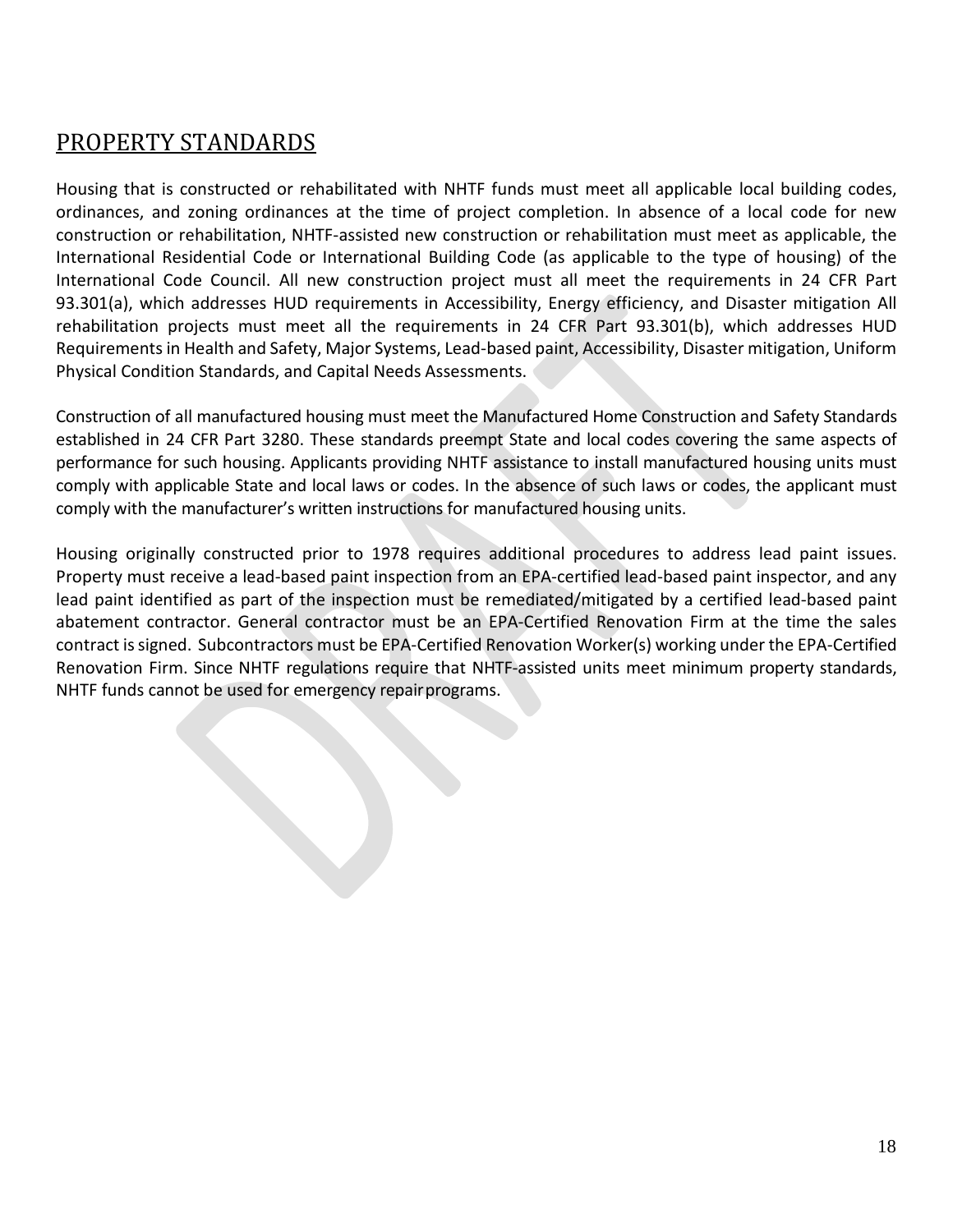### ELIGIBLE COSTS

NHTF funding is disbursed on a reimbursement basis. After costs have been incurred and paid by the project, a reimbursement request may be submitted for costs as outlined below. A ten percent (10%) retainage will be withheld from each draw request until the project is completed, placed in service and all documentation sufficient to WCDA is submitted to close out the project. All draws will be processed once a month.

- 1. Land and/or Building Acquisition Costs
- 2. Development Hard Costs The actual construction and/or rehabilitation costsincluding:
	- a. Costs of actual material and labor
	- b. Costs to meet the International Residential Code or International Building Code (as applicable to the type of housing) of the International CodeCouncil
	- c. Costs to meet rehabilitation standards
	- d. Essential improvements
	- e. Energy-related improvements
	- f. Costs to contain or abate Lead-based paint hazards
	- g. Costs to mitigate hazards including but not limited to mold, asbestos, radon, anddrugs
	- h. Improvements for handicapped persons
	- i. Repair or replacement of major systems in danger offailure
	- j. Repairs and general property improvements of a non-luxurynature
- 3. Site Improvements and utility connections can be funded with NHTF funds only when conducted in conjunction with NHTF eligible activities.
- 4. Related Soft Costs reasonable and necessary costs, including:
	- a. Architectural, engineering or related professional services (inspection, work write-ups) to a third party
	- b. Financing costs such as loan points, credit and title costs, recordation fees, building permits, legal fees, appraisals, developer fees
	- c. Relocation costs (permanent and temporary), affirmative marketing, and fair housing information services
- 5. Rehabilitation Costs
	- a. Demolition costs
	- b. Refinancing costs (cannot be larger than rehabilitation hard costs)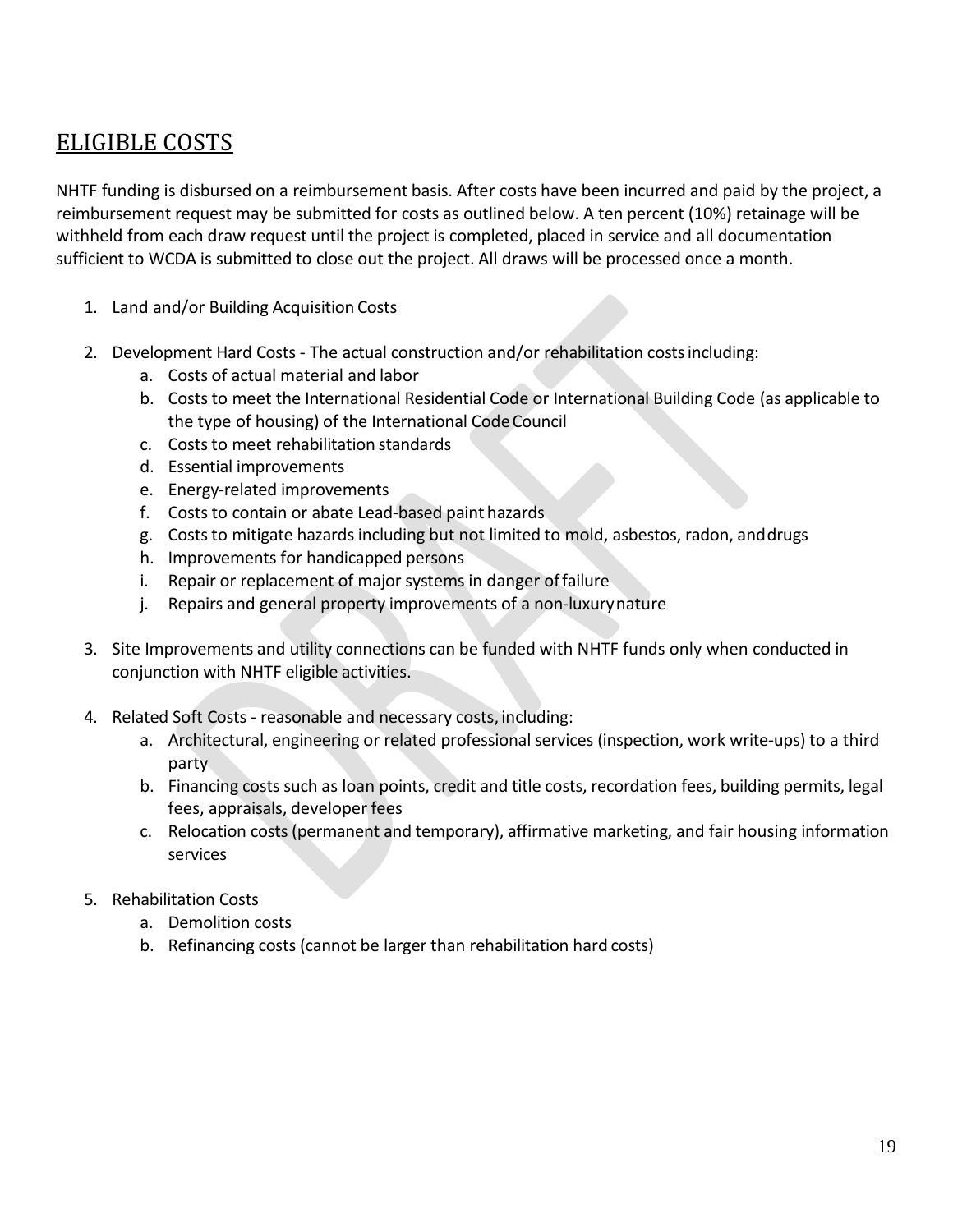## **MULTIFAMILY RENTAL PROJECTS**

### APPLICATION PROCESS

WCDA utilizes one application for Tax Credit funding requests and a separate application for HOME, NHTF and/or TCAP funding. Available funding levels and allocations are outlined in Attachment "A". In addition, specific set-asides and their eligibility criteria are outlined in Section II of this document. Please note that if WCDA deems additional cycles as necessary to obligate fundsin a timely manner, WCDA may conduct additional application cycles within the current funding year.

Applicants must be current on all fees due and owing WCDA before an application will be accepted. An application may be denied if it is determined that the Developer or other key participants have other projects that are not progressing or have not progressed as scheduled in the Development Timetable within WCDA's Application and/or Agreement.

All required documents must be submitted via the Procorem Workcenter assigned to the Applicant. Each attachment must be uploaded as a separate file and as a searchable document. Incomplete applications will not be scored.

After the application is received, WCDA will conduct a site visit to evaluate the site's suitability for the proposed housing. Representatives of the Development Company are required to accompany WCDA staff at the site visit either in-person or virtually and are the only person(s) permitted to attend. Failure to attend the site visit or unauthorized individuals in attendance at the site visit may result in zero points in the developer capacity category.

During the scoring period, WCDA reserves the right to contact developers with clarifying questions in regards to their application. Requests will not be made for missing or incomplete documentation.

### **Waiver Requests**

In order to request a waiver of any points or submission requirements, please submit an attachment with your application documenting and explaining the need for a waiver. WCDA reserves the right to approve or deny waiver requests at its sole discretion.

### **Supplemental Applications**

When submitting a supplemental application, the most recent AHAP must be used in regards to submission and scoring requirements. Supplemental applications are required to submit the respective application fee.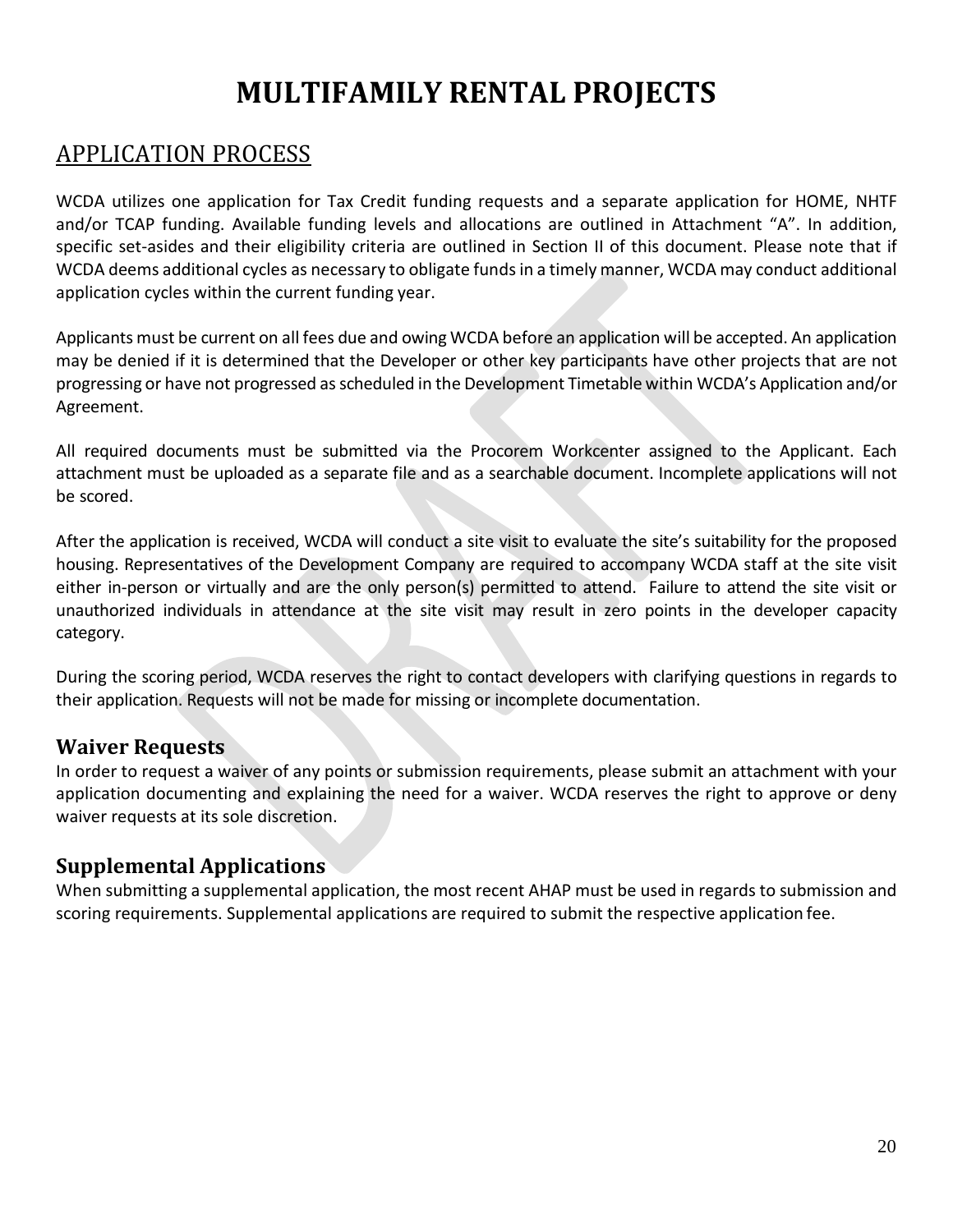#### **Submission Requirements**

The following must be submitted in this format for all initial and supplemental funding applications. If your proposal cannot provide any of the following, please refer to the waiver request section above.

1. Completed Letter of Intent, sent to [housingdev@wyomingcda.com](mailto:housingdev@wyomingcda.com) on or before the submission deadline outlined in the respective Notice of Available Funding;

\*Specific project site must be identified prior to submitting Letter of Intent.

- 2. Application Fee, received in the WCDA office by the application deadline.
	- \$1,000 for projects with twenty-four (24) units orless
	- \$2,000 for projects with over twenty-four (24)units
	- Projects electing income averaging (IA) must pay an application fee of \$2,500.
	- Non-Profits/CHDOs have a flat application fee for all tax credit projects of \$500
	- There are no application fees for projects which are applying for HOME and/or NHTF funds only.
- 3. Application
- 4. WCDA Application for Community Housing Development Organization (CHDO) Status Under the HOME Investment Partnership Program (HOME) as stated in 24 CFR Part 92, ifapplicable;
- 5. Affirmative Fair Housing Marketing Agreement;
- **6.** Independent, comprehensive, recent (no older than six (6) months from the date of application submittal), and professional Market Study from a competent, disinterested party. At a minimum, the Market Study must include those items outlined in **Attachment "A" and the Market Study Recap (Attachment"B").**

#### **Please Note - WCDA does not have a list of Market Study Providers and cannot recommend a provider.**

- 7. For projects requesting HOME funding in an entitlement city, a current letter of consistency with the Consolidated Plan from the appropriate jurisdiction;
- 8. Site control documentation;
- 9. Documentation of compliance with zoning requirements, includingmap;
- 10. Flood plain documentation, including map;
- 11. Completed Phase I Environmental Assessment;
- 12. Estimated tax expense from county assessor (or current assessment for rehabilitationprojects);
- 13. City map showing location of the site;
- 14. Sketch plan of the site (3-dimensional if possible);
- 15. Floor plans;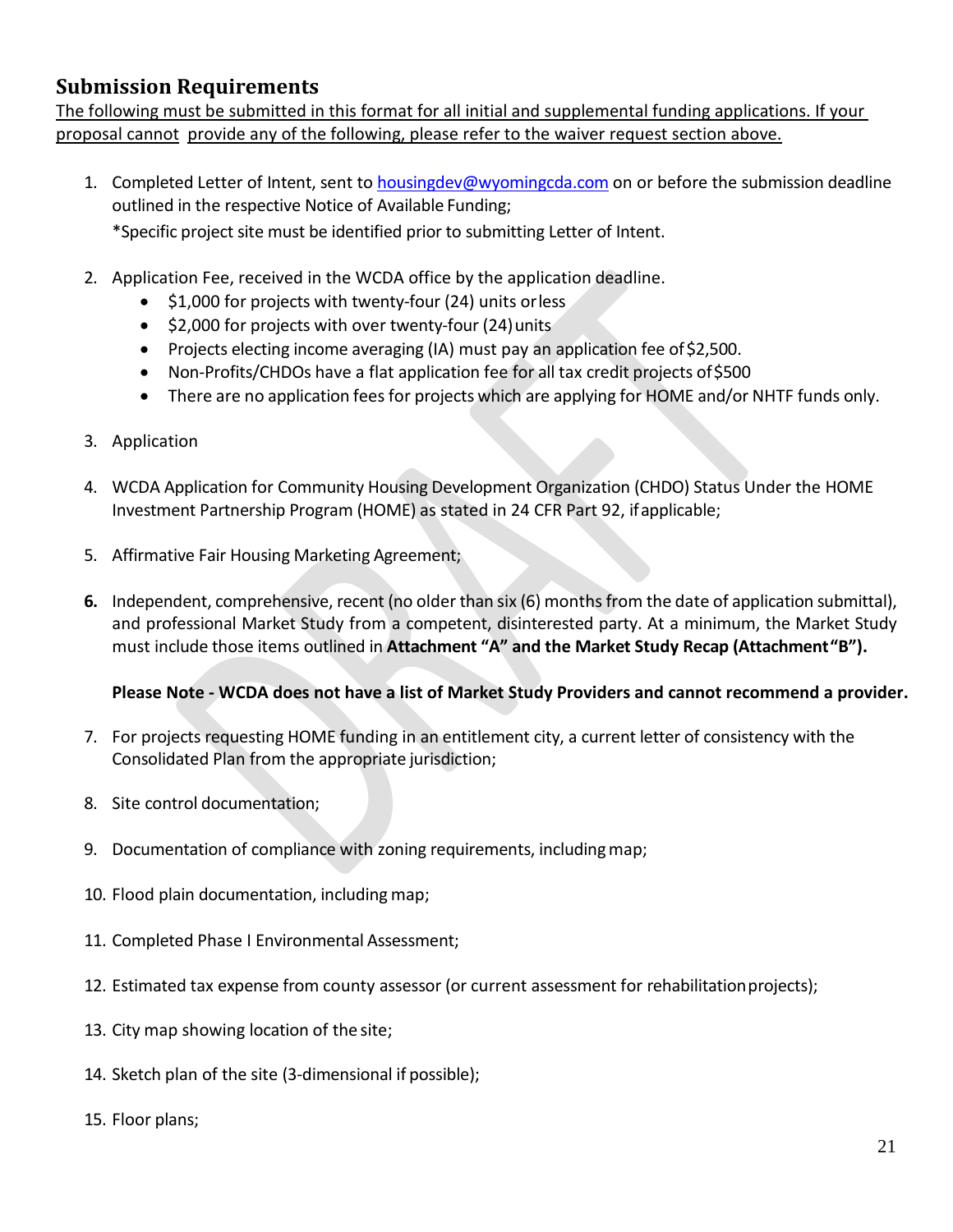- 16. Projects built in phases are to complete the application reflecting information on the current phase, and explain each phase and the entire project in thenarrative;
- 17. Narrative description of the project;
- 18. Detailed written explanation of how and why the applicant feels the scoring criteria has beenmet;
- 19. Copy of deed showing ownership changes proving 10-year rule requirements (for acquisition/ rehabilitation projects with tax credits);
- 20. Developer fee agreement;
- 21. Certification of attendance of compliance training from WCDA or a firm as approved by WCDA, completed within the past two (2) years by a representative of the proposed management company;
- 22. Certification of attendance of fair housing training by all project owners from a nationally-recognized firm as approved by WCDA, completed within the past five (5)years;
- 23. Historical tax information for Developer for underwriting purposes;
	- a. For Developers organized as limited liability companies or partnerships, three (3) years of most recent tax returns (IRS Form 1065 pages 1-5)
	- b. For Developers organized as corporations or S-corporations, three (3) years of most recent tax returns (IRS Form 1120 and 1120-S pages 1-5)
	- c. For Developers organized as non-profit organizations, the last three (3) years of most recent tax returns (IRS Form 990)
- 24. All tax credit projects must provide a Letter of Intent from a minimum of one syndicator which must include an anticipated date of when a firm commitment will be issued;
- 25. All projects requesting credits that exceed the total per unit eligible basis and/or submit a project budget that exceeds the total per unit cost, published by WCDA in Attachment "A", must include documentation satisfactory to WCDA, justifying the higher costs, and thus the higher eligible basis. [e.g. Three (3) or more bids for construction items, current Real Estate listings for like properties in the area (to help justify land cost), costs to address seismic or other unique building requirements, impact on the community, etc.];
- 26. Scattered site projects are acceptable under this plan only if all units are covered under the same financing, and are located within the same city, or if not all of the individual sites are within city limits, within the same county. However, the Primary Market Area defined in the Market Study must be sized appropriately and logically consistent. To receive the one hundred thirty percent (130%) increase in basis allowed under Section 42 the entire project must also be located within a qualified census tract or difficult development area. While separate applications are required for projects located in different cities, projects may be bundled for outside financing and syndication purposes;
- 27. Determination letter from the State Historic Preservation Office (SHPO), clearing the site for improvements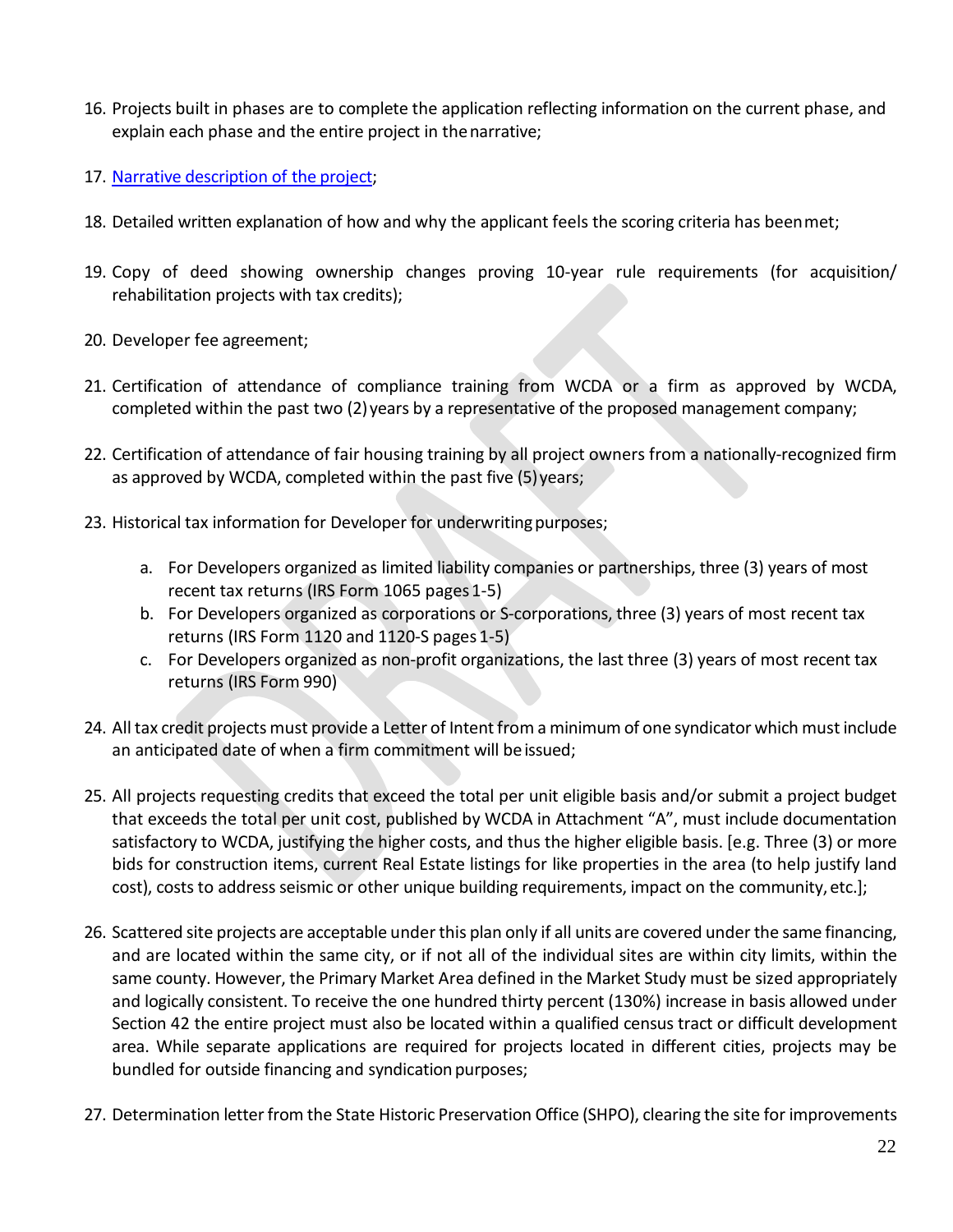or necessary mitigation requirements;

- 28. All HOME Match documentation by the Source providing the Match that grant has been awarded or fee reduction has been approved, or by lending institution providing a firm commitment of a below market interest rate loan in order to receive allowable points;
- 29. Specifications and verification of construction and/or energy efficiency details must be provided in order to receive the corresponding points; and
- 30. Waiver Request(s) Narrative.

For **Acquisition/Rehabilitation** projects the following documents must also be submitted in addition to the previously listed submission requirements:

- 1. Financial statements, including a balance sheet and profit and loss statement, and/or tax returns from the property to be acquired for the past three (3)years.
- 2. A Capital Needs Assessment (CNA) must be provided by unaffiliated third party, such as a licensed architect or engineer, and must include a unit-by-unit breakdown and budget at time of application. The CNA must conform with the requirements of WCDA's Written Standards for Federally-Assisted Housing Rehabilitation and must include an estimate of the remaining useful life of major systems and estimates of replacement costs. Major systems include: structural support, roofing, cladding, weather proofing (windows, doors, siding, gutters), plumbing, electrical and heating, ventilations, and air conditioning. The CNA must support a minimum need of \$30,000 per unit in hard costs to address mechanical, electrical, plumbing, or structural conditions with a remaining useful life of less thanfive (5) years.

a. The assessment should include an opinion as to the proposed budget for recommended improvements and should identify critical building systems or components that have reached or exceeded their expected useful lives. The Project's on-site work and rehabilitation budget must not exceed one hundred ten percent (110%) of the CNA proposed budget for recommended improvements. Rehabilitation may include adding rooms outside the existing walls of a structure, but adding a housing unit is considered newconstruction.

b. The Assessment should also include a projection of recurring probable expenditures for significant systems and components impacting use and tenancy, which are not considered operation or maintenance expenses, to determine the appropriate replacement reserve deposits on a per unit per year basis. The assessment should examine and analyze the following:

- i. Site, including topography, drainage, pavement, curbing, sidewalks, parking, ingress and egress, landscaping, amenities, water, sewer, storm drainage, and gas and electric utilities and lines;
- ii. Where relevant, assess and document potential impact of natural disasters, (e.g. earthquake, flooding, wildfires) in accordance with State and local codes/ordinance;
- iii. Evaluate and estimate the useful remaining life, based on their age and condition, of the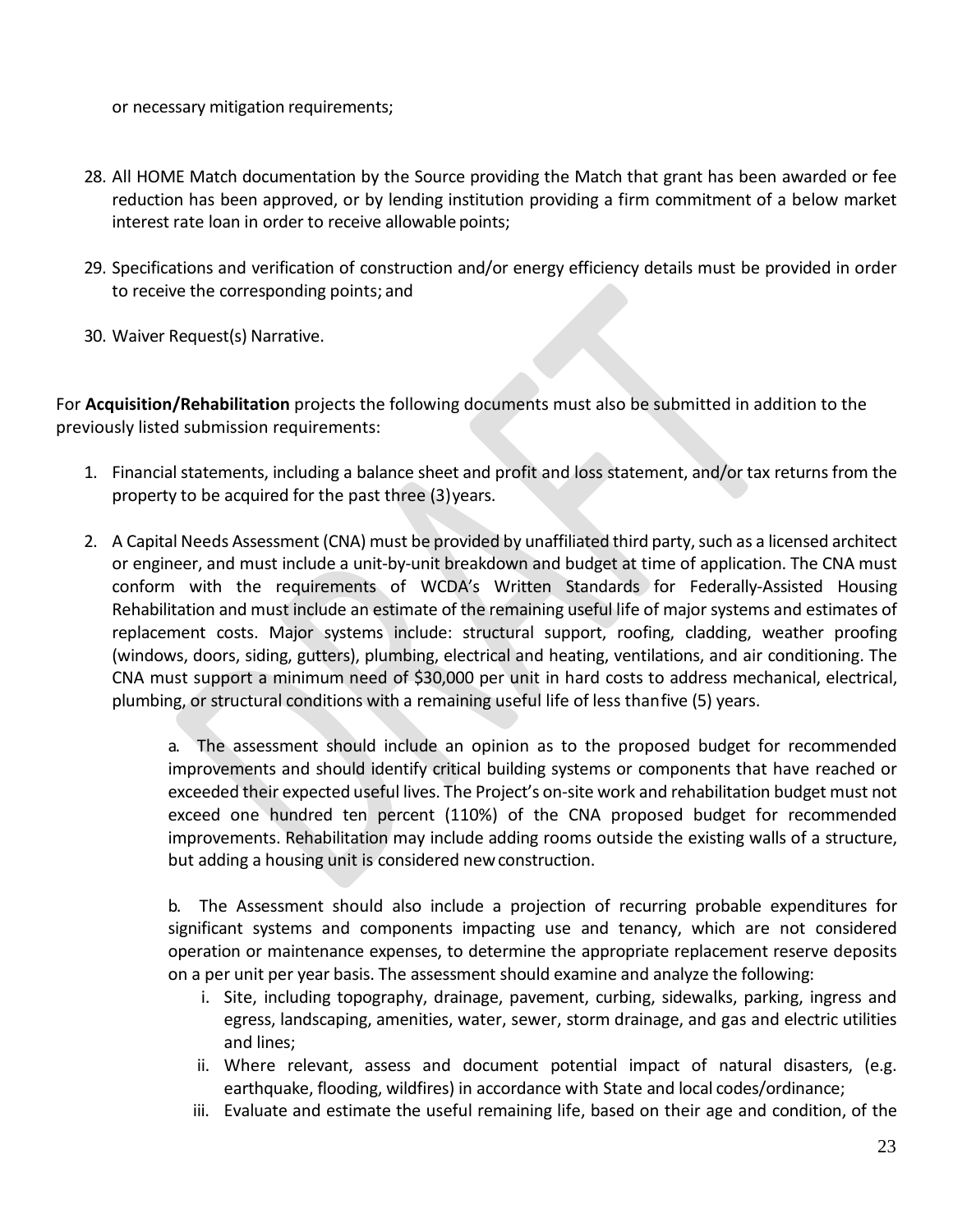following:

- 1. Structural systems, both substructure and superstructure, including exterior walls and balconies, exterior doors and windows, roofing system, and drainage;
- 2. Interiors, including unit and common area finishes, carpeting, tile, plaster walls, paint condition, etc.), unit kitchen finishes, cabinets and appliances, unit bathroom finishes and fixtures, and common area lobbies and corridors; and
- 3. Mechanical systems, including plumbing and domestic hot water, HVAC, electrical, lighting fixtures, fire protection, and elevators. All of these major components must have a useful remaining life of at least (five) 5 years or be repaired or replaced;
- iv. Exterior walls, balconies, exterior doors and windows, roofing system and drainage;
- v. Interior of all individual units, include kitchen finishes and appliances, unit bathroom finishes and fixtures; and,
- vi. Common area lobbies and corridors (if applicable).

c. Scope of work, workmanship quality and materials must adhere to WCDA's Written Standards for Federally-Assisted Housing Rehabilitation, and are subject to inspection and approval by the WCDA Director of Construction and Facilities, or his/her designee.

- 1. All items identified in the CNA or by a professional's follow-up, must be included in the scope of rehabilitation, according to WCDA's Written Interiors, including unit and common area finishes, carpeting, tile, plaster walls, paint condition, etc.), unit kitchen finishes, cabinets and appliances, unit bathroom finishes and fixtures, and common area lobbies and corridors; and
- 2. Mechanical systems, including plumbing and domestic hot water, HVAC, electrical, lighting fixtures, fire protection, and elevators. All of these major components must have a useful remaining life of at least (five) 5 years or be repaired or replaced;
- ii. Exterior walls, balconies, exterior doors and windows, roofing system and drainage;
- iii. Interior of all individual units, include kitchen finishes and appliances, unit bathroom finishes and fixtures; and,
- iv. Common area lobbies and corridors (if applicable).

d. Scope of work, workmanship quality and materials must adhere to WCDA's Written Standards for Federally-Assisted Housing Rehabilitation, and are subject to inspection and approval by the WCDA Director of Construction and Facilities, or his/her designee.

e. All items identified in the CNA or by a professional's follow-up, must be included in the scope of rehabilitation, according to WCDA's Written Standards for Federally-Assisted Housing Rehabilitation.

f. Any cost item not identified in the CNA (except LBP, asbestos, mold, illegal drug residue, and site contamination inspections, clearance, and interim control costs) may be deemed unnecessary, and therefore ineligible for reimbursement.

3. A timely appraisal by an independent 3<sup>rd</sup> party (generally appraisals are considered timely if less than six (6) months old – the acquisition price on which tax credits are allocated will be limited to the lesser of the sales price or the appraised value of the property prior to rehabilitation);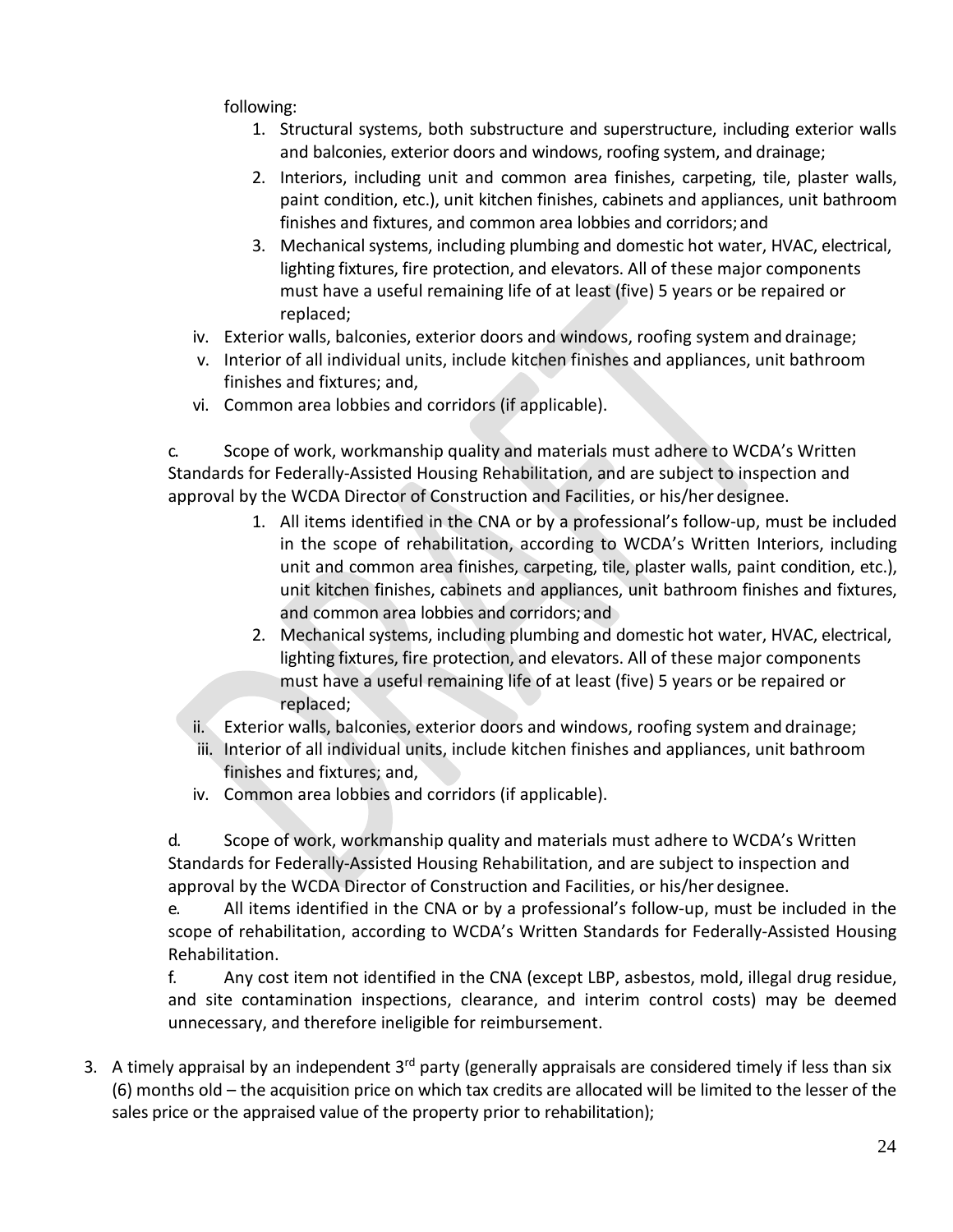- 4. Rent roll (if rent is income-based, with average tenantincome);
- 5. Itemized list, by unit, of rehabilitation activities and costs;
- 6. Relocation plan for person(s) displaced by the project;
- 7. Owners and Developers applying for HUD funding for all occupied acquisition/rehabilitation projects must provide every tenant with a General Information Notice (GIN) per HUD requirements, in compliance the Uniform Relocation Act (URA), prior to the application being submitted. A copy of the GIN and proof of delivery must accompany the application.
	- a. Standards for Federally-Assisted Housing Rehabilitation.

b. Any cost item not identified in the CNA (except LBP, asbestos, mold, illegal drug residue, and site contamination inspections, clearance, and interim control costs) may be deemed unnecessary, and therefore ineligible for reimbursement.

- 8. A timely appraisal by an independent 3<sup>rd</sup> party (generally appraisals are considered timely if less than six (6) months old – the acquisition price on which tax credits are allocated will be limited to the lesser of the sales price or the appraised value of the property prior to rehabilitation);
- 9. Rent roll (if rent is income-based, with average tenantincome);
- 10. Itemized list, by unit, of rehabilitation activities and costs;
- 11. Relocation plan for person(s) displaced by the project;
- 12. Owners and Developers applying for HUD funding for all occupied acquisition/rehabilitation projects must provide every tenant with a General Information Notice (GIN) per HUD requirements, in compliance the Uniform Relocation Act (URA), prior to the application being submitted. A copy of the GIN and proof of delivery must accompany the application.
- 13. A timely appraisal by an independent 3<sup>rd</sup> party (generally appraisals are considered timely if less than six (6) months old – the acquisition price on which tax credits are allocated will be limited to the lesser of the sales price or the appraised value of the property prior to rehabilitation);
- 14. Rent roll (if rent is income-based, with average tenant income);
- 15. Itemized list, by unit, of rehabilitation activities and costs;
- 16. Relocation plan for person(s) displaced by the project;
- 17. Owners and Developers applying for HUD funding for all occupied acquisition/rehabilitation projects must provide every tenant with a General Information Notice (GIN) per HUD requirements, in compliance the Uniform Relocation Act (URA), prior to the application being submitted. A copy of the GIN and proof of delivery must accompany the application.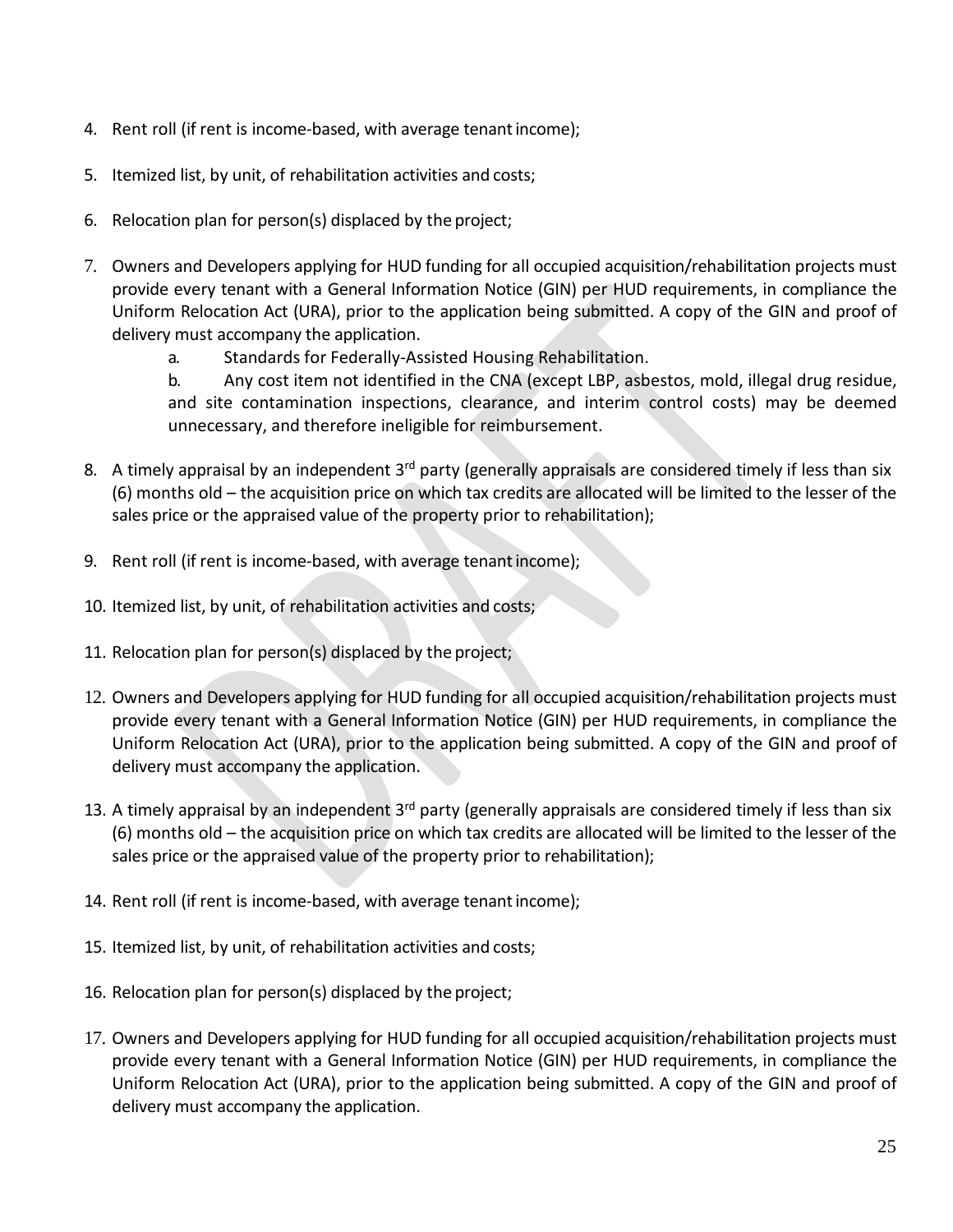### ALLOCATION CRITERIA

WCDA will review all applications in each cycle for completeness and eligibility based on federal requirements and selection criteria. Proposed projects will be ranked based on the following criteria. Where an applicant's Market Study differs from the current economic statistics available to WCDA, the project may be ranked using the most recent data available to WCDA. Although projects may rank, WCDA reserves the right to add requirements to address any concerns to the Initial Allocation Document, which it may have for the long-term viability of the project.

Sufficient documentation must be included and applications must include a detailed written explanation of how and why the applicant feels the criteria has been met in order for points to be accurately assessed.

|                                                                  | <b>Negative</b> | <b>Minimum</b> | <b>Maximum Points</b> |
|------------------------------------------------------------------|-----------------|----------------|-----------------------|
|                                                                  |                 |                |                       |
| 1)<br><b>Housing Needs Characteristics</b>                       |                 | 100            |                       |
| a) Need                                                          |                 |                | 130                   |
| b) Vacancy in Community/Historical                               | $-26$           |                | 68                    |
| c) Vacancy in Low Income Projects                                | $-2$            |                | 10                    |
| <b>SUB TOTAL HOUSING NEEDS CHARACTERISTICS</b>                   | $-28$           | 100            | 208                   |
|                                                                  |                 |                |                       |
| <b>Quality of Construction</b><br>2)                             |                 |                |                       |
| a) Construction/Energy Efficiency Standards Exceeded             |                 |                | 65                    |
| <b>SUB TOTAL QUALITY OF CONSTRUCTION</b>                         |                 |                | 65                    |
|                                                                  |                 |                |                       |
| 3)<br>Project Location                                           |                 |                |                       |
| a) Geographic Distribution                                       |                 |                | 40                    |
| b) Proximity to Services                                         |                 |                | 22                    |
| c) Concentration of Low-Income Housing                           |                 |                | 15                    |
| d) Inappropriate Location                                        | $-200$          |                |                       |
| e) Community Revitalization in QCT/Community Revitalization Plan |                 |                | 10                    |
| <b>SUB TOTAL PROJECT LOCATION</b>                                | $-200$          |                | 87                    |
|                                                                  |                 |                |                       |
| <b>Project Characteristics</b><br>4)                             |                 |                |                       |
| a) Project and Unit Amenities                                    |                 |                | 48                    |
| c) Site Control                                                  |                 |                | 3                     |
| d) Proper Zoning                                                 |                 |                | 3                     |
| e) Projects with Project Based Rental Assistance                 |                 |                | 15                    |
| SUBTOTAL PROJECT CHARACTERISTICS                                 |                 |                | 69                    |
| Sponsor/Applicant Characteristics<br>5)                          |                 |                |                       |
| a) Property Management Team                                      |                 |                | 20                    |
| b) Development Team                                              |                 |                | 20                    |
| SUBTOTAL SPONSOR/APPLICANT CHARACTERISTICS                       |                 |                | 40                    |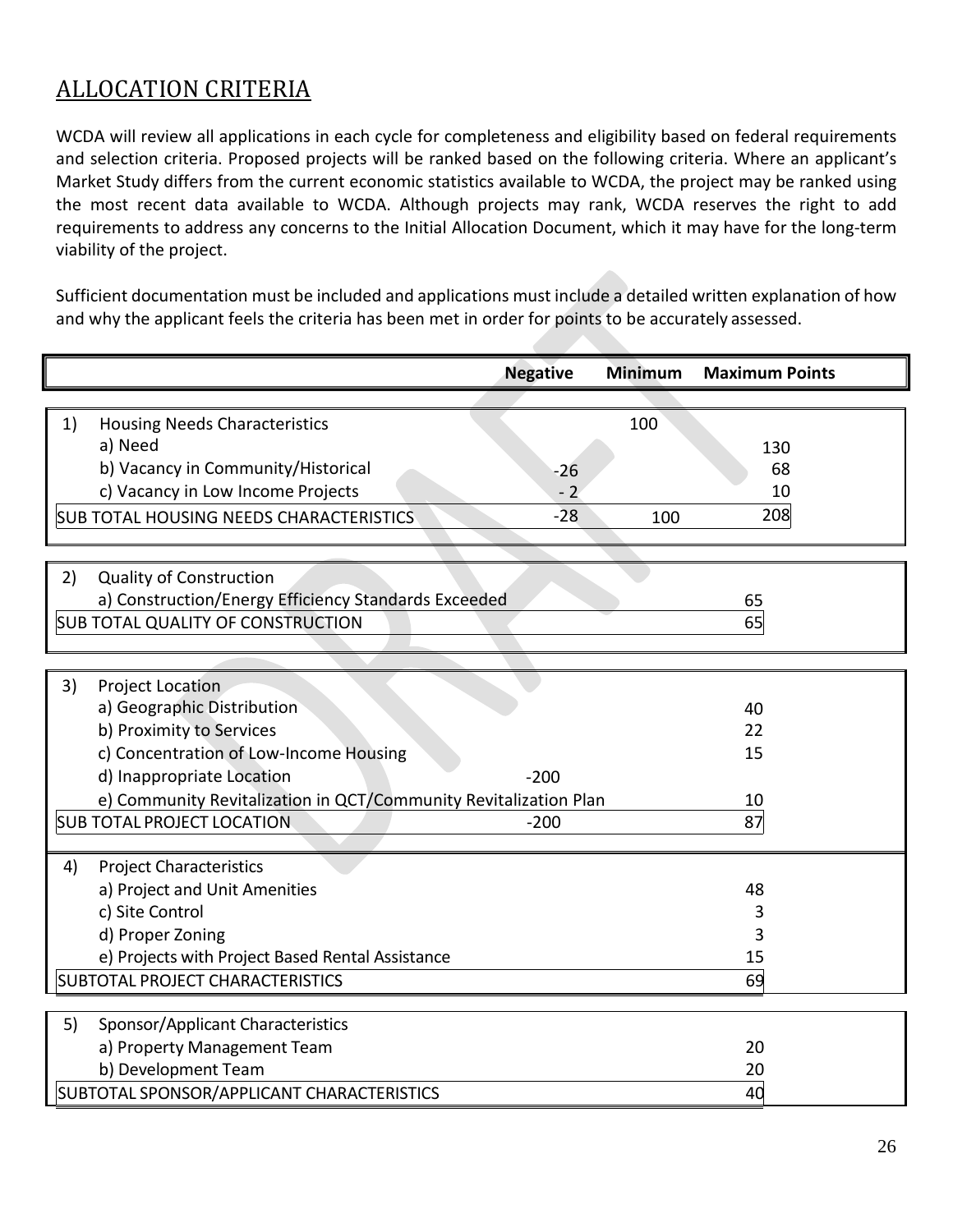| 6) | Financials                         |         |    |  |
|----|------------------------------------|---------|----|--|
|    | a) Loan Terms                      |         | 10 |  |
|    | b) Subsidy                         | $-200$  |    |  |
|    | c) Donations, Grants & Waived Fees |         | 35 |  |
|    | a) Total Project Costs             | $-1000$ |    |  |
|    | <b>SUBTOTAL FINANCIALS</b>         | -1200   |    |  |

| 120<br><b>Totaly</b> |     |                   |
|----------------------|-----|-------------------|
| ---<br>______        | 100 | ---<br><b>PTC</b> |

#### **TIE BREAKER**

In the event of a tie, the projects will be awarded priority as follows:

- 1) Rehabilitation Proposal with Project Based Rental Assistance
- 2) Rehabilitation Proposal without Project Based Rental Assistance
- 3) New Construction

#### **Non-Point Based Evaluation Criteria**

WCDA, in its sole discretion, will take the following into account when reviewing applications. No point values will be assigned but may impact the application positively or negatively.

- Environmental issues that cannot be mitigated
- Developer Experience
- Projects that are not financially feasible based upon WCDA underwriting standards
- History of Returned Credits
- History of Foreclosed Properties
- Developer Financial Capacity
- Consecutive "At-Risk" scoring under Development and Property ManagementTeam
- Reference checks with other State Housing Finance Agencies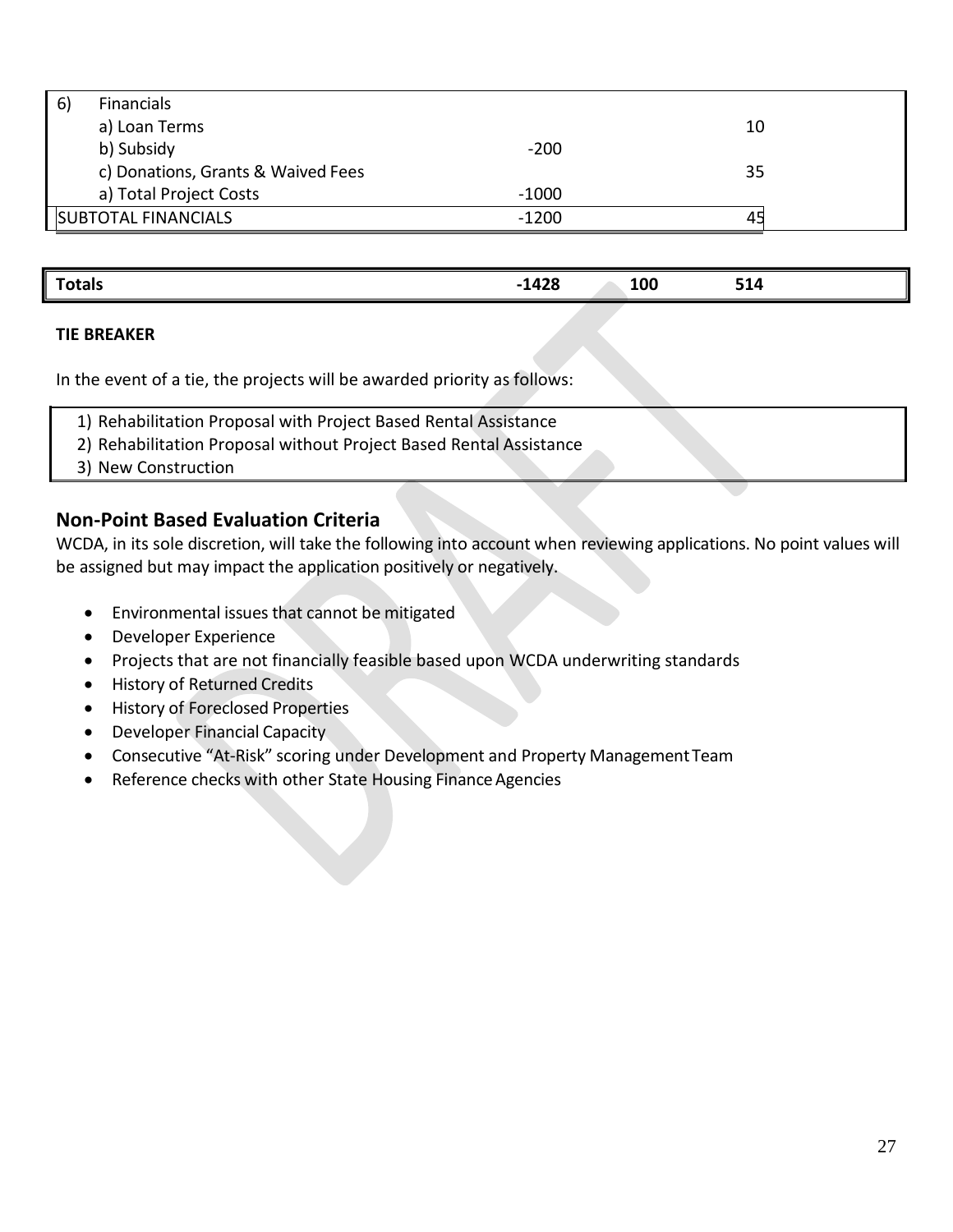HOUSING NEEDS CHARACTERISTICS (Maximum 188 points; up to negative 18 points; minimum score needed of 100 points)

#### **Need** (maximum 130 points, up to negative 18 points)

A Project will receive up to 130 points if the applicant can substantiate need for the specific housing for which it is applying (must include where tenants are currently residing [in town, out of town, relatives, subsidized housing, and/or substandard housing]). The 130 points available in the Need Category is broken down into the following four subcategories:

#### **Income Levels** (28 points)

Income Levels being served vs. Income Levels identified in the Market Study as defined by the Capture Rate in the Market Study.

| Capture Rate  | Points | Capture Rate  | <b>Points</b> |
|---------------|--------|---------------|---------------|
| $0.0 - 5.0$   | 28     | $40.1 - 45.0$ | 12            |
| $5.1 - 10.0$  | 26     | $45.1 - 50.0$ | 10            |
| $10.1 - 15.0$ | 24     | $50.1 - 55.0$ | 8             |
| $15.1 - 20.0$ | 22     | $55.1 - 60.0$ | 6             |
| $20.1 - 25.0$ | 20     | $60.1 - 65.0$ | 4             |
| $25.1 - 30.0$ | 18     | $65.1 - 70.0$ | $\mathcal{P}$ |
| $30.1 - 35.0$ | 16     | $70.1 - 75.0$ | 0             |
| $35.1 - 40.0$ | 14     | $75.1 +$      |               |
|               |        |               |               |

#### **Affordability** (40 points)

Proposed monthly net rent vs. monthly average Market Rate Rents by bedroom size as defined in the Market Study. An Excel template with formulas for self-scoring is located on the WCDA website. The template calculates correct points awarded for Affordability. Developers are encouraged to use this resource to determine how WCDA scores this section.

#### **Saturation** (48 Points)

These numbers are retrieved by WCDA from Attachment "B" included in the Market Study. Developers are encouraged to obtain these numbers from the Market Study for self-scoring purposes. Saturation is defined as the number of proposed units divided by the number of units needed. Points awarded equal 48 maximum points minus saturation percentage as a whole number. For example, if saturation percentage is 13%, total points in this category awarded equal 35 (48-13=35).

\*Maximum points awarded for Rehab projects that are fully occupied or have a waitlist with more applicants than empty units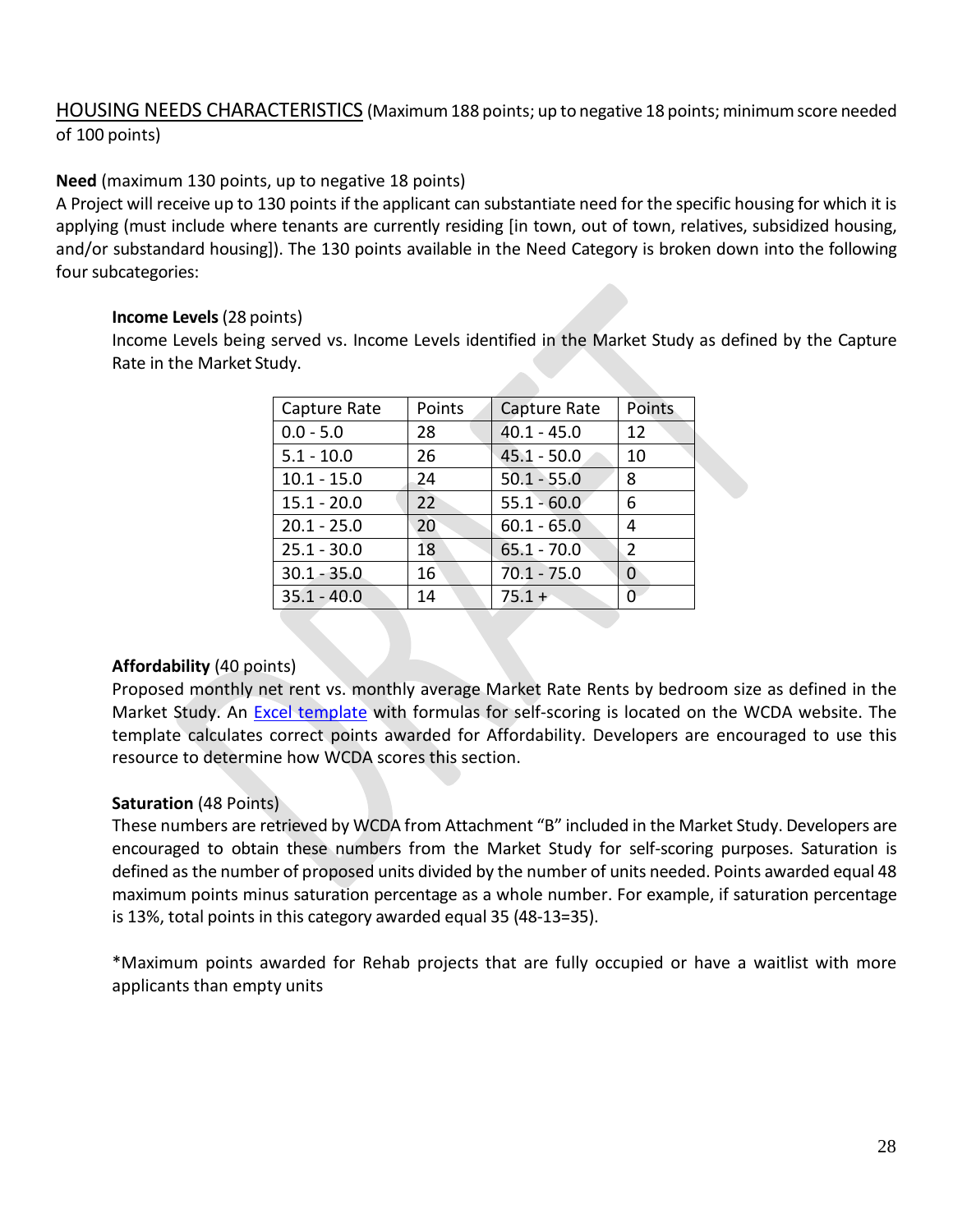#### **Absorption Rate** (14 Points)

These numbers are retrieved by WCDA from Attachment "B" included in the Market Study. Developers are encouraged to obtain these numbers from the Market Study for self-scoring purposes. Absorption rate is defined as the number of occupied units per month divided by number of proposed units. See the table below for the corresponding points.

| Months to fill | Points                  |
|----------------|-------------------------|
| 1              | 14                      |
| $\overline{2}$ | 13                      |
| 3              | 12                      |
| 4              | 11                      |
| 5              | 10                      |
| 6              | 9                       |
| 7              | 7                       |
| 8              | 6                       |
| 9              | 4                       |
| 10             | $\overline{\mathbf{3}}$ |
| 11             | $\overline{1}$          |
| 12             | 0                       |

\*Maximum points awarded for Rehab projects that are fully occupied or have a waitlist with more applicants than empty units

**Vacancy in Community** (Maximum 48 points; up to negative 16 points)

The project will be awarded points as follows, using vacancy rates from both the Market Study and the most recently published Wyoming Demographics Profile (WDP). The city data will be used for WDP. If city data is unavailable, county data will be used:

| Market Study          | <b>WDP</b>         |
|-----------------------|--------------------|
| (Primary Market Area) | (City/County Data) |
| 30 points             | 18 points          |
| 27                    | 16                 |
| 24                    | 14                 |
| 21                    | 12                 |
| 18                    | 10                 |
| 13                    | 7                  |
| 8                     | 4                  |
| 3                     | 1                  |
| -5                    | $-3$               |
| $-10$                 | -6                 |
|                       |                    |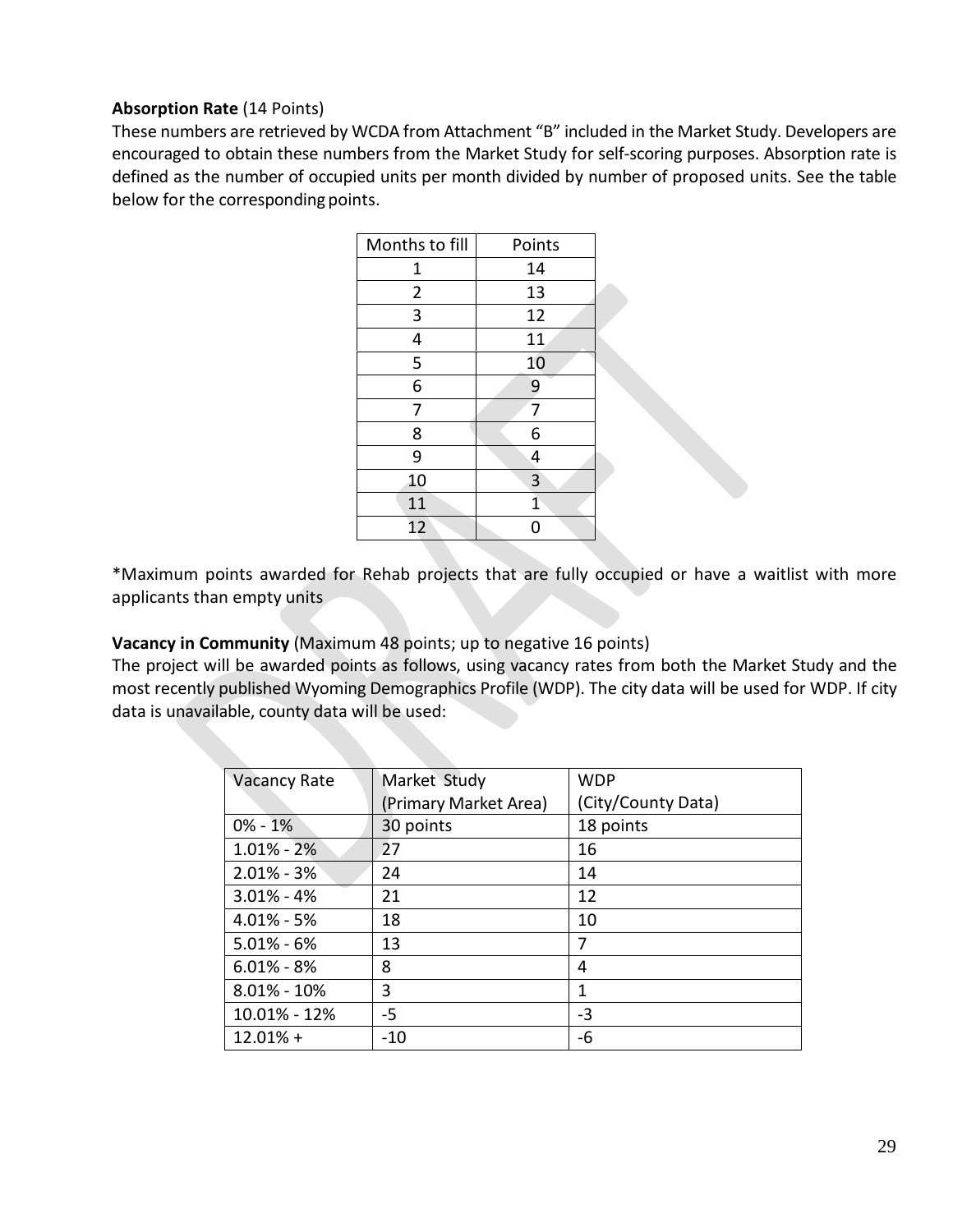#### **Historical Vacancy in Community** (Maximum 20 points; up to negative 10 points)

The project will be awarded points as follows, using vacancy rates from the most recently published Wyoming Demographics Profile (WDP). The city data will be used for WDP. If city data is unavailable, county data will be used:

- 20 points: The vacancy in the community has declined 2% or more in the last 2 years
- 15 points: The vacancy in the community has declined 1.5% or more in the last 2 years
- 10 points: The vacancy in the community has declined 1% or more in the last 2 years
- 5 points: The vacancy in the community has declined .5% or more in the last 2 years
- -5 points: The vacancy in the community has increased 1% or more in the last 2 years
- -10 points: The vacancy in the community has increased 2% or more in the last 2 years \*In order to gain points, the community must have experienced a steady decline in vacancy

#### **Vacancy in Low-Income Projects** (Maximum 10 points; up to negative 2 points)

If a project is placed in a community with substantiated vacancy rates in income-restricted projects based on the Market Study, the following points will be awarded:

| <b>Vacancy Rate</b> | <b>Market Study</b><br>(Primary Market Area) |
|---------------------|----------------------------------------------|
| $0\% - 1\%$         | 10                                           |
| $1.01\% - 2\%$      | 9                                            |
| $2.01\% - 3\%$      | 8                                            |
| $3.01\% - 4\%$      | 6                                            |
| $4.01\% - 5\%$      | 4                                            |
| $5.01\% - 6\%$      | $\mathcal{P}$                                |
| $6.01\% - 8\%$      | U                                            |
| $8.01\% - 10\%$     |                                              |

\*Low-income projects include all projects with income restrictions.

\*Projects proposed in communities with over 10% vacancy in low-income projects will not be considered unless the project is a rehabilitation with less than 10% vacancy in the project.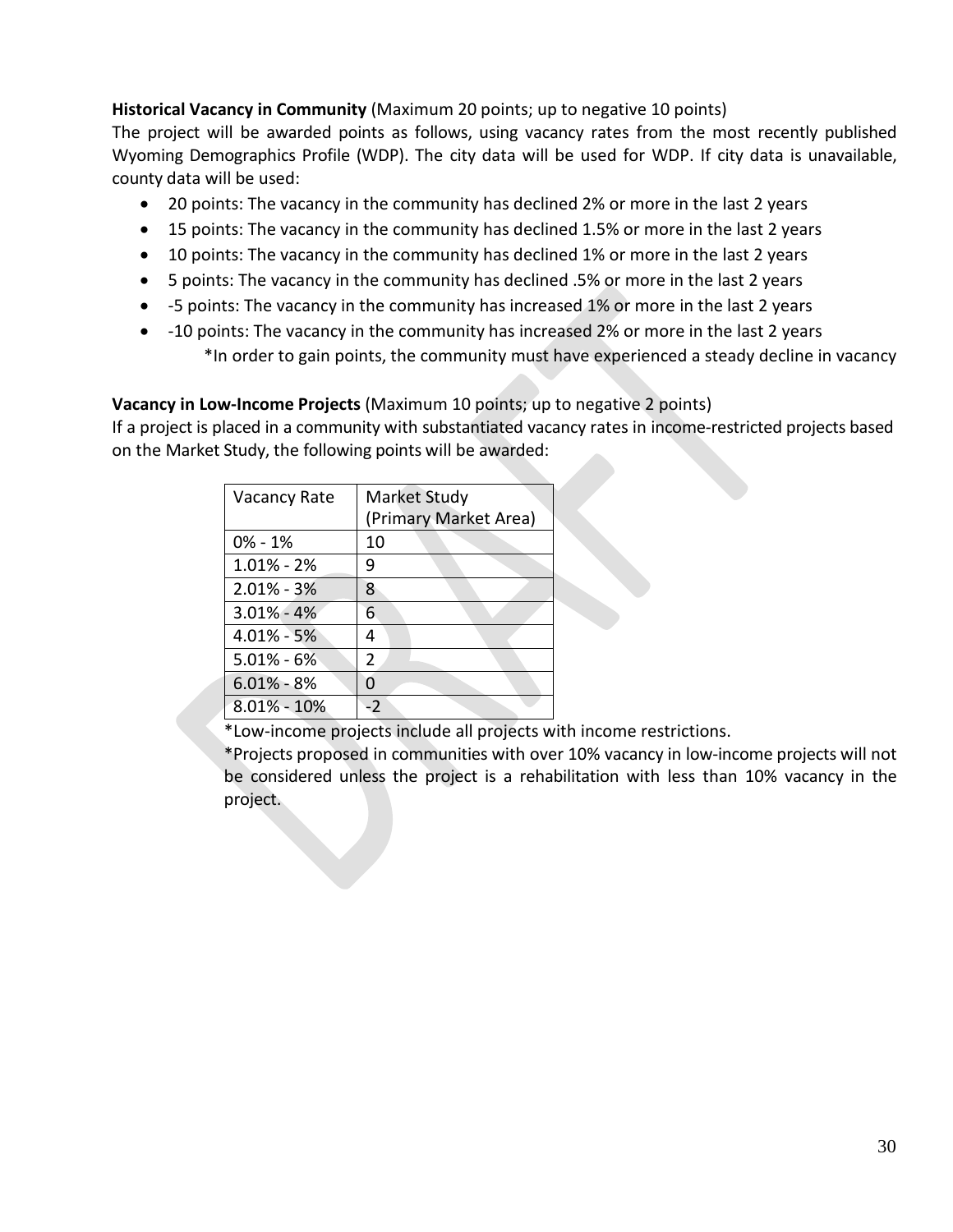#### QUALITY OF CONSTRUCTION (Maximum 65 points)

#### **Construction/Energy Efficiency Standards Exceeded** (Maximum 65 points)

To obtain additional points, applicants must clearly demonstrate that the project will be built or rehabbed to exceed typical building standards. Applicants may submit documentation to advocate for points in this category if the proposed project exceeds standards in addition to those listedbelow.

- Townhouse-style unit proposals (10 points)
- Roofing/Siding > 30-year warranty (5 points each)
- Windows > .3 U-Value or lower (5points)
- Energy Star lighting throughout the project (5 points)
- Motion controlled exterior lighting (5 points)
- Energy Star Refrigerator, dishwasher, ceiling fans (if applicable) and washer and dryer (if applicable) (5 points)
- Ceiling Fans (5 points)
- Certifications (Maximum 20 points)
	- a. Energy Star Certification (10 points)
	- b. Energy Star Rating for 5% or more units (10points)
	- c. HERS Rating at or below 80 (5points)
	- d. Rehabilitation Projects that increase their HERS rating by 20% (10 points)

\*In order to receive points in any portion of the above category, documentation of specs and/or products must be submitted with the application (submission requirement #29)

#### PROJECT LOCATION (Maximum 87 points; up to a negative 200 points)

#### **Geographic Distribution** (Maximum 40 points)

In an effort to equitably distribute funding throughout the state, 10 points will be awarded per year if the community has not received funding within the last four (4) years. For example, if a community has not received any funding in the last three (3) years, the proposed project would receive 30 points. Funding includes all new construction, acquisition, and/or rehabilitation projects. This information is found on the [WCDA website.](https://www.wyomingcda.com/wp-content/uploads/2021/01/Awards-by-Year-for-Website-Working.pdf)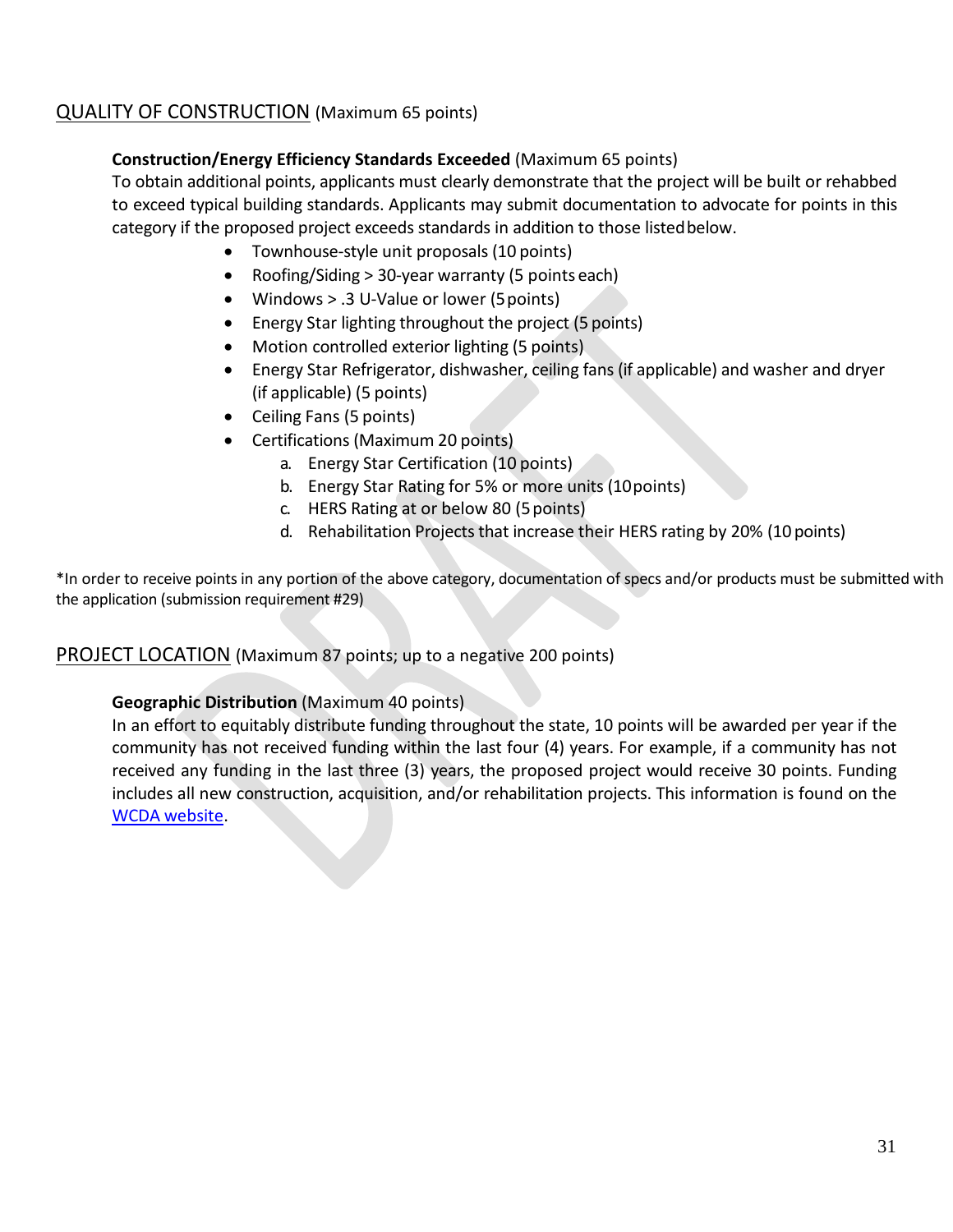#### **Proximity to Services** (Maximum 22 points)

| Distance from other locations          |         |               |        |
|----------------------------------------|---------|---------------|--------|
|                                        | Within  | Within        | Within |
|                                        | 2 Miles | 1.5 Mile      | 1 Mile |
| Grocery                                | 3       | 4             | 5      |
| <b>Retail Shopping</b>                 | 3       | 4             | 5      |
| Pharmacy                               | 1       | 2             | 3      |
| Healthcare                             | 1       | 2             | 3      |
| <b>Public School (Family Projects)</b> | 1       | $\mathcal{P}$ | 3      |
| <b>Recreation Center or Park</b>       | 1       | 2             | 3      |
| Senior Center (Senior Projects)        | 1       | 2             | 3      |

*\*Distances should be measured as driving or walking, not flyover.*

Retail Shopping Includes: Walmart, Target, Big Lots, Kohls, Marshalls, TJ Maxx, etc.

\*Amenities that the general public does not have access to will not be granted points (i.e. VA clinic/hospital)

\*Projects proposed in communities without one or more of these services will be scored on a case-by-case basis. Developer Scoring Narrative methodology will be taken into consideration.

#### **Concentration of Low-Income Housing (Maximum 15 points; up to a negative 50 points)**

A project may receive up to 15 points if it is demonstrated that the project will not contribute to an aboveaverage concentration of Low-Income housing established within the site's Primary Market Area as defined in the Market Analysis. A project may be assessed up to a negative 50 points if WCDA determines the proposed project is located in an area of high concentration of low-income housing. WCDA will consider available data for comparable units in the area, such as visual observation, market study information, HUD Community Planning and Development (CPD) maps, etc. Rehabilitation projects will receive maximum points in this category.

#### **Environmental Items/Inappropriate Location (Up to a Negative 200 points)**

Negative points will be assessed if the project will need mitigation that has not been addressed and/or budgeted in accordance with HUD's Part 58 Environmental Review Standards. A project may also receive negative points if it is located in or near a heavy industrial area.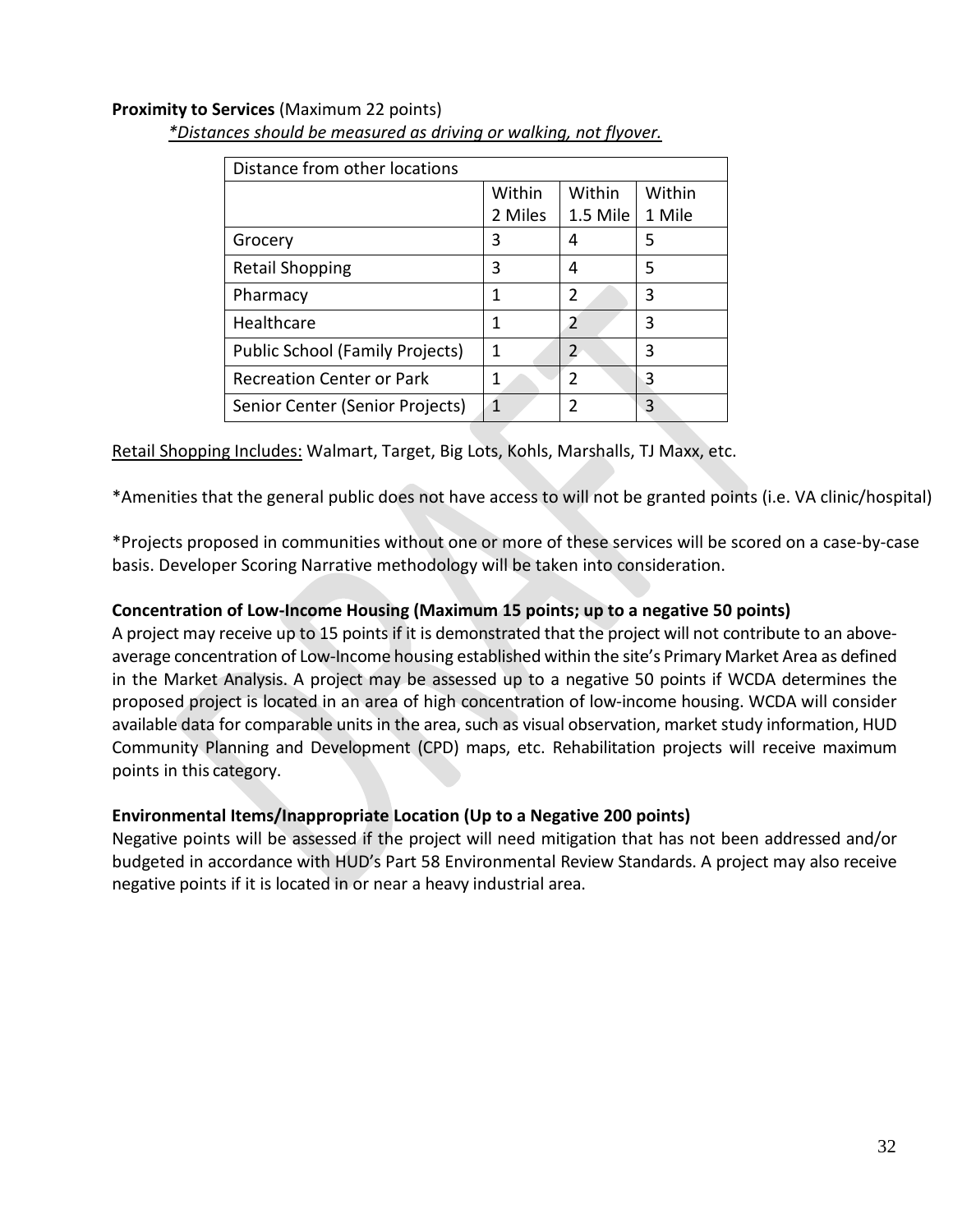#### **Community Revitalization in Qualified Census Tracts And/or Community Revitalization Plan** (Maximum 10 points)

The project is eligible for 5 points if the project being developed is located in a Qualified Census Tract.

The project is eligible for 5 points if the current project involves use of existing housing as part of a Community Revitalization Plan or 5 points until Community Revitalization Plan has been formally defined by HUD the IRS the community is actively reducing barriers associated with Affordable Housing i.e.:

- a. Reducing or waiving fees or real estate tax concessions for Affordable Housing.
- b. Within the last year the Jurisdiction has convened or funded comprehensive studies, commissions, or hearings, or has established a formal ongoing process, to review, the rules, regulations, development standards and processes of the jurisdiction to assess their impact on the supply of Affordable Housing.
- c. Within the last year the Jurisdiction has initiated regulatory reforms as a result of the above.
- d. Jurisdiction has a single consolidated permit application process for housing development that includes building, zoning, engineering, environmental and related permits or "fast track" permitting and approvals for all affordable housing projects.
- e. Reduction or waiver of parking or green space requirements for all affordable housing developments.
- f. The jurisdiction has funded, directly or through partnerships, comprehensive studies of current and estimated housing needs taking into account the anticipated growth of the region, for existing and future residents, including low-, moderate-, and middle-income families for at least the next five years. Lower cost land development requirements for Affordable Housing developments, i.e. higher density, narrower streets, sidewalks on only one side of the street etc.

\*In order to receive points in this category, current documentation from the local jurisdiction that the project is in a Community Revitalization Plan area must be submitted with the application. Developers are cautioned not to use generic community-wide housing studies to award self-scoring points.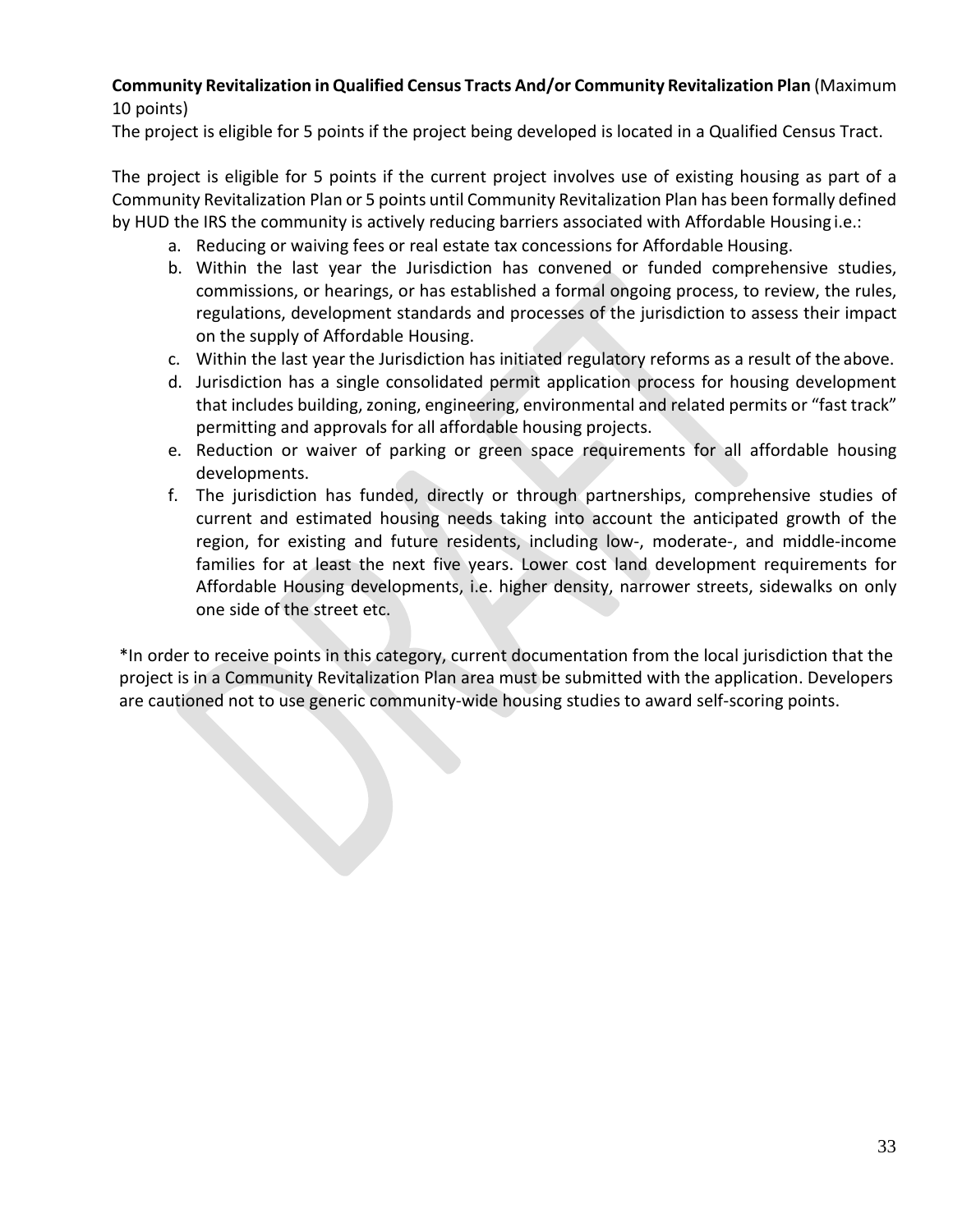### PROJECT CHARACTERISTICS (Maximum 69 points)

**Project and Unit Amenities** (Maximum 48 points)

| <b>PROJECT AMENITIES</b>                                                           | <b>POINTS</b>  |
|------------------------------------------------------------------------------------|----------------|
| Laundry room on site                                                               | 3              |
| Tot lot (Family Projects) or Emergency<br>Call (Senior Projects)                   | 5              |
| Security cameras                                                                   | 10             |
| Covered parking                                                                    | 3              |
| <b>BBQ/Picnic area</b>                                                             | 1              |
| Storage areas                                                                      | 3              |
| Multi-Purpose room                                                                 | 5              |
| <b>UNIT AMENITIES</b>                                                              | <b>POINTS</b>  |
| Dishwasher                                                                         | 2              |
| Garbage disposal                                                                   | $\overline{2}$ |
| Washer/Dryer provided in unit                                                      | 5              |
| Central HVAC system                                                                | 3              |
| Wired high speed internet (grant points<br>for cities that don't have this access) | $\overline{2}$ |
| Luxury vinyl tile flooring                                                         | 3              |

#### **Site Control (Maximum 3 points)**

A proposal will receive up to 3 points for having control of the site.

| <b>STATUS</b>                                 | <b>POINTS</b> |
|-----------------------------------------------|---------------|
| )wn                                           |               |
| Option to Buy/WCDA-Approved 99+ year<br>lease |               |
| Letter of Intent                              |               |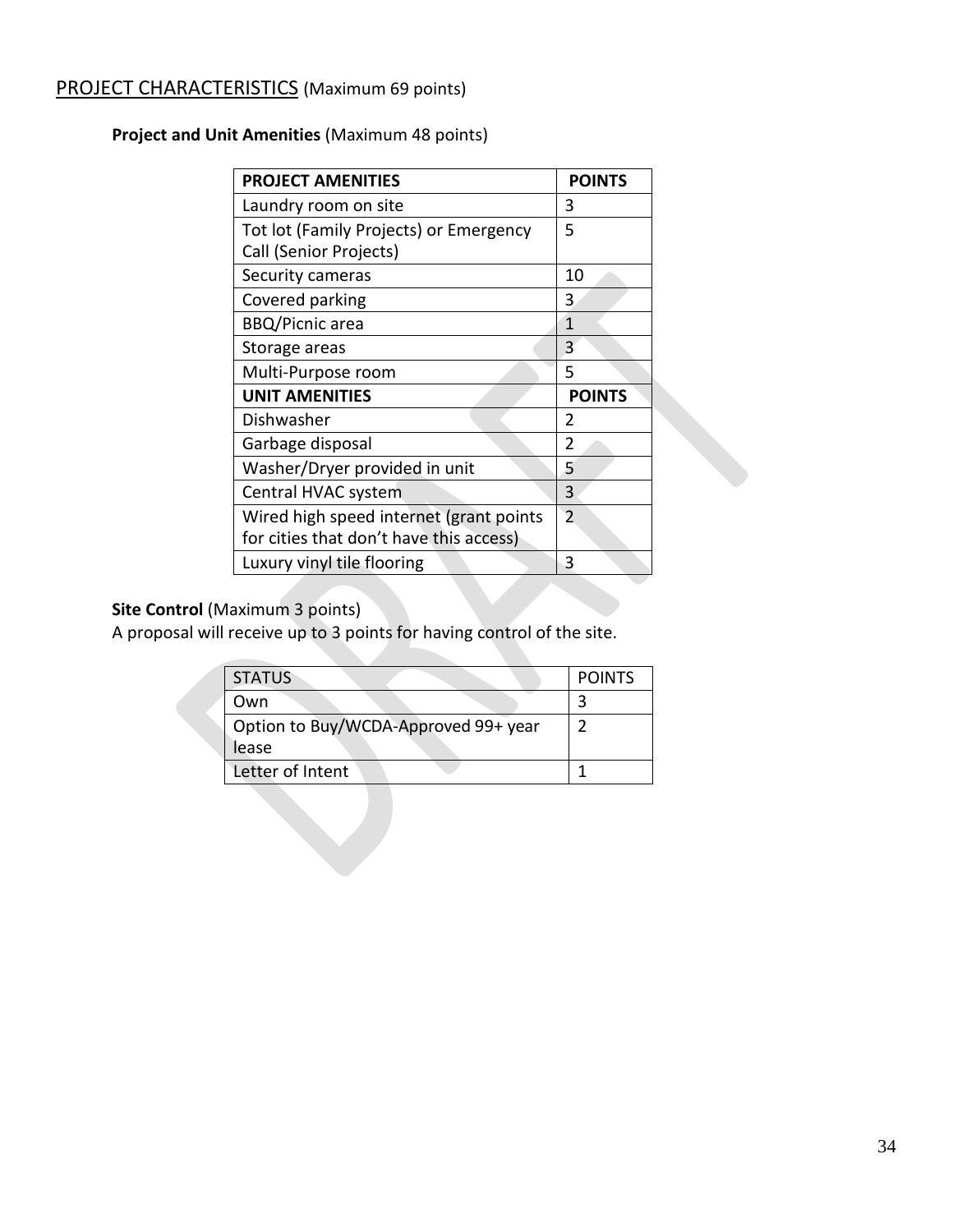#### **Proper Zoning** (Maximum 3 points)

A proposal will receive up to 3 points for having the proper zoning and all other necessary approvals (i.e. PUD's etc.).

| <b>STATUS</b>                             | <b>POINTS</b> |
|-------------------------------------------|---------------|
| Zoning in Place, No Approval Required     |               |
| Zoning in Place, Other Approvals Required |               |
| Re-zoning in Process                      |               |

#### **Projects with Project Based Rental Assistance** (Maximum 15 points)

A proposal will receive 10 points if the project is a new construction project with Project Based Rental Assistance (i.e. Project Based Vouchers, USDA RD property, etc.).

A proposal will receive 15 points if the project is a rehabilitation of an existing project with Project Based Rental Assistance (i.e. Project Based Vouchers, USDA RD property, etc.).

#### SPONSOR/APPLICANT CHARACTERISTICS (Maximum 40 points)

#### **Property Management Team** (Maximum 20 points)

WCDA will consider the capabilities of the entire property management team. Compliance issues, property manager experience, financial performance of existing portfolio and existing site conditions will all be taken into consideration.

- Team scoring between 0-10 points on WCDA's Compliance Risk Assessment spreadsheet will receive 20 points
- Team scoring between 11-20 points on the WCDA's Compliance Risk Assessment spreadsheet will receive 10 points
- Team scoring 21 points or more on the WCDA's Compliance Risk Assessment spreadsheet will receive 0 points

#### **Development Team** (Maximum 20 points)

WCDA will consider the capabilities of the entire development team, including at minimum the project sponsor, developer, general contractor, architect, and key consultants:

- Team scoring between 0-10 points on the Risk Assessment spreadsheet will receive 20 points
- Team scoring between 11-20 points on the Risk Assessment spreadsheet will receive 10 points
- Team scoring 21 points or more on the Risk Assessment spreadsheet will receive 0 points

#### FINANCIALS (Up to negative -1200 points, maximum 45 points)

#### **Loan Terms** (Maximum 10 points)

Projects requesting HOME and/or NHTF will be scored as follows:

- Loans amortizing at 2% (10 points)
- Loans amortizing at 1% (5 points)
- Deferred loans (0 points)

Projects must have debt coverage ratio between 1.2 and 1.25 in order to be considered for points in this category. Tax credit only projects will receive maximum points.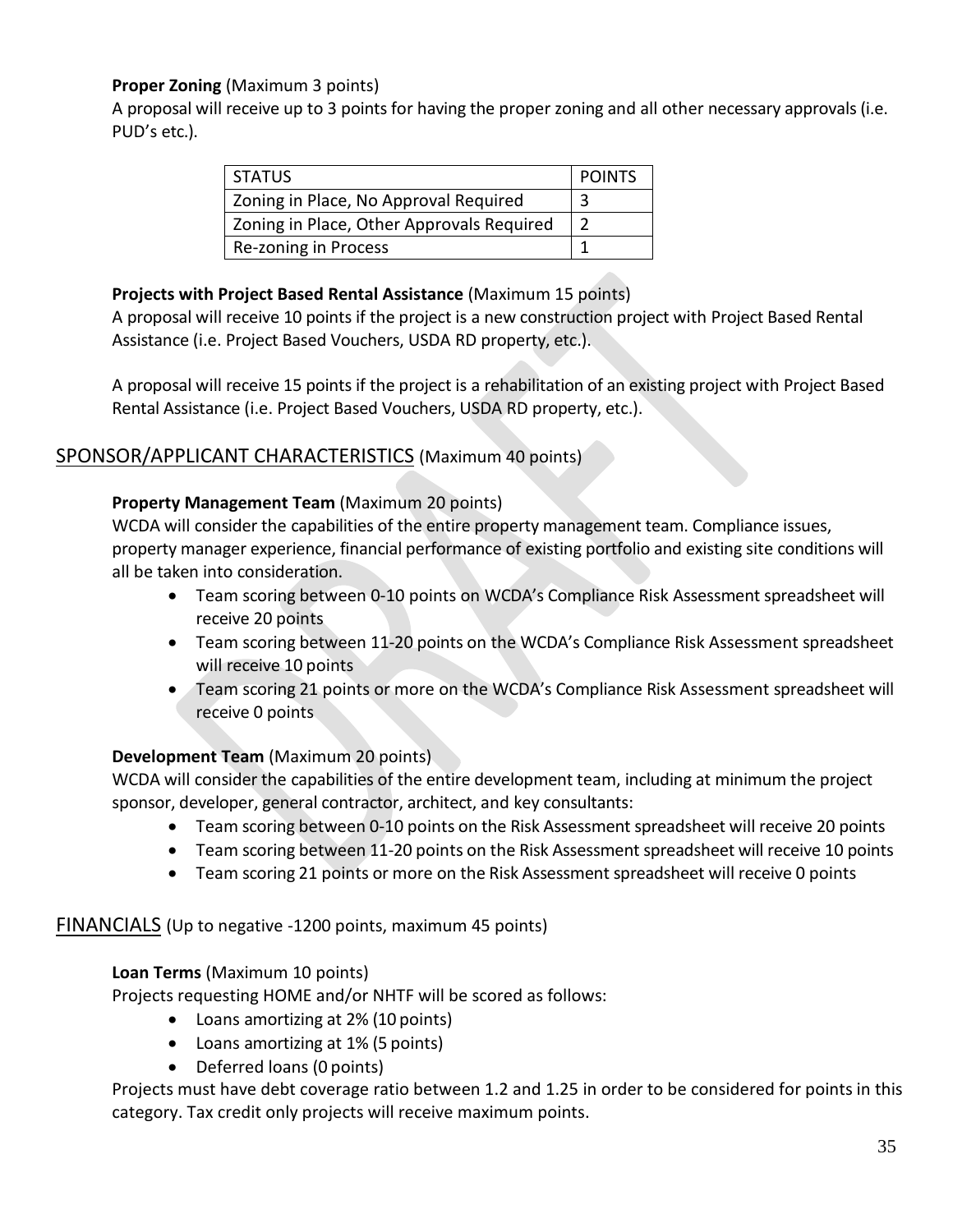#### **Subsidy** (Up to a Negative 200 points)

Projects requesting tax credits that exceed the total per unit Eligible Basis or projects where all subsidy sources exceed the limits published by WCDA in Attachment "A", will receive up to a negative 200 points. Projects with subsidy exceeding limits will receive negative 10 points per every 1% over subsidy limit.

#### **Donations, Grants & Waived Fees** (Maximum 35 points)

A proposal will receive up to 35 points for contributions derived from non-federal sources (i.e. donated real estate, labor, materials, cash, or waiver of local fees etc.), which results in reduced project costs and reduced federal subsidy. In order to receive points, documentation from the provider of the contribution must be provided showing award and specifics (i.e. Grant award notification, firm commitment of Below Market Interest Rate loan, letter from architect waiving fees). All contributions will be measured in monetary form. Points are awarded at a rate of 3 points per 1% in waivers and/or contributions.

For example, if total project costs equal \$10,000,000 and your proposals receives \$1,000,000 in waived architect fees and property tax abatement (or a 10% reduction in total project costs) the proposal will be awarded 30 points.

#### *\*Deferred developer fees are not given any weight in this category.*

#### **Total Project Costs** (Up to a negative 1000 points)

Projects submitted with Total Project Costs above the limits published in Attachment "A", will receive up to a negative 10 points for every 1% over the limits up to maximum of negative 1000 points.

#### Statistical Outlier Method:

WCDA may, in its sole discretion, waive all negative points and offer a pro-rated LIHTC, HOME, and/or NHTF award to one (1) project that exceeds the Total Project Cost limits published in Attachment "A", but otherwise meets all other minimum scoring criteria of the AHAP. The amount of the pro-rated award will be based upon the average total project cost of all awarded projects for the last three (3) funding rounds.

Projects submitted which exceed Total Project Cost limits should request consideration of a pro-rated award under the Statistical Outlier Method, and clearly justify the cost structure of the Project. WCDA does not guarantee approval of projects requesting pro-rated awards, and all pro-rated awards will be subject to funding availability. WCDA does not guarantee it will utilize the Statistical Outlier Method in every round.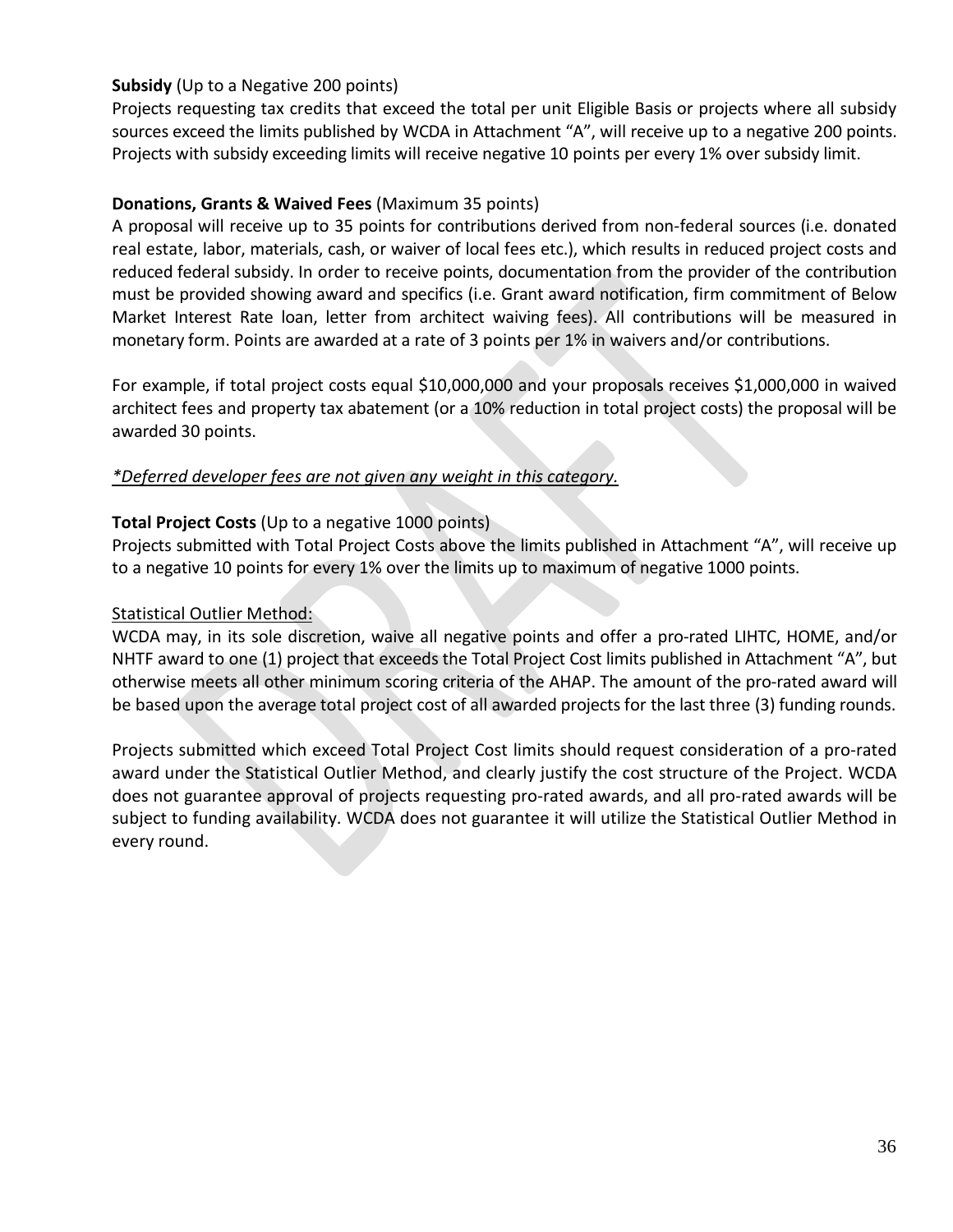# ALLOCATION PROCESS

After determining eligibility and scoring rank, projects are recommended to the WCDA Board of Directors. The WCDA Board of Directors may, at their sole discretion, approve or deny an application recommended by staff. WCDA reserves the right to allocate all or a portion of the available LIHTC, HOME and/or NHTF funds in any of its funding cycles. If there are insufficient LIHTC, HOME and/or NHTF funds remaining to allocate the minimum necessary to make a project feasible, WCDA may forward commit, substitute the funding sources requested with other available funds (i.e. Tax Credit Assistance Program Program Income), or award LIHTC, HOME and/or NHTF funds to the next highest scoring project for which the available LIHTC, HOME and/or NHTF funds are sufficient to meet that project's needs.

WCDA reserves the right to negotiate lower Developer and Builder fees on projects when there is an identity of interest among parties

Tax Credit, HOME and/or NHTF funded Allocations are NOT transferable. Once an application is granted, the project may not be changed in any way (including project name) without WCDA's prior written consent, and may result in revocation of the project's allocation(s).

Owner and the additional guarantors (collectively the Guarantors) outlined herein shall provide a Completion Guaranty, a Performance and Repayment Guaranty (HUD-funded projects), and an Initial Project Reserves Guaranty. These are in addition to any standard environmental or general indemnifications that may be required by the Loan Documents. All guaranties shall be joint and several. Owner shall execute an Assignment of Rents. With the exception of the Investor limited partner or Investor member, WCDA will require guaranties from the underlying corporate and individual owners of the partner(s), member(s), or other controlling entities of the Owner, the individual owners of any "shell entities" engaged in the ownership of the Owner and its partner(s), member(s), or other controlling entities and from any other guarantors required by the other financing sources investing in the Project.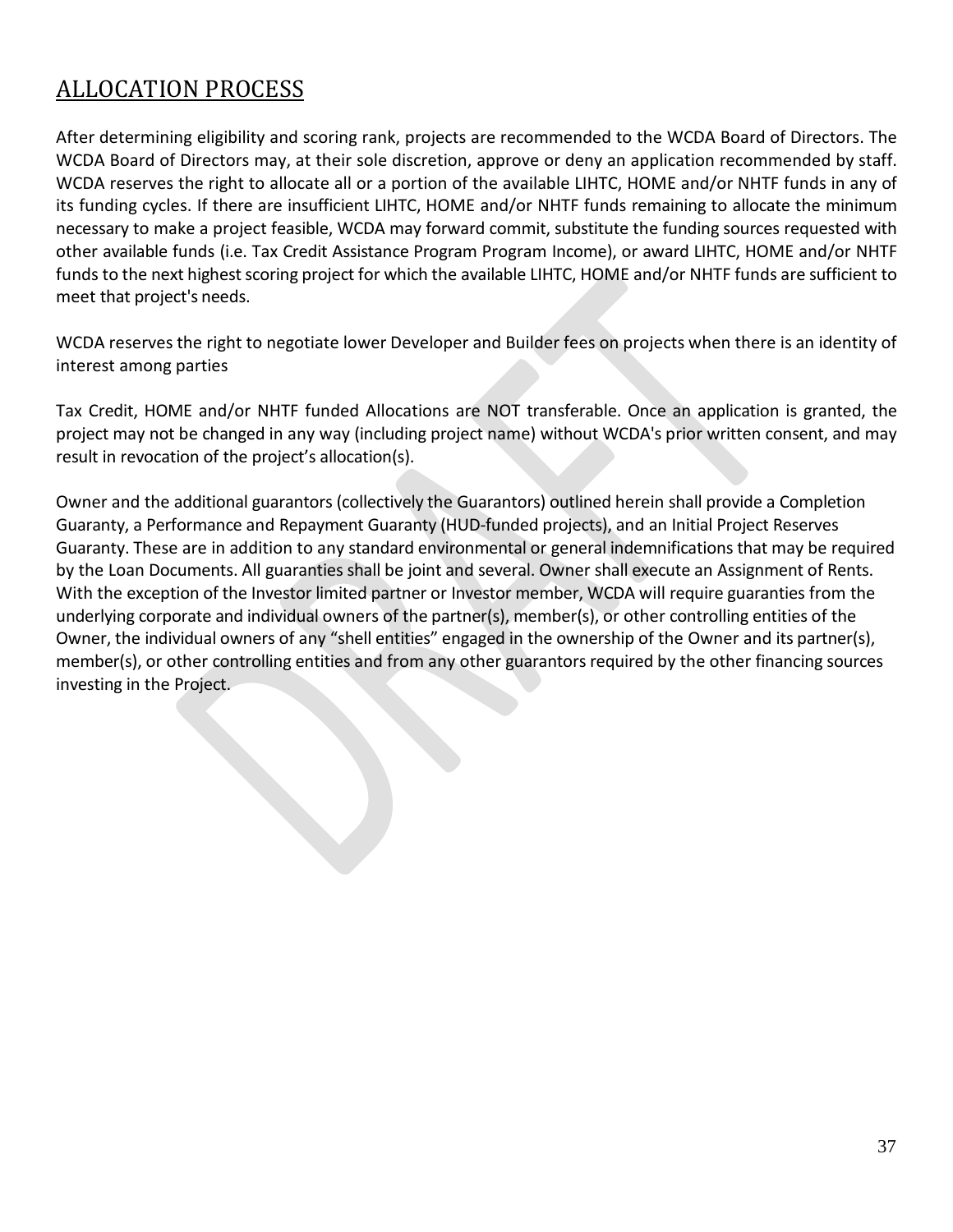# **Allocation Fees**

| <b>Funding</b><br><b>Type</b>         | Fee                      | <b>Amount</b>                                                                                                                                                                                                                                                                                                                                                                                                                                                                                                                                                                                                                                                                                                                                                                                                                                                                                                                                    | <b>Due Date</b>                                                                                                                                        |
|---------------------------------------|--------------------------|--------------------------------------------------------------------------------------------------------------------------------------------------------------------------------------------------------------------------------------------------------------------------------------------------------------------------------------------------------------------------------------------------------------------------------------------------------------------------------------------------------------------------------------------------------------------------------------------------------------------------------------------------------------------------------------------------------------------------------------------------------------------------------------------------------------------------------------------------------------------------------------------------------------------------------------------------|--------------------------------------------------------------------------------------------------------------------------------------------------------|
|                                       | <b>Reservation Fee</b>   | 3% of the annual allocation                                                                                                                                                                                                                                                                                                                                                                                                                                                                                                                                                                                                                                                                                                                                                                                                                                                                                                                      | Upon receipt of<br>award letter                                                                                                                        |
| 9%<br>Competitive                     | 10% Certification Fee    | 2% of the annual allocation                                                                                                                                                                                                                                                                                                                                                                                                                                                                                                                                                                                                                                                                                                                                                                                                                                                                                                                      | With submission<br>of 10% application                                                                                                                  |
|                                       | <b>Final Fee</b>         | 2% of the annual allocation                                                                                                                                                                                                                                                                                                                                                                                                                                                                                                                                                                                                                                                                                                                                                                                                                                                                                                                      | <b>With submission</b><br>of final application                                                                                                         |
|                                       | <b>Commitment Fee</b>    | 5% of the annual allocation                                                                                                                                                                                                                                                                                                                                                                                                                                                                                                                                                                                                                                                                                                                                                                                                                                                                                                                      | Upon receipt of<br>award letter                                                                                                                        |
|                                       | <b>Final Fee</b>         | 2% if the annual allocation OR 4% of the annual<br>allocation if no carryover allocation occurs                                                                                                                                                                                                                                                                                                                                                                                                                                                                                                                                                                                                                                                                                                                                                                                                                                                  | <b>With submission</b><br>of final application                                                                                                         |
| 4% Non-<br>Competitive<br><b>Bond</b> | <b>Bond Issuance Fee</b> | One of the following:<br>Flat fee determined by and at the<br>discretion of WCDA<br>a 25 basis point (bps) fee based on the<br>dollar amount of bonds issued. This fee is<br>paid at closing. Then, annually, starting<br>one year following the date of closing a<br>fee of 15 bps based on the outstanding<br>principal amount of bonds at that time is<br>to be paid to WCDA.<br>a 25 bps fee based on the dollar amount<br>of bonds issued. This fee will be paid at<br>closing. Then, one year following the<br>date of closing, the present value of a 15<br>bps fee on the outstanding principal<br>based on the bond amortization<br>schedule at closing is paid annually over<br>the next 5 years.<br>25 bps fee based on the dollar amount<br>of the bonds issued, which is paid at<br>closing and the present value (as<br>calculated in #2) of the 15 bps fee is also<br>paid at closing and no further annual<br>payments are made. | <b>Please see</b><br>previous column<br>for underlined due<br>date based on<br>bond issuance<br>option in addition<br>to upfront fee due<br>at closing |
| HOME & NHTF ALLOCATIONS HAVE NO FEES  |                          |                                                                                                                                                                                                                                                                                                                                                                                                                                                                                                                                                                                                                                                                                                                                                                                                                                                                                                                                                  |                                                                                                                                                        |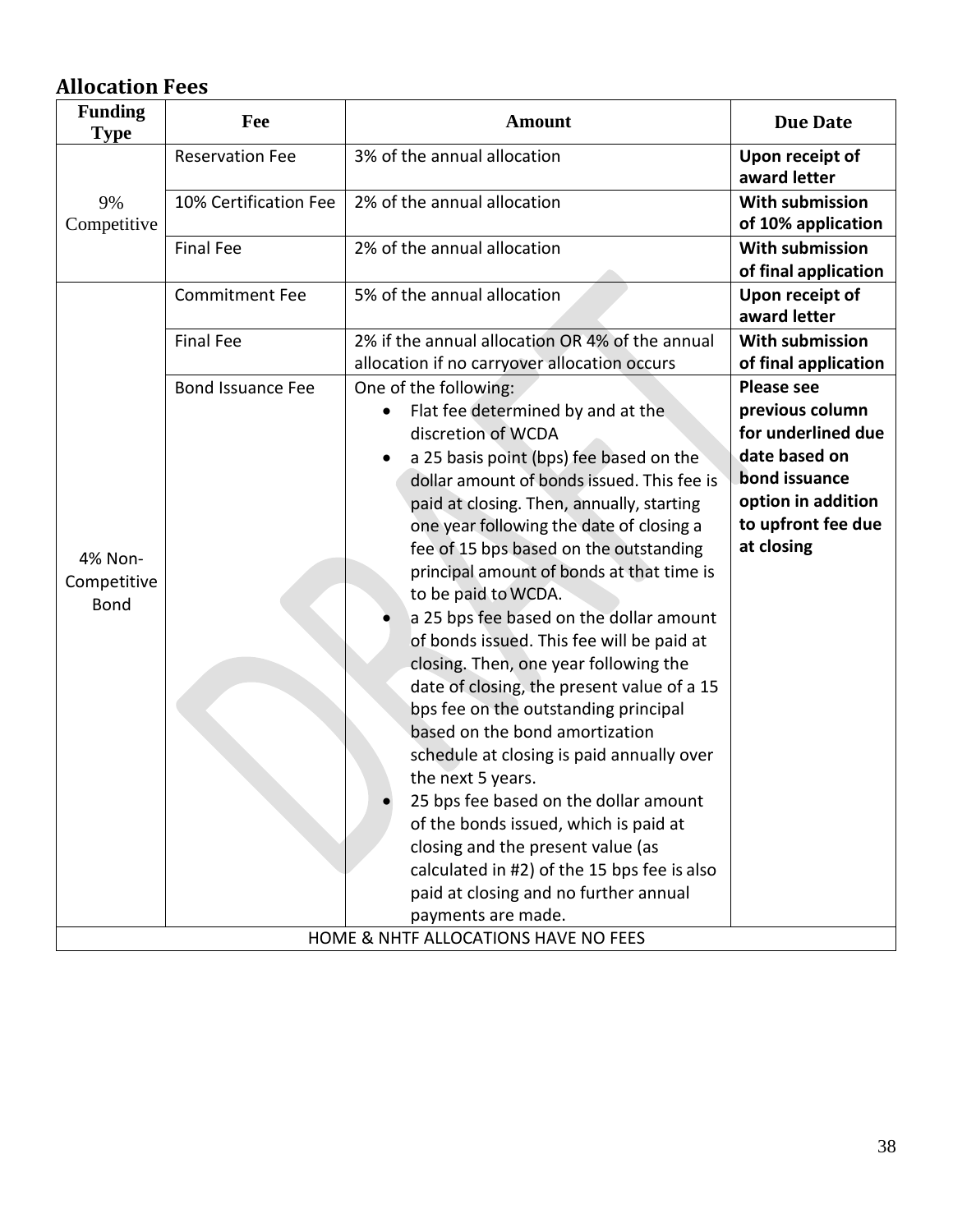# ALLOCATION RESTRICTIONS & PROVISIONS

#### **Maximum Allocation**

WCDA in its sole discretion reserves the right to limit funding to no more than sixty percent (60%) of available credits, HOME, and/or NHTF funds to any one project. WCDA reserves the right to redirect funds within a project between LIHTC, HOME, NHTF and/or other resources available to WCDA which best utilizes the available resources.

Federal law mandates that, although a proposed development may be eligible for a 9% or a 4% tax credit amount, WCDA may not allocate more credit than is necessary for the financial feasibility of the project and its viability as a qualified low-income housing project throughout the compliance period. The acquisition price on which Housing Credits are allocated will be limited to the lesser of the sale price or the appraised value of the property prior to rehabilitation. Accordingly, WCDA may designate a lesser amount of credits than otherwise permissible, as it solely determines.

Section 102(d) of the 1989 HUD Reform Act requires HUD to certify that any new or additional HUD assistance for a project is "not more than is necessary to provide affordable housing" after taking into account any other governmental support. Therefore, WCDA reserves the right to disclose a project's application information to appropriate Federal, State or Local authorities and take the necessary actions to accomplish the intent of the subsidy layering rules. Projects needing the Subsidy Layering Review may need to be submitted to HUD.

#### **Site Acquisition**

The land purchased for the project must be of appropriate size for the proposed project. (i.e. additional land may not be purchased in hopes of a second phase or for other purposes.) Partial Releases will not be granted by WCDA for unused land. If WCDA, in its sole discretion, approves in writing additional land to be purchased, an appraisal must be obtained outlining the value for each separate parcel. The amount of land cost allowed in the application will be the lesser of the appraised value and/or the pro-rata share by square footage of theoriginal cost.

The purchase price of land and/or improvements thereupon, where there is an identity of interest or is not considered an arm's length transaction, is restricted to the lesser of:

- a. the appraised value of the land and or buildings to be owned by the project, as determined by an appraisal that is less than 6 months old;or
- b. the pro-rata share of the original purchase price, if the original purchase was within one year of application**;** or
- c. if owned by a related party which was provided subsidy, the land acquisition price shall bezero.

### **Developer & Builder Fees**

Developer fees will be limited to no more than 15% of development costs up to a maximum of \$1,000,000.00. Development costs are defined as total project costs minus all acquisition costs, off-site improvement costs, developer's fees, syndication costs, reserves and consultant's fees. Developer's accounting fees, other than cost certification fees, must be included in the Developer fee limitation. For Acquisition/Rehabilitation and Rehabilitation projects, the Developer's fee on acquisition costs is limited to fifteen percent (15%) on projects with twelve (12) units or less; ten percent (10%) on projects with thirteen (13) to twenty-four (24) units; five percent (5%) on projects with twenty-five (25) to thirty-six (36) units; and two and a half percent (2.5%) on projects with over thirty-six (36) units. Special consideration may be given for project size, project characteristics, and/or project location.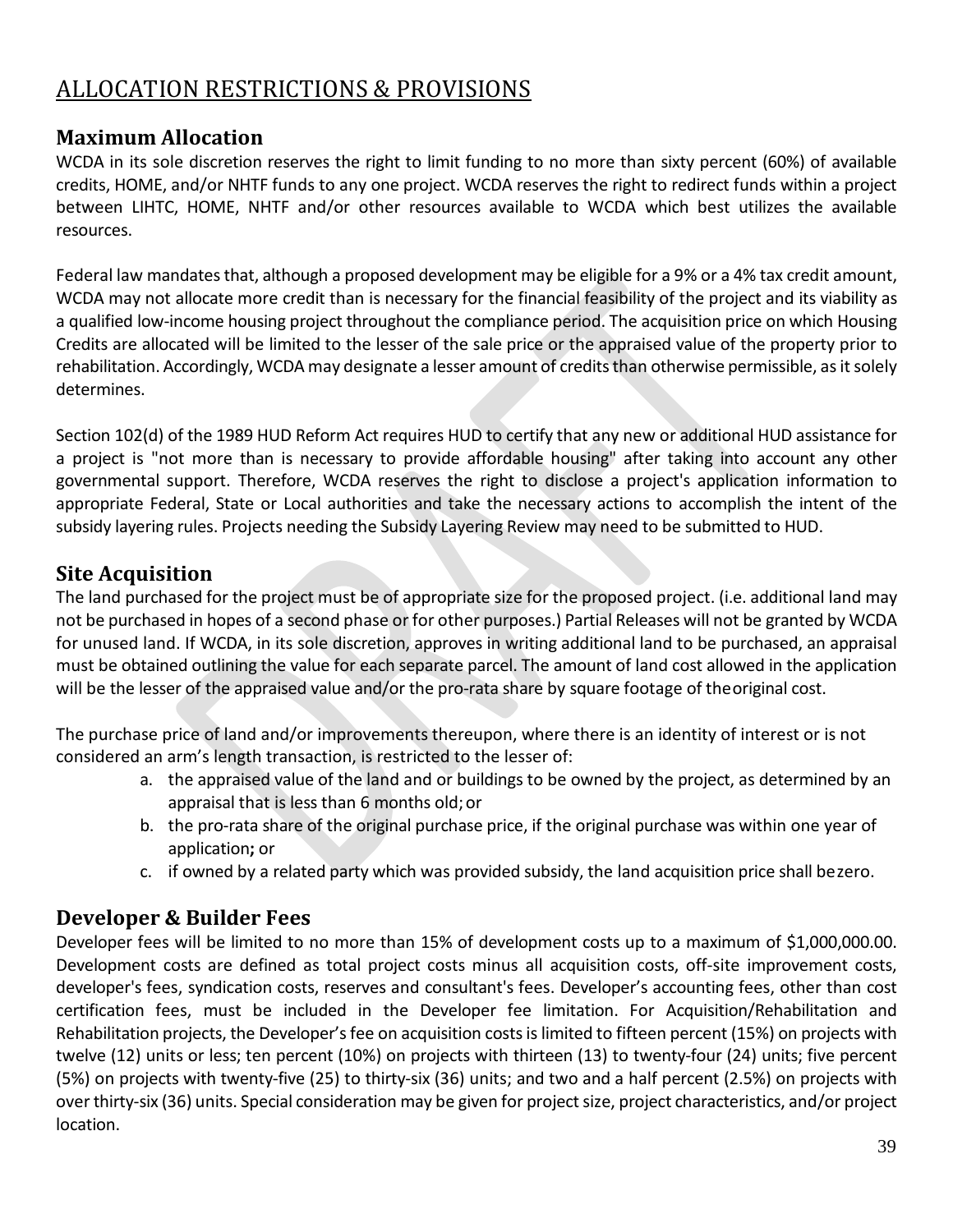Builder's fees will be limited as follows:

- a. Builder's Profit will be limited to no more than six percent (6%) of the construction costs
- b. Builder's Overhead will be limited to no more than two (2%) of the construction costs
- c. General Requirements/Conditions will be limited to no more than six percent (6%) of the construction costs

#### **Minimum Rehabilitation Expenditures**

Rehabilitation projects must have a minimum expenditure of thirty thousand dollars (\$30,000) per unit of actual rehabilitation hard costs (not including General Requirements, Contractor Overhead or Profit) in Life, Safety, Health, or Code Requirements which includes required major systems repairs or replacements of:

- a. Electrical
- b. Heating
- c. Roofing
- d. Foundation/Structural
- e. Major energy upgrades

No more than thirty (30%) of rehabilitation costs can fund required General Property Improvements, (non-Life, Safety, Health, or Code Requirements).

#### **Loan Terms**

For HOME funds, a construction loan promissory note will be executed with a maturity date of ninety (90) days after the Placed-in-Service date identified in the Application and bearing interest at zero percent (0%). At maturity, the note will be on a monthly amortization not to exceed 480 months; and bearing interest at placed on permanent repayment as follows:

- a. Two percent (2%) for HOME new construction;or
- b. One percent (1%) for HOME acquisition/rehabilitation.

For NHTF funds, Developers may request the award in the form of a grant, deferred loan or amortizing loan. All NHTF loans will carry a zero percent (0%) interest rate. All amortizing loans will carry an amortization period not to exceed four hundred eighty (480) months.

WCDA at its sole discretion may waive or modify the required terms on the HOME and/or NHTF repayment.

The amortization period and term of the HOME and/or NHTF loan must be equal to or less than the affordability period.

WCDA will consider, in regards to HOME and/or NHTF funds, being in a subordinate lien position to other private financing on a case-by-case basis. Subordination requests must be submitted to the Director of Housing & Neighborhood Development for review. The LURA, HOME and/or NHTF Agreement will not be subordinated to existing or future financing.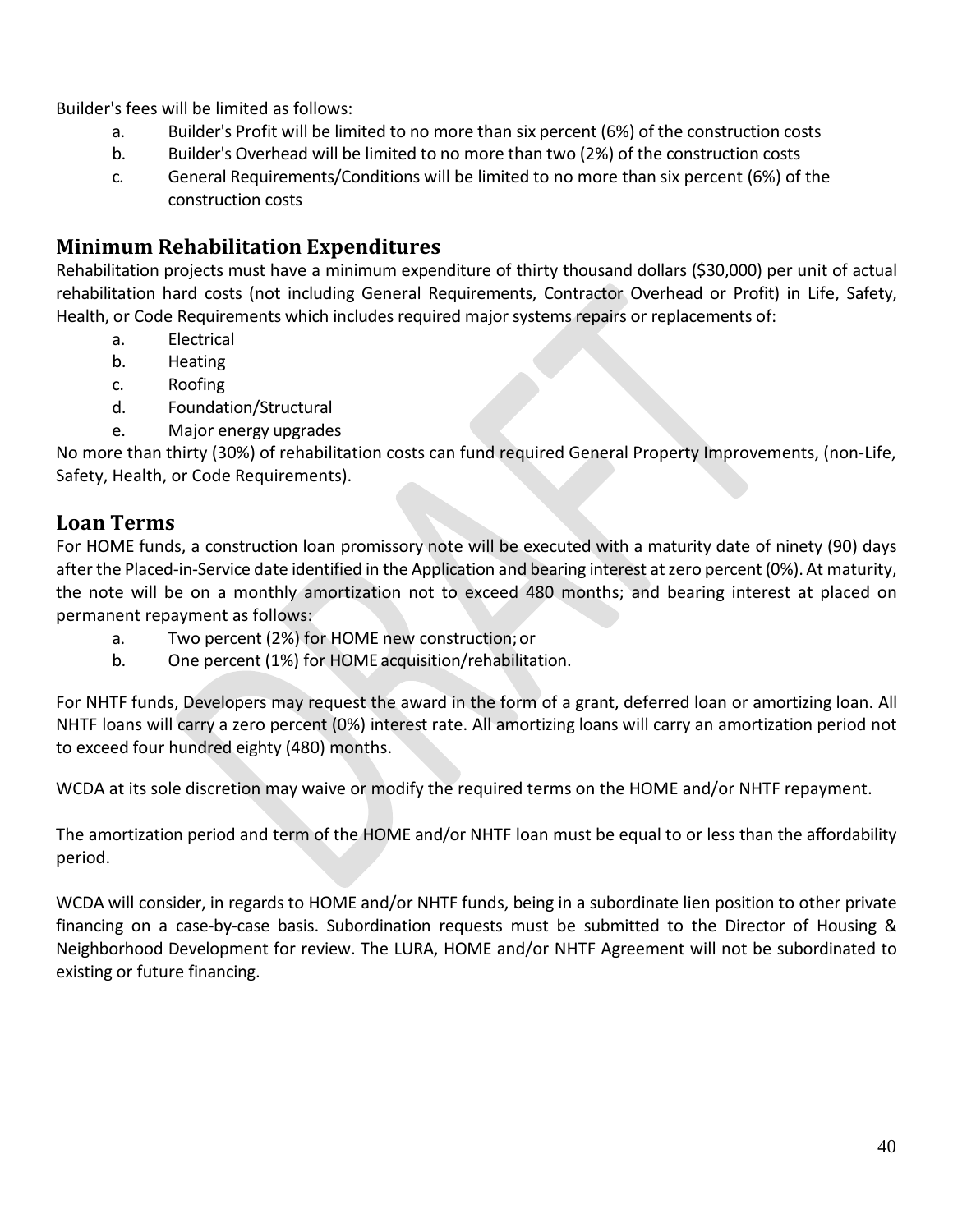#### **Manager's Unit**

HOME and/or NHTF funds may NOT be used for the cost of constructing manager's unit(s). Other sources of funds must pay for the cost of developing the manager'sunit.

IRS Rule 92-61 addressesthe eligible basis of the manager's unit as follows: The adjusted basis of a unit occupied by a full-time resident manager is included in the eligible basis of a qualified low-income building under section  $42(d)(1)$  of the Code, but the unit is excluded from the applicable fraction under section  $42(c)(1)(B)$  for purposes of determining the building's qualified basis.

## **4% Bond Awards**

- 1. Developers must meet the minimum scoring criteria as laid out in the Multifamily Scoring Section to be eligible to receive an award.
- 2. To ensure the fifty percent (50%) test is met, at least fifty percent (50%) of the project's aggregate basis (i.e. land costs, plus any depreciable assets) must be financed by tax exempt bond proceeds (plus any interest earned on the bonds) for the entire eligible basis of the project.
- 3. For acquisition/rehabilitation projects, rehabilitation costs must be fifteen percent (15%) or more of the total project cost financed with bonds.
- 4. Developers are responsible for coordinating with WCDA, WCDA's bond counsel, Developer bond counsel, and any underwriters and/or financials advisors, to draft and present a Bond Inducement Resolution prior to the issuance of any bond financing or 4% LIHTC. Any expenditures occurring earlier than sixty (60) days prior to the Inducement Resolution cannot be reimbursed with the bondproceeds.
- 5. No more than two percent (2%) of bond proceeds may be used to pay costs associated with issuing the bonds. Costs of issuance beyond two percent (2%) of the bond proceeds can be part of a bond-financed project, but those costs must be paid from other sources of funds.
- 6. According to the Tax Equity and Fiscal Responsibility Act of 1982 ("TEFRA"), WCDA must communicate its intent to issue the bonds (and the purpose for issuing them) in a public hearing within two weeks after issuing the Inducement Resolution.
- 7. 4% Bond projects are not eligible for the WCDA Difficult to Develop Area (DDA) basis boost under IRS Sec. 42(d)(5)(B)(v). However, projects are eligible for the basis boost if located in a federally-designated Qualified Census Tract or DDA as published in "Attachment A".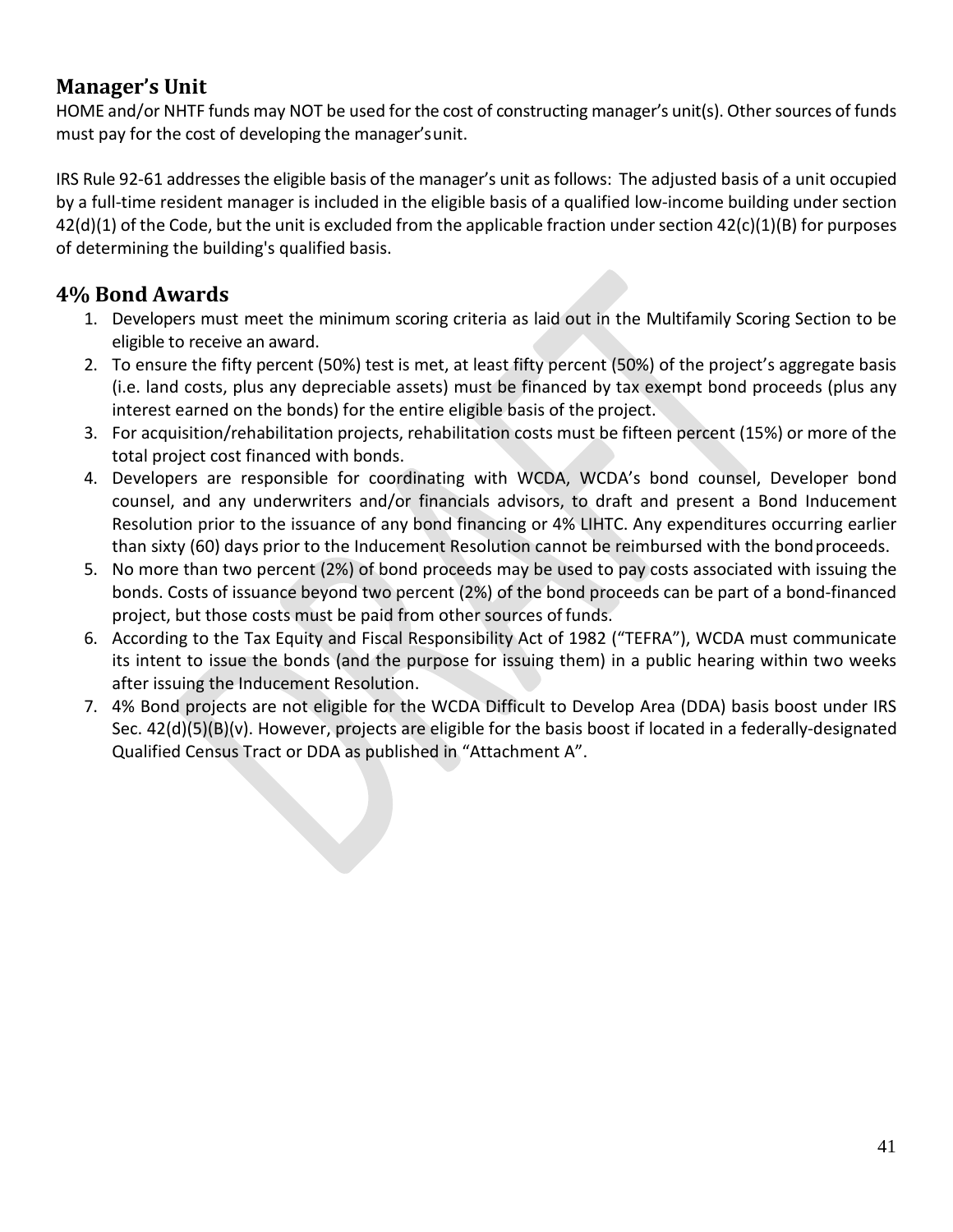#### **10% & Final Applications**

WCDA will provide a 10% Test Allocation package and accompanying documentation to applicants upon request through the original Procorem procedure. 10% Test allocations may be requested as soon as an eligible project has met the 10% requirement. Projects must supply a 10% Test Package and all required supporting documentation no later than as described in the project's Carryover document or within 11 months from the date of the Carryover document, whichever isless. Projects may be assessed a penalty-fee of up to \$500.00 per day for 10% Test Allocation packages received after the deadline. WCDA may establish different deadlines prior to yearend for allocation requests in order to permit timely processing ofdocuments.

WCDA will provide a Final Allocation Package and accompanying documentation to applicants upon request. A Final Allocation Package may be requested as soon as an eligible building is placed-in-service. Applications for final allocation must be received by WCDA not later than December 1 of the applicable year. Projects may be assessed a penalty-fee of up to \$500.00 per day for Final Allocation Packages received after December 1. WCDA may establish different deadlines prior to year-end for allocation requests in order to permit timely processing of documents. Should corrected 8609's be requested by the Developer, there may be a fee of up to \$500 per 8609, unless it was an error byWCDA.

WCDA will provide the accountant's cost certificate form for the 10% Test and the Final Allocation. This form must be used without alteration to obtain a 10% test acknowledgement and/or IRS form 8609. Applicants must be current on all fees before IRS form 8609 will be issued.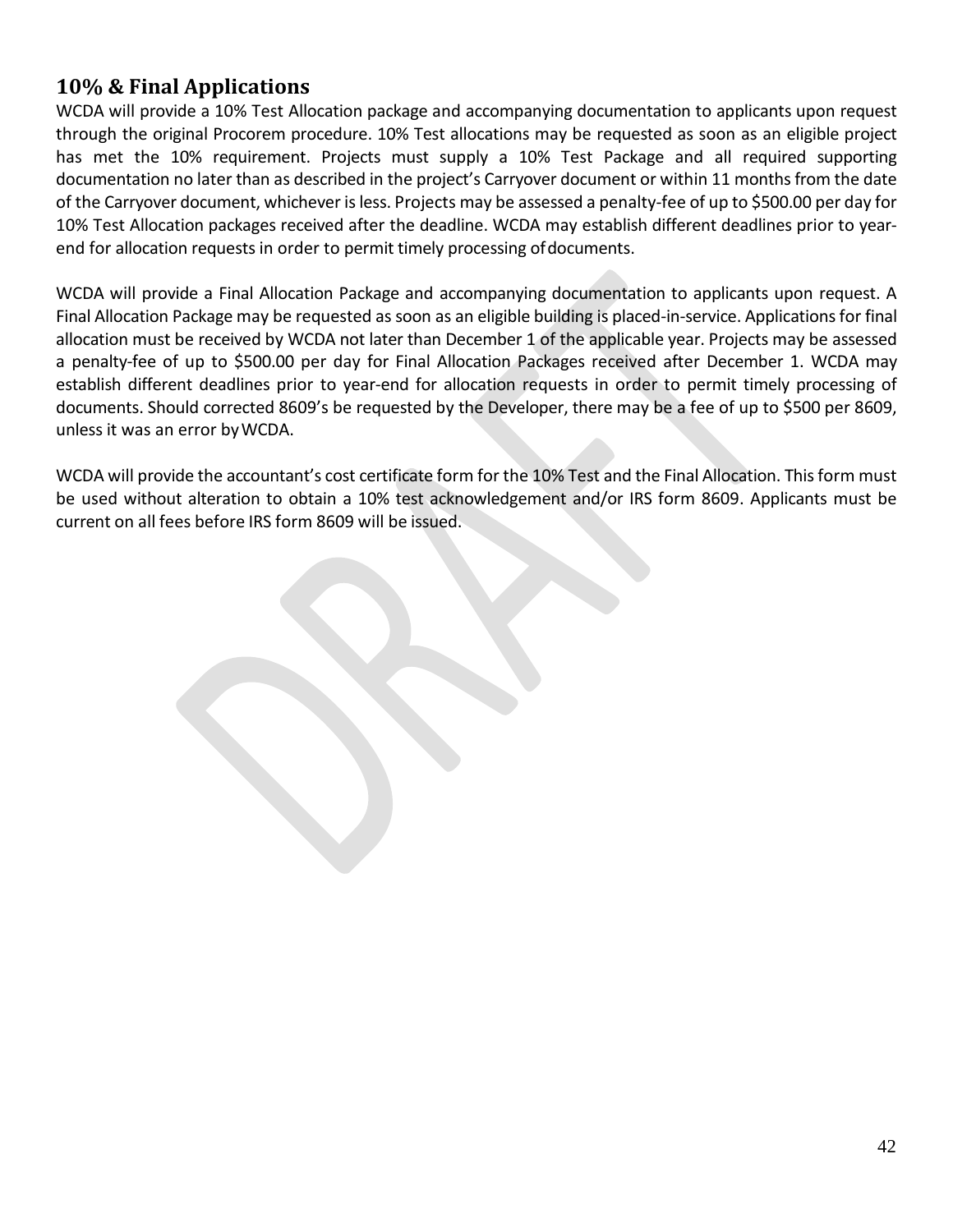# PROGRAM REQUIREMENTS

#### **All Multi-Family Projects**

- 1. All original recorded documents i.e. Declaration of Land Use Restrictive Covenants (a/k/a Land Use Restriction Agreement, or "LURA"), HOME/NHTF Agreements, and Mortgages must be provided to WCDA immediately after recording. Furthermore, no work may be performed on site until documents are recorded and received by WCDA.
- 2. For the purpose of tenant privacy and protection, all new construction projects must have an on-site office for record retention. Resident and property files are not to be stored in any manager's unit in which that manager resides.
- 3. [Quarterly/Monthly Progress Reports](https://www.wyomingcda.com/wp-content/uploads/2021/05/Quarterly-Progress-Report.pdf) must be filed with WCDA outlining progress toward completion. Quarterly reports must be received by the 15<sup>th</sup> day of April, July, October, and January, until 8609's are issued for Tax Credit) or project completion reports have been completed for HOME and/or NHTF projects. Monthly Progress Reports may be required in lieu of Quarterly Progress Reports at the sole discretion of WCDA.
- 4. Any funds allocated by WCDA may be rescinded if any violations are found and the project participants may be banned from participating in the program.
- 5. Any public relations actions by a recipient of funding involving WCDA must specifically state that a portion of the funding is from WCDA. This will be included in radio, television, and printed advertisements (excluding rental ads), public notices, and on signs at construction sites, e.g., "Funding allocated by the Wyoming Community Development Authority."
- 6. Once the project is completed and placed in service the architect and the Developer must sign a certification and acknowledgement that the project meets or exceeds all specifications, and they have read and understand consequences of violating these minimums.
- 7. As-built plans and specifications must be provided before final allocation and release of final funding. Projects must provide a full-size plan set to WCDA uponrequest.
- 8. Copies of Federal Cost Certifications for Rural Development, FHA, and Tax-Exempt bond financed projects must be submitted at final cost certification.
- 9. Project Design and Materials must comply with all applicable codes, rules and regulations, including but not limited to; zoning, building, and energy codes, accessibility requirements, and other local, state and federal requirements. At a minimum, projects must meet as applicable, the International Building Code (as applicable to the type of housing) of the International Code Council, the local code adopted by the presiding jurisdiction, the requirements of HOME's 24 CFR Part 92.251(a)(2)(i) through (V), and/or NHTF's 24 CFR Part 93.301(a). Projects must also meet the physical accessibility design requirements of the Fair Housing Act, as amended in 1988. More restrictive codes or regulations may be required by local cities, counties, or towns, but in no case may new construction projects fail to meet the above.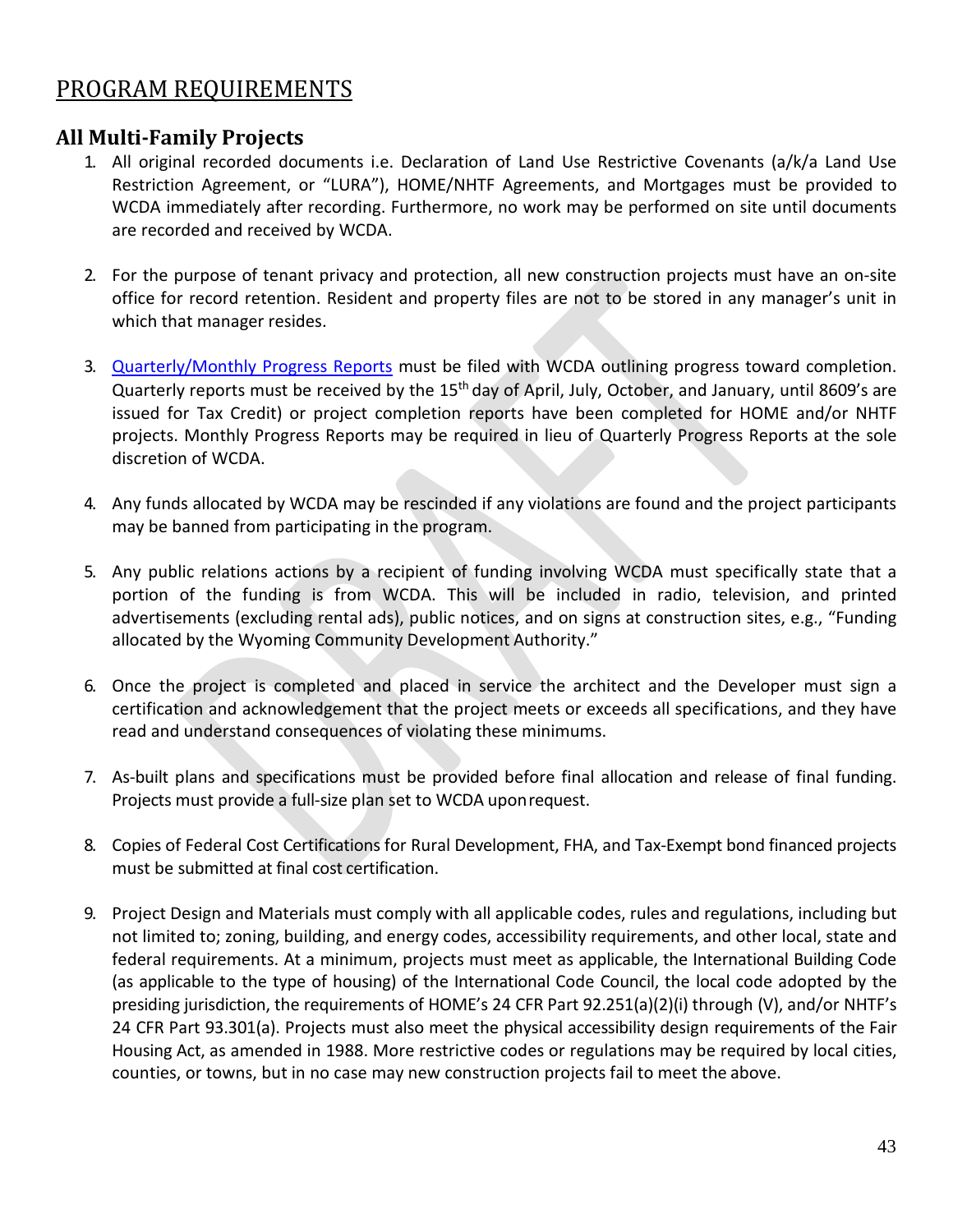- 10. Projects returning a current allocation of funding (HOME, NHTF, and/or LIHTC) must return funding from ALL sources allocated to the project.
- 11. All projects must meet the minimum and maximum levels (i.e. income, rent, purchase price, etc.) in effect and published as of thirty (30) days prior to the application deadline date. These minimums and maximums will be used by WCDA when underwriting theproject.
- 12. If at any time WCDA becomes aware of a Fair Housing violation it will be reported to the appropriate officials which will include but may not be limited to HUD, and/or the Department of Justice.
- 13. WCDA staff, or their delegate, will conduct periodic site visits. A final inspection will be conducted upon notice of project completion before ten percent (10%) retainage and 8609's are released.
- 14. Restricted Budget Differential Developer must make every effort to have costs allocated to the appropriate categories from the first initial application. Variances in cost categories (e.g. land, site work, rehabilitation/new construction, professional fees, soft costs, etc.) in excess of ten percent (10%) must be justified when submitting the progress reports, ten percent (10%) cost certifications, and final cost certifications, and may result in negative points in futureapplications.
- 15. Developer fees may not be increased above amount originally requested and approved in the original application (cannot have additional developer fees on costoverruns).
- 16. Eligible consultant fees are defined as architect'sfee and engineer'sfee. All other consultant fees, including accounting fees, will be permitted only within the developer fee limit.
- 17. When underwriting a project, the annual operating expenses that will be used are published in Attachment "A".
- 18. Developers should be prepared to file final plans for the project with the local jurisdiction within sixty (60) days of notification of funding.
- 19. It is recommended all zoning and PUD approvals be secured within 120 days ofnotification of funding.
- 20. Construction should be scheduled to start within twelve (12) months from notification of fundingaward.
- 21. When underwriting a project, the debt coverage ratio, using rent at the committed amount, must be between 1.20x [1.15xx for Rural Housing Service (RHS)] and 1.50x for foreclosable debt plus HOME and/or NHTF loans. Projects with twelve (12) units or less, at the sole discretion of WCDA, may be allowed to achieve a debt coverage ratio of 1.30x in order to insure long term financial viability.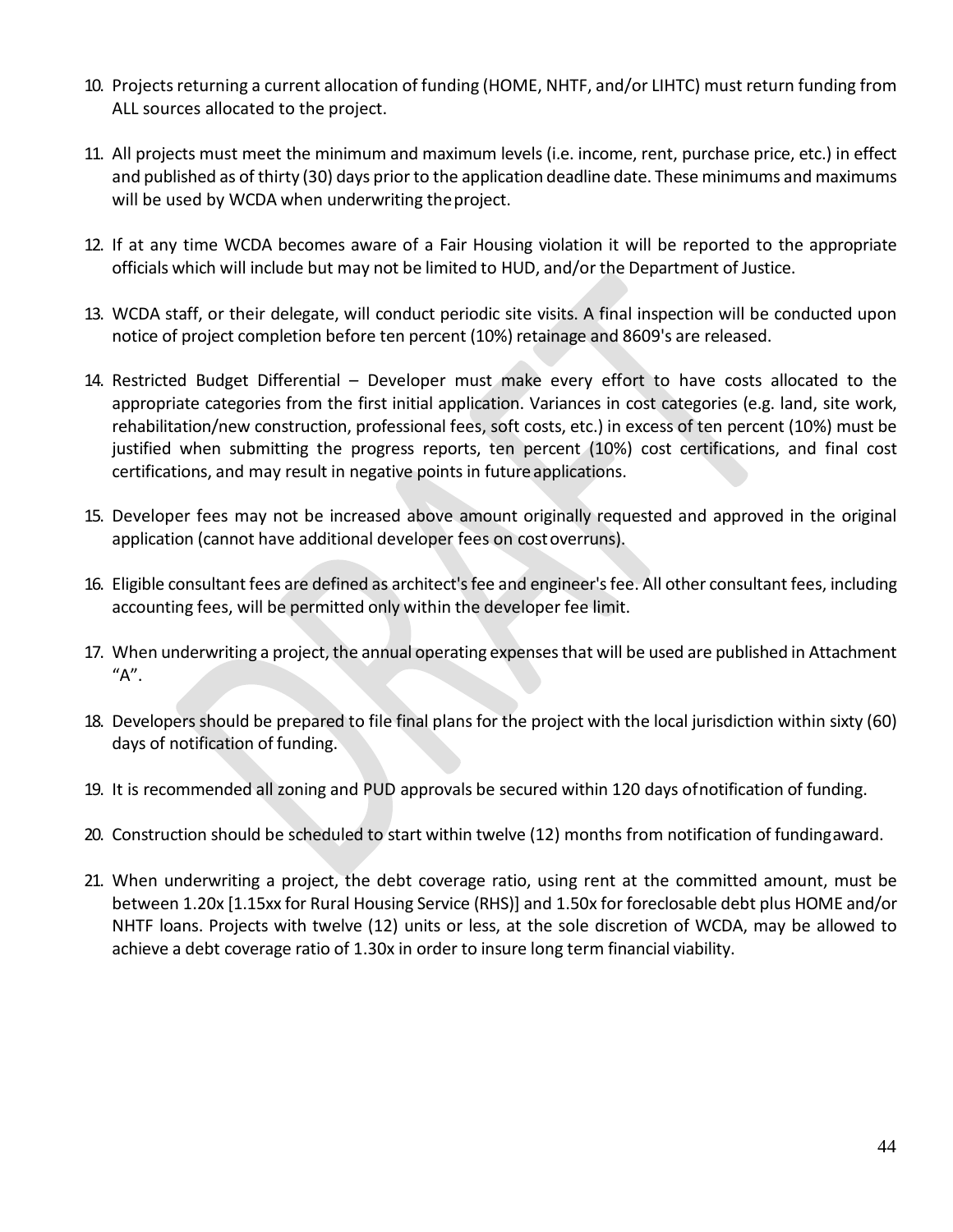22. When underwriting an acquisition/rehabilitation project, the vacancy rate should be the average actual vacancy rate for the last three (3) years. For new construction and for acquisition/rehabilitation projects where the property was significantly dilapidated, the following vacancy rates shall beused:

| Units       | Vacancy Rate |
|-------------|--------------|
| i. 1 - 24   | 10%          |
| ii. 25 - 35 | 8%           |
| iii. $36$   | 7%           |

- 23. Initial Project Reserves shall be equal to four (4) to six (6) months of projected operating expenses, debt service payments, annual reserve payments, escrows, marketing, rent-up reserves, or other specified reserves. Reserves in excess of six (6) months will not be considered when calculating eligible basis or performing the gap calculation. WCDA may in its sole discretion allow a higher Initial Project Reserve in the event the higher reserve is required by another agency providingfinancing.
- 24. Minimum Replacement Reserves must equal \$250.00 per unit annually for New Construction developments for seniors and \$300.00 per unit annually for new construction for families and developments involving rehabilitation. The required contributions must be placed in a restricted access Reserve Account which would require prior authorization from WCDA for any withdrawals which equal fifteen percent (15%) or greater of the total account balance. WCDA requires that reserves are kept with the development through the Total Compliance/Affordability Period as to facilitate preservation of and continued compliance in the affordable multifamily portfolio.
- 25. Extended title insurance coverage for the Lender's policy must include lien, survey and easement coverage, and also coverage for rights, interests or claims not shown of publicrecord.
- 26. Preference for prospective tenants must be given to households on public housing waitinglists.
- 27. When calculating maximum rents, all rents must be rounded down to the nextdollar.
- 28. Projects still in the first fifteen (15) year compliance period must submit Audited Financial Statements including a copy of the Management Letter to WCDA by March 31of each year.
- 29. All projects submitted with an interest rate, for the permanent financing, above the market rate will be underwritten at the average market rate.
- 30. There may be no more than a five percent (5%) differential between rent and income levels.
- 31. Rental projects will be monitored for compliance by WCDA. The WCDA Compliance Manual, including submission requirements and forms, islocated on our web site. A copy may also be obtained by contacting the WCDA Compliance Officer, Laurie Gray, at 307-265-0603.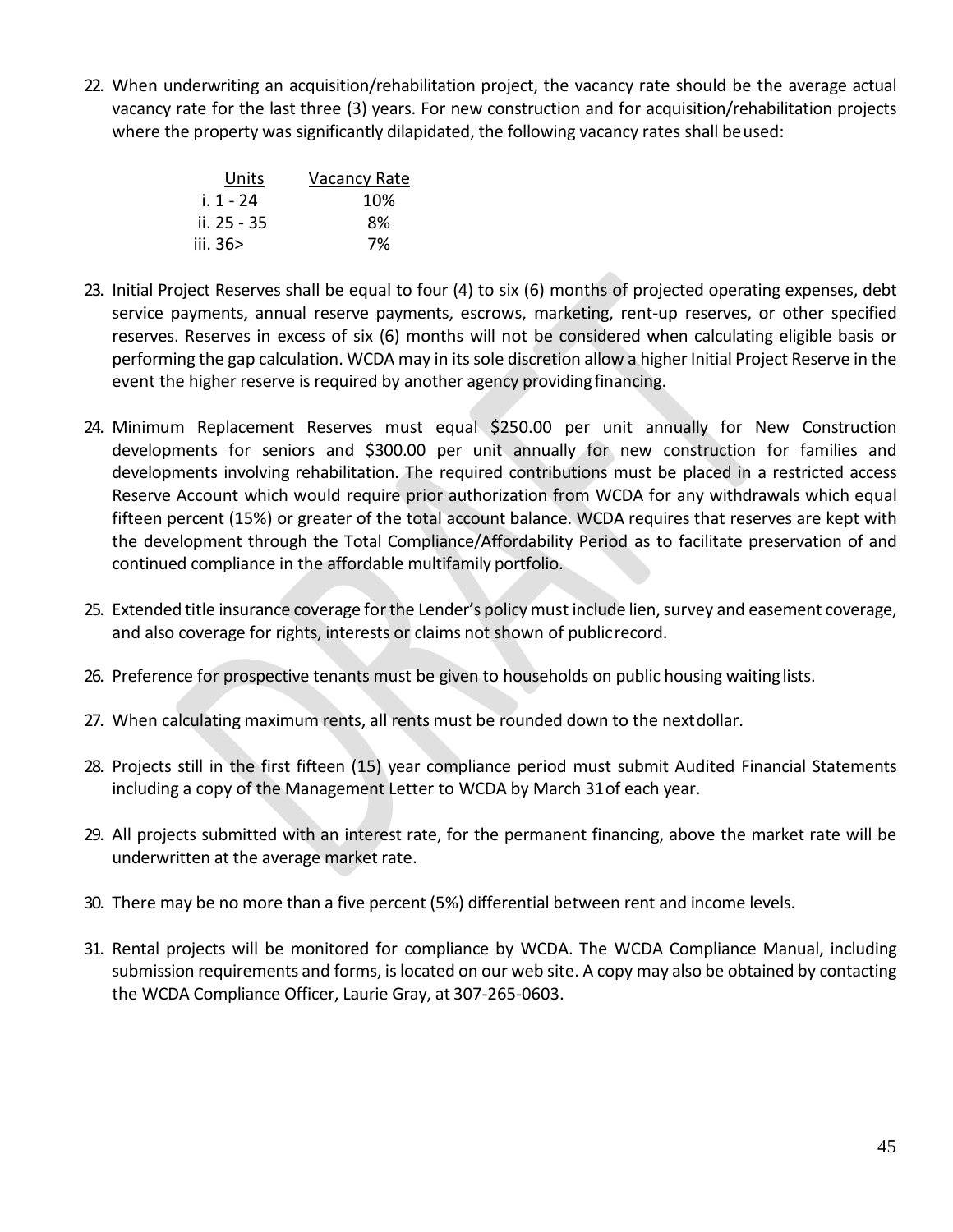#### **Projects with HOME and/or NHTF Funding**

- 1. New construction projects that are within one thousand (1,000) feet from a major road, three thousand (3,000) feet from a railroad, or fifteen (15) miles from an airport must submit a noise assessment after receiving an award.
- 2. Final HOME and/or NHTF award documents cannot be executed until a commitment letter has been issued for all other funding sources. These commitment letters must be provided to WCDA within ninety (90) days of notification of award of funding.
- 3. The owner/applicant must secure appropriate title prior to funding. Appropriate title includes fee simple title or nine-nine plus (99+) year lease. All lease forms of ownership must be pre-approved by WCDA **PRIOR** to Application.
- 4. HOME and/or NHTF funds can only be used for reimbursement of acquisition costs and hard construction costs. No interim costs, financing costs, syndication costs, developer fees, or Reserves will be funded with HOME and/or NHTF funds.
- 5. WCDA will act as disbursement agent for all HOME and/orNHTF construction funds.
- 6. Final HOME Match documentation must be provided at the time of FinalApplication.
- 7. The following Alta endorsements will be required on Title Policies:
	- a. Zoning (3.1 Improved or 3.2 Land Under Development)
	- b. Environmental Protection Lien (8.1)
	- c. Restrictions, Encroachments, Minerals(9.06)
	- d. Access and Entry (17)
	- e. Tax Parcels (18 Single Tax Parcel, 18.1 Multiple TaxParcels)
	- f. Contiguity (19 Multiple Parcels, 19.1 Single Parcel)
	- g. Minerals Surface Damage (100.29)
	- h. Location (22)
- 8. The HUD Utility Schedule Model MUST be used during the application process. Once the project is built and has an energy consumption history it may utilize the Energy Consumption Model as defined in §1.42- 10 by a properly licensed engineer. However, the same method must be used for every unit in the project.
- 9. Rental Projects must restrict rents on HOME and/or NHTF unitsto not exceed the Low-HOME and/or NHTF rent.
- 10. The Affordability Period for HOME and/or NHTF projects does not begin until all documentation, sufficient to close out the project, has been reviewed by WCDA. Project completion means that all necessary title transfer requirements and construction work have been performed, the project complies with the requirements of 24 CFR Part 92.2 for HOME and 24 CFR Part 93.2 for NHTF, the final drawdown has been disbursed for the project, and the project completion information has been entered in the disbursement and information system established by HUD, except that with respect to rental housing project completion, for the purposes of 24 CFR 93.402(d), project completion occurs upon completion of construction before occupancy.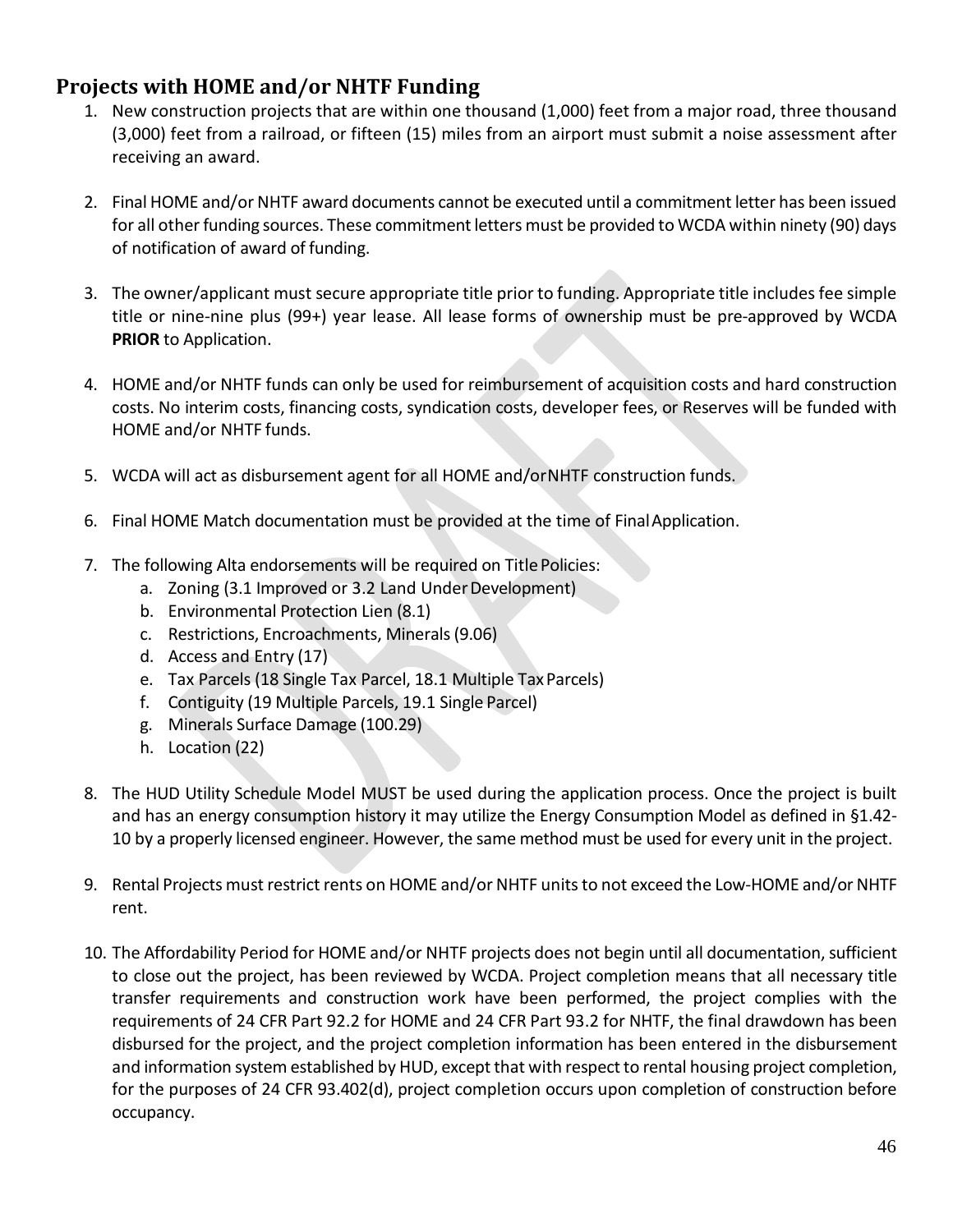### **Projects with LIHTC Funding**

1. Set-Aside Elections and Income Averaging

IRS Section 42(g)(1) requires Developers to elect an irrevocable minimum set-aside percentage. WCDA does not allow Developers to change their set-aside election after applications have been submitted. One of the following may be elected:

- a. 20% of the units are to be occupied by households at or below 50% of AMI;
- b. 40% of the units are to be occupied by households at or below 60% of AMI; or,
- c. Income averaging (IA), with the average income of all units at or below 60% AMI.

#### Income Averaging

As of the date of this document, the IRS has issued a Proposed Rule on October 30, 2020 and is currently in the process of final rulemaking. WCDA strongly encourages applicants considering the use of IA to review all available industry guidance, including materials prepared by recognized industry experts on LIHTC.

Developers who select IA as their minimum set-aside shall comply with the following restrictions and requirements, in addition to any IRS requirements under 42(g)(1)(C):

- a. Only current-year applications are eligible for income averaging, prior applications are not eligible.
- b. The project cannot involve a re-syndication of a property previously developed or preserved using allocation of tax credits or is subject to an existing LURA.
- c. Projects with fewer than twenty-five (25) units will not be approved for IA absent compelling circumstances which WCDA will review on a case-by-case basis, prior to the submission of the Letter of Intent.
- d. All projects must satisfy all criteria applicable to projects under WCDA's AHAP and federal law and regulations.
- e. The minimum set-aside election made at time of WCDA application is irrevocable.
- f. All buildings in the project shall be included as one multiple building project; as referenced on line 8b of IRS Form 8609.
- g. Income averaging is not allowed in any project with funding from other federal sources (i.e., NHTF, HOME, RD). All units within the project must be LITHC units.
- h. The project requesting tax credits shall maintain the average income as presented in the application for scoring through the entire compliance period, as defined in the LURA. Failure to do so shall result in the project to be considered out of compliance until the average is restored to level represented in the application.
- i. Developer will pay an increased application fee of \$2,500, to cover the cost of additional project underwriting.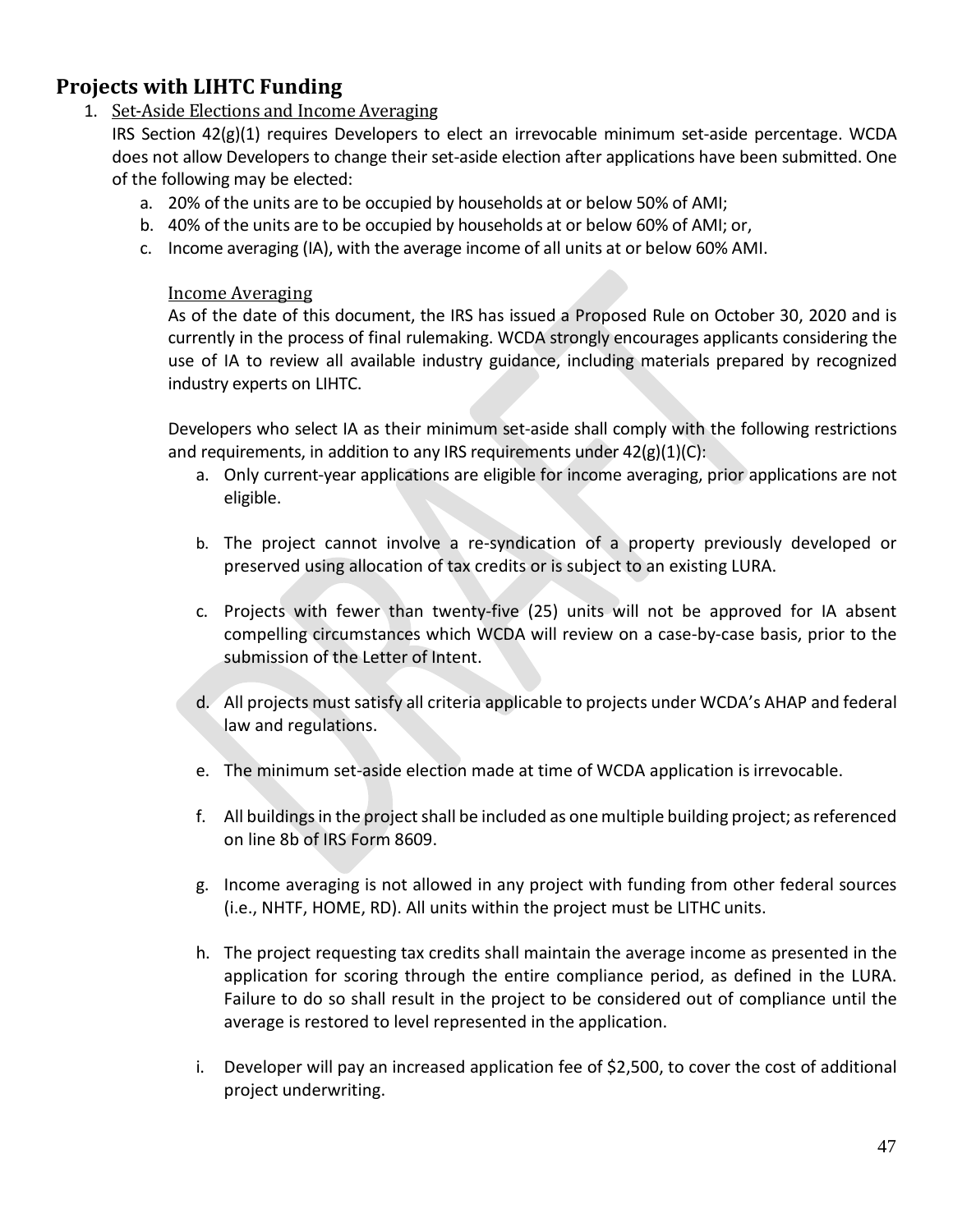- j. Owners will be required to pay an additional \$10 per unit per year for LIHTC monitoring fees, to cover the additional costs of monitoring compliance across multiple income tiers.
- k. Income and rent levels shall be limited to four (4) income set-asides, and must be delineated in 10% increments (e.g. 20% of AMI; 30% of AMI; 40% of AMI; 50% of AMI; 60% of AMI; 70% of AMI; 80% of AMI).
- l. Developer will provide a written statement from all construction and permanent lenders, syndicators and the project's equity investor, approving the selection of the IAset-aside.
- m. When requesting approval for IA, an applicant must submit a market study analyzing project rents at the determined income tiers relative to the market rents that show adequate demand for all combination of unit sizes and percentage limits selected, including evidence that proposed tenant paid rents for each affordable unit type at each income tier will be at least 10% below the weighted average rent for the same unit in comparable market rate rental properties. Market study must also show sufficient demand for all unit designations and rent levels proposed in application.
- n. Applicants must demonstrate that units at different incomes tiers will be equitable distributed across the project, and among bedroom sizes and unit types.
- o. Developers electing IA must provide written acknowledgement to WCDA that subsequent guidance from the IRS may result in changes to IA policy.
- p. Projects will be required to float the units within the project but the number of units within each imputed income designation must remain the same, as outlined in the LURA.
- q. Owners must comply with Fair Housing Laws, and owners may want to consult with an attorney experienced in Fair Housing Law to ensure compliance with applicable laws.
- r. If the project fails to meet the 60% AMI average set-aside, the non-compliance will be reported on IRS form 8823.
- s. Disclosure of any non-corrected 8823 findings currently outstanding on properties in manager's portfolio as well as all open Management and Occupancy reviews with an unsatisfactory of failing compliance score.
- t. Provide evidence that the owner and owner's property management company are in good standing with WCDA.
- u. Provide documentation regarding the capacity of the applicant's management company to effectively manage properties subject to the federal housing compliance requirements in order to handle the additional burdens associated with income averaging including:
	- 1. a clean track record of timely reporting to WCDA; and,
	- 2. a statement from the management company committing to annual income averaging training for on-site managers.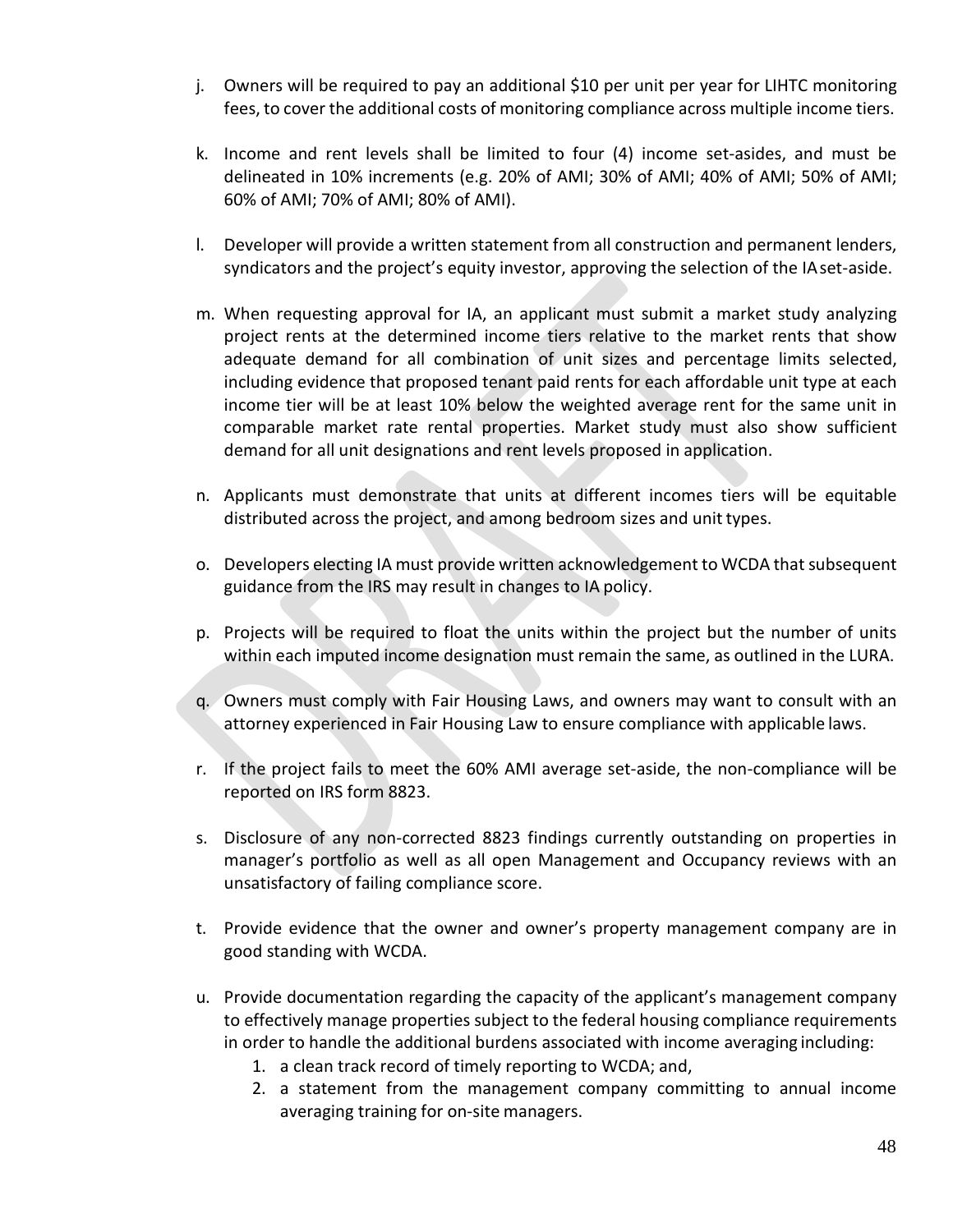WCDA reserves the right to deny the implementation of IA at its discretion, solely based on previous compliance related performance of the property manager.

- v. WCDA reserves the right to require additional third-party compliance monitoring at Developers' expense, for the first three (3) years following placement in service.
- w. In addition to other reporting required by the IRS and/or by WCDA under the AHAP, an owner electing to satisfy the minimum set-aside through IA must prepare a special annual report documenting income averaging outcomes, in a format to be provided byWCDA.
- x. Developers may not reject the tenancy of a person holding a Section 8 Housing Choice Voucher regardless of income target.
- 2. Utility allowances must be calculated in accordance with IRC§1.42-10. The local Public Housing Authority Estimate may be used on a Tax Credit project IF no HOME or NHTF funds are utilized.
- 3. The LURA must be recorded prior to any other encumbering documents, including but not limited to construction loan and bridge loan documents.
- 4. IRS Rules and Regulations outline costs which are not allowed in Eligible Basis. This Allocation Plan will also not allow the following costs in Eligible basis:
	- a. Appraisals
	- b. Construction interest on new construction after the placed-in-servicedate
	- c. Demolition
	- d. Off-site improvements
	- e. Donated services (such as cost reductions for HOME Match). Donated services are also not included in the gap calculation for total costs or sources offunds
- 5. Federal law requires a fifteen (15) yearinitial compliance period and a fifteen(15) year extended use period with an option to sell the project at the end of the initial period.
- 6. Violations of the LURA or the WCDA Compliance Manual are considered non-compliance issues and reportable to the IRS (see WCDA Compliance Manual).
- 7. Within thirty (30) days of the Developer completing Part II of the Form 8609 and filing same with the IRS, a completed copy must be mailed to the compliance monitoring staff at WCDA for its records. Failure to return the completed form to the compliance monitoring staff within the required timeframe is a form of noncompliance which will be reported by WCDA to the IRS.
- 8. When combining the LIHTC program with HOME and/or NHTF funds, neither the retention funds for the HOME and/or NHTF financing nor the IRS form(s) 8609 will be released until a site visit occurs, and all required documentation is received and accepted for both programs.
- 9. For new construction projects, the placed in service date is determined by the date of the certificate of occupancy. For rehabilitation projects, the placed in service date is determined by the date of a clear final building permit inspection or a certificate of completion performed by the appropriate jurisdiction.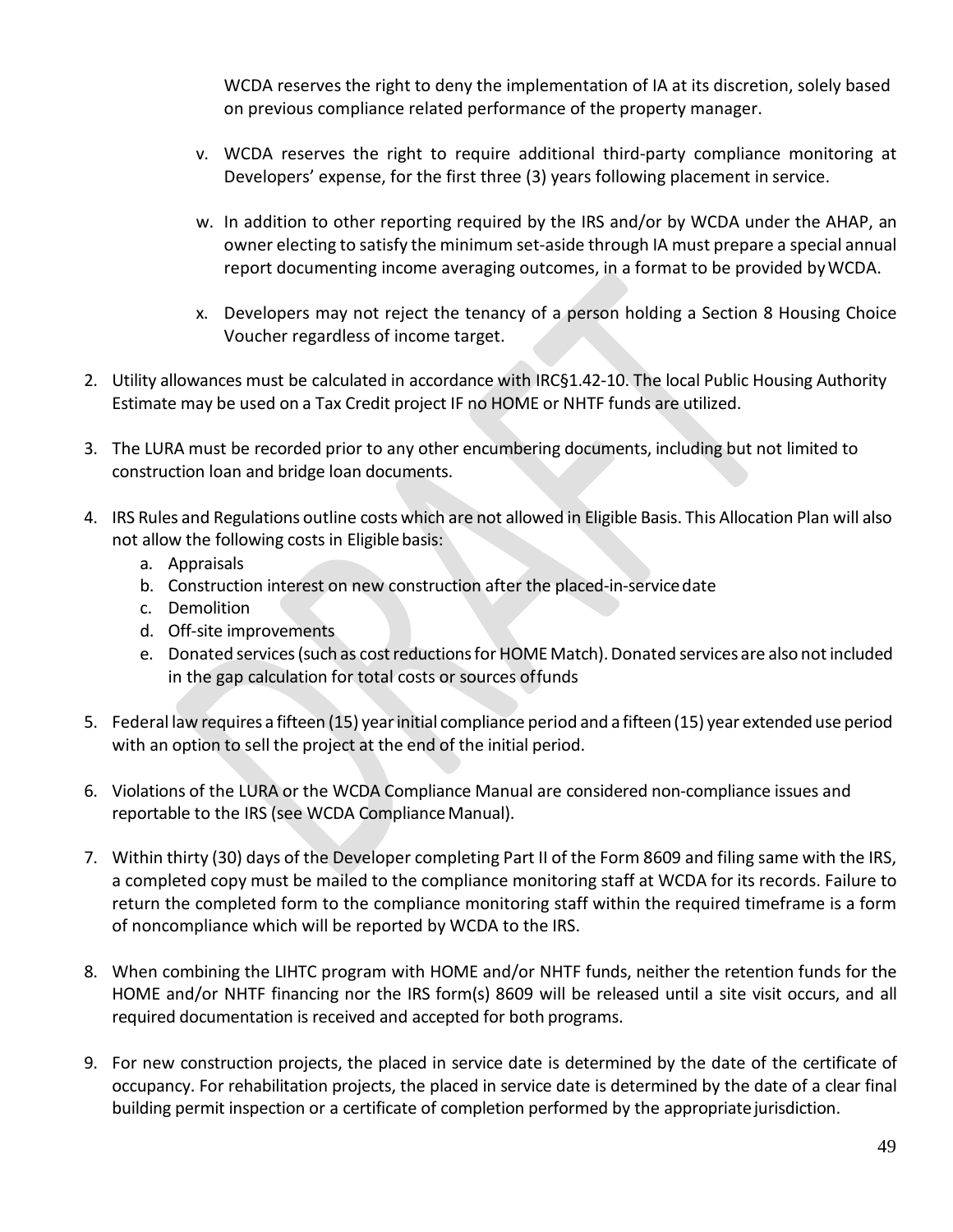- 10. All projects will be underwritten and the calculation of the amount of tax credits awarded shall not exceed the anticipated eligible basis multiplied by the lesser of the average of the last three (3) months or the last six (6) months published IRS applicable percentage.
- 11. Re-syndication will be considered on a case-by-case basis upon a transfer or sale of the property. In order to be considered, the previous owners must not have controlling interest in the new property ownership structure and the property must meet minimum thresholds for rehabilitation as outlined in this document.

50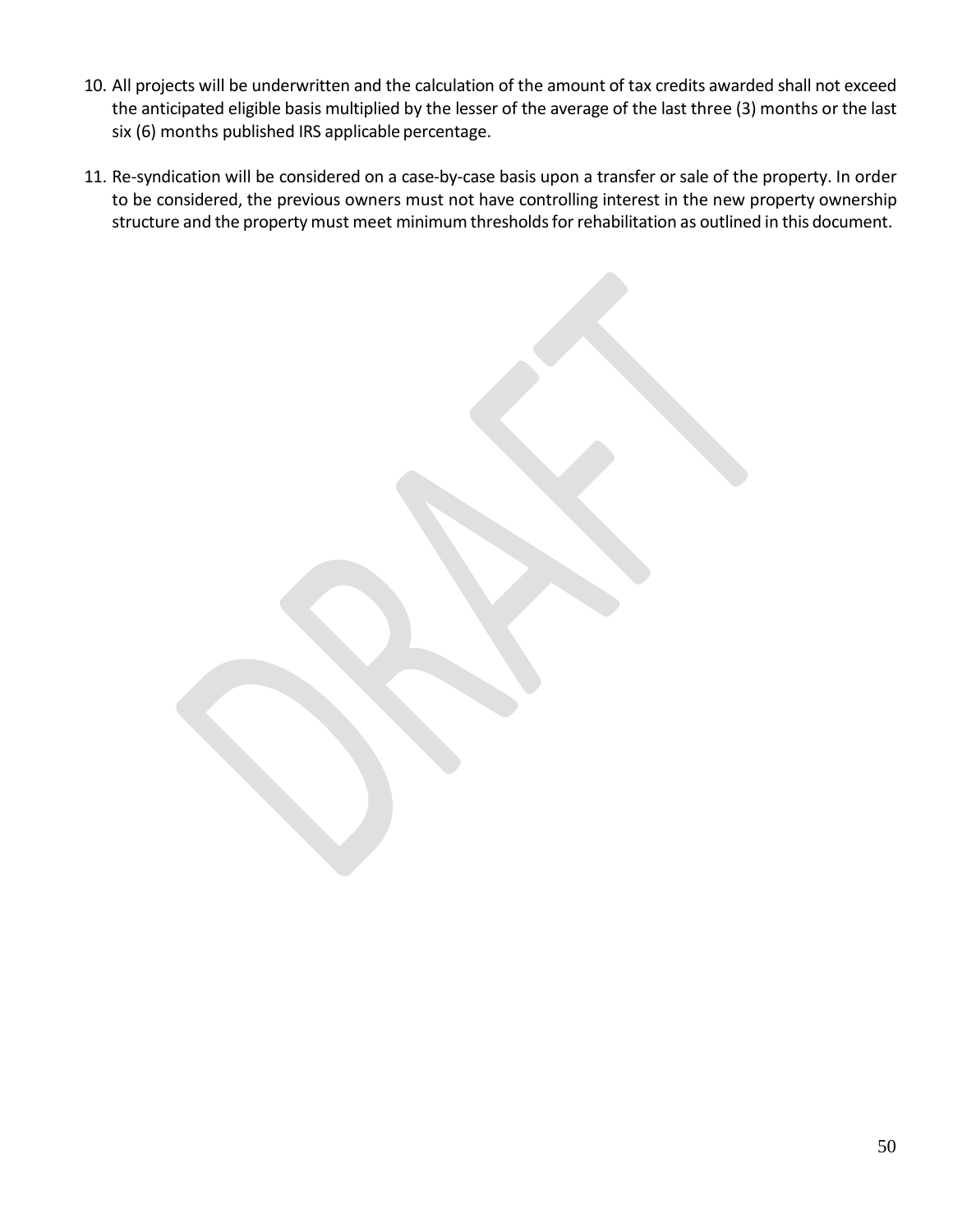# MULTIFAMILY COMPLIANCE MONITORING

The Wyoming Community Development Authority "WCDA" is required by HUD's HOME Investment Partnership Program at 24 CFR Part 92 and HUD's NHTF program at 24 CFR Part 93 to monitor HOME and NHTF projects for noncompliance. WCDA is also required by Section 42 of the Internal Revenue Code of 1986, as amended ("IRC 42"), to monitor Low-Income Housing Tax Credit ("LIHTC") projects for noncompliance with the provisions of IRC 42, and to notify the Internal Revenue Service ("IRS") of such noncompliance of which the Authority becomes aware. In addition, WCDA will monitor the projects during the remaining term of the Land Use Restrictive Covenants Agreement, as all restrictions continue for the full term of affordability.

WCDA has established certain Compliance requirements that are more restrictive than the IRS, the HOME Investment Partnerships Program and the NHTF program. Project Owners agree to follow these more restrictive requirements when they apply for funding. Non-compliance with any of these restrictions may be reported to IRS, may be reported to HUD, may be taken into account when ranking any future projectsfor funding, and WCDA has the right to enforce any of these restrictions as allowed bylaw.

Maximum monthly rents and utility allowances must be recalculated annually by the Owner. They are reviewed and approved by WCDA. Rent increases may be permitted, but tenants must be given at least thirty (30) days written notice before increases are implemented. Any increases are also subject to other provisions of the lease agreements and subject to approval by WCDA.

WCDA may delegate the compliance monitoring function to an Authorized Delegate. WCDA has prepared this Compliance Monitoring Plan (the "plan"), and has prepared a Compliance Monitoring Manual (the "Manual"), which sets forth the procedures that WCDA shall follow, and those procedures that an Owner of a HOME, NHTF, and/or LIHTC project is required to follow. It is important to note, however, that the Plan and Manual are to be used only as a supplement to compliance with 24 CFR Part 92 for HOME projects, 24 CFR Part 93 for NHTF projects, and Section 42 of the Internal Revenue Code of 1986 and the Treasury Regulations there under for Tax Credit projects. The Plan and Manual should not be considered a complete guide on compliance. The responsibility for compliance lies with the owner of the project. Because of the complexity of these Programs and the necessity to consider its applicability to specific circumstances, Owners are urged to seek competent professional legal and accounting advice regarding compliance issues. WCDA's and/or the Authorized Delegate's obligation to monitor for compliance with the requirements of the Regulations does not make WCDA and/or the Authorized Delegate liable for an Owner's noncompliance.

As a condition to the allocation of HOME funds, NHTF funds, and/or Low-Income Housing Tax Credits, Project Owners are required to enter into a binding agreement to comply with the terms and conditions of the Plan and do so upon submission of an application. The Plan is part of the Agency's Affordable Housing Allocation Plan for the State of Wyoming. The Owner also agrees to abide by all WCDA Compliance Requirements, which can be found in the Wyoming Affordable Housing Compliance Manual located on the WCDA website at [www.wyomingcda.com.](http://www.wyomingcda.com/)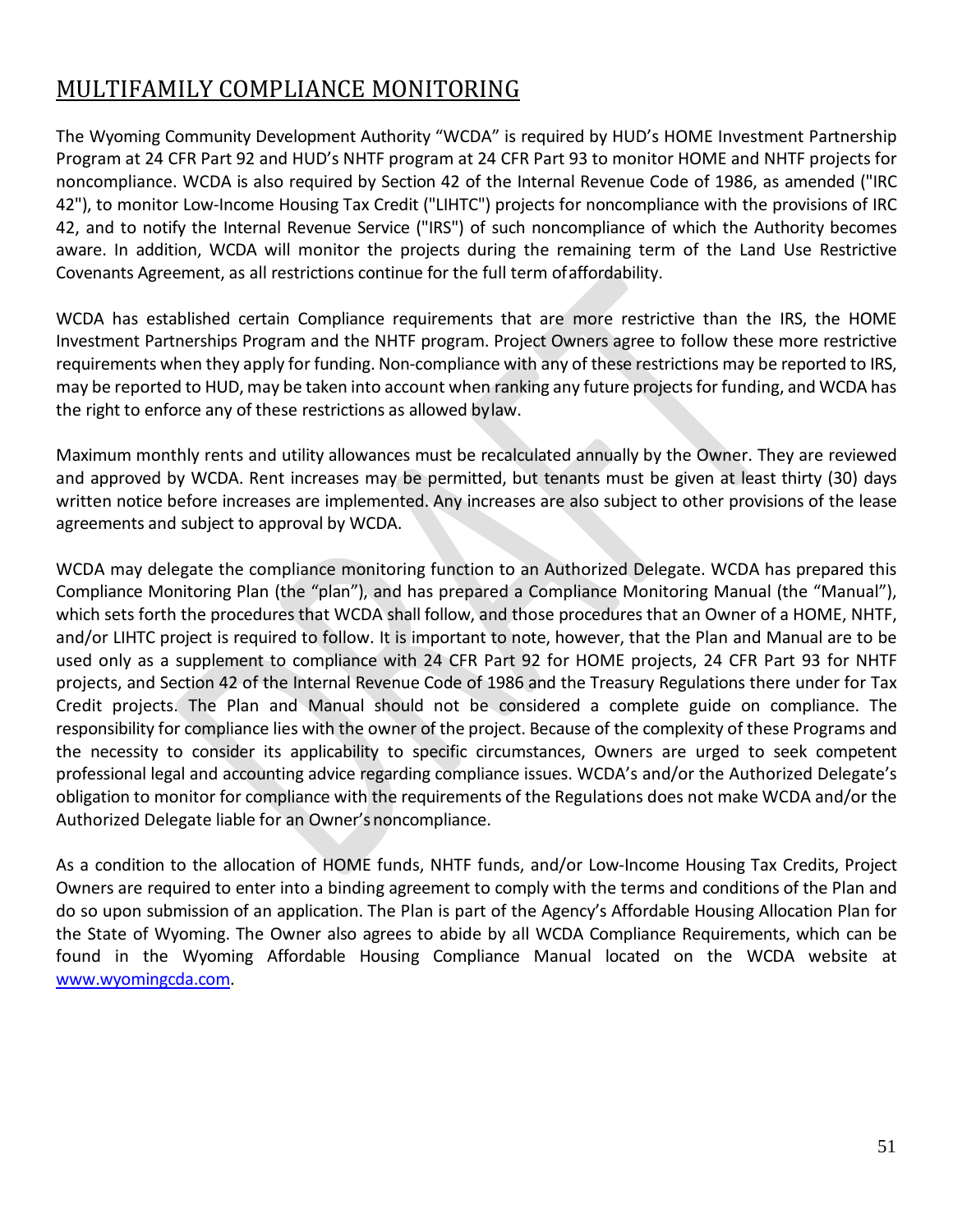# **ATTACHMENT "A"**

# 2023 Allocation Cycle

Letters of Intent and Applications must be received by WCDA on or before 5:00 p.m. local time on the dates listed below. Late applications will not beranked.

#### **Submission Deadlines**

Letter of Intent no later than 5:00 p.m. MST Thursday, June 30th, 2022. Application and supporting documentation no later than 5:00 p.m. MST Monday, August 29, 2022. \*Additional rounds may be opened if funding is available.

A Notice of Funding Availability with final funding amounts will be issued on Monday, June 6, 2022.

#### **Anticipated HOME Funding**

Based on previous year's allocations and carryover funds, WCDA anticipates \$3,500,000 in new FY23 HOME funding, \$587,425 from the 2022 balance and \$3,766,473.97 in anticipated Program Income (PI), to be distributed as follows:

| Open Category                                                                                         | \$8,028,899.72 |
|-------------------------------------------------------------------------------------------------------|----------------|
| Community Housing Development Organizations (CHDO) - A maximum of \$52,500                            |                |
| is available from the CHDO set-aside for project-specific technical assistance and site control loans | 525,000        |
| <b>CHDO Operating Costs</b>                                                                           | 100,000        |
| Administration and Contingency Reserve                                                                | 350,000        |
| <b>TOTAL AVAILABLE</b>                                                                                | \$8,378,899.72 |

### **Anticipated National Housing Trust Fund Funding**

Based on previous year's allocations, the WCDA anticipates \$3,101,884.00 in FY23 NHTF funding and \$404,695.60 from the 2022 balance. NHTF funding will be distributed as follows:

| <b>Open Allocation</b>                 | \$3,196,391.20 |
|----------------------------------------|----------------|
| Administration and Contingency Reserve | 310,188        |
| TOTAL AVAILABLE                        | \$3,506,579.60 |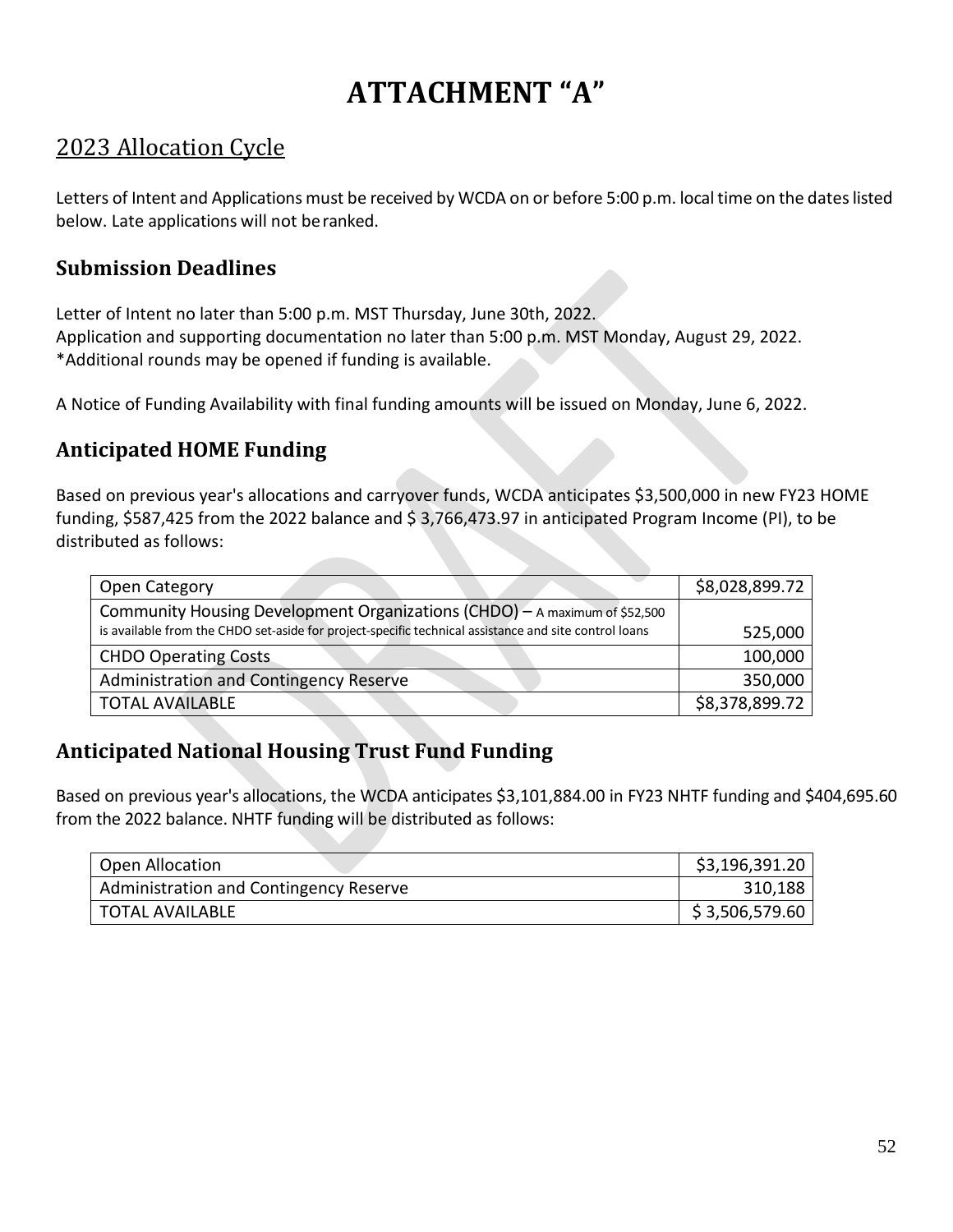# **Anticipated Tax Credit Allocation**

Based on the 2022 tax credit authority, the total amount of credit available in Wyoming for 2023 is estimated as follows:

| Open Allocation           | \$2,766,693    |
|---------------------------|----------------|
| Non-Profits (10%)         | 324,995        |
| <b>Forward Commitment</b> | 79,131         |
| TOTAL AVAILABLE           | \$3,091,688.00 |
|                           |                |

### **Total Per-Unit Project Costs for Rental Projects**

For underwriting, the Total Per-Unit Project Costs for projects will be limited to:

| # of            | 24 units or | 25 units or |
|-----------------|-------------|-------------|
| <b>Bedrooms</b> | less        | more        |
|                 | \$212,000   | \$202,500   |
| 1               | \$240,000   | \$229,000   |
| $\mathcal{P}$   | \$269,000   | \$263,000   |
| 3               | \$310,000   | \$288,000   |
| 4+              | \$354,000   | \$336,500   |

\*Projects are allowed to receive an additional cost allowance for a community room if the community room is made available to the tenants twenty-four (24) hours every day. Proposals will be evaluated case by case based on the amenities, size, and scale of the community room provided.

#### **Maximum HOME/NHTF Subsidy Per Unit**

| <b>RENTAL</b> |                |  |
|---------------|----------------|--|
| # Bedroom     | Per Unit Limit |  |
| O             | \$132,000      |  |
| 1             | \$151,000      |  |
| 2             | \$185,000      |  |
| ς             | \$237,500      |  |
|               | \$263,000      |  |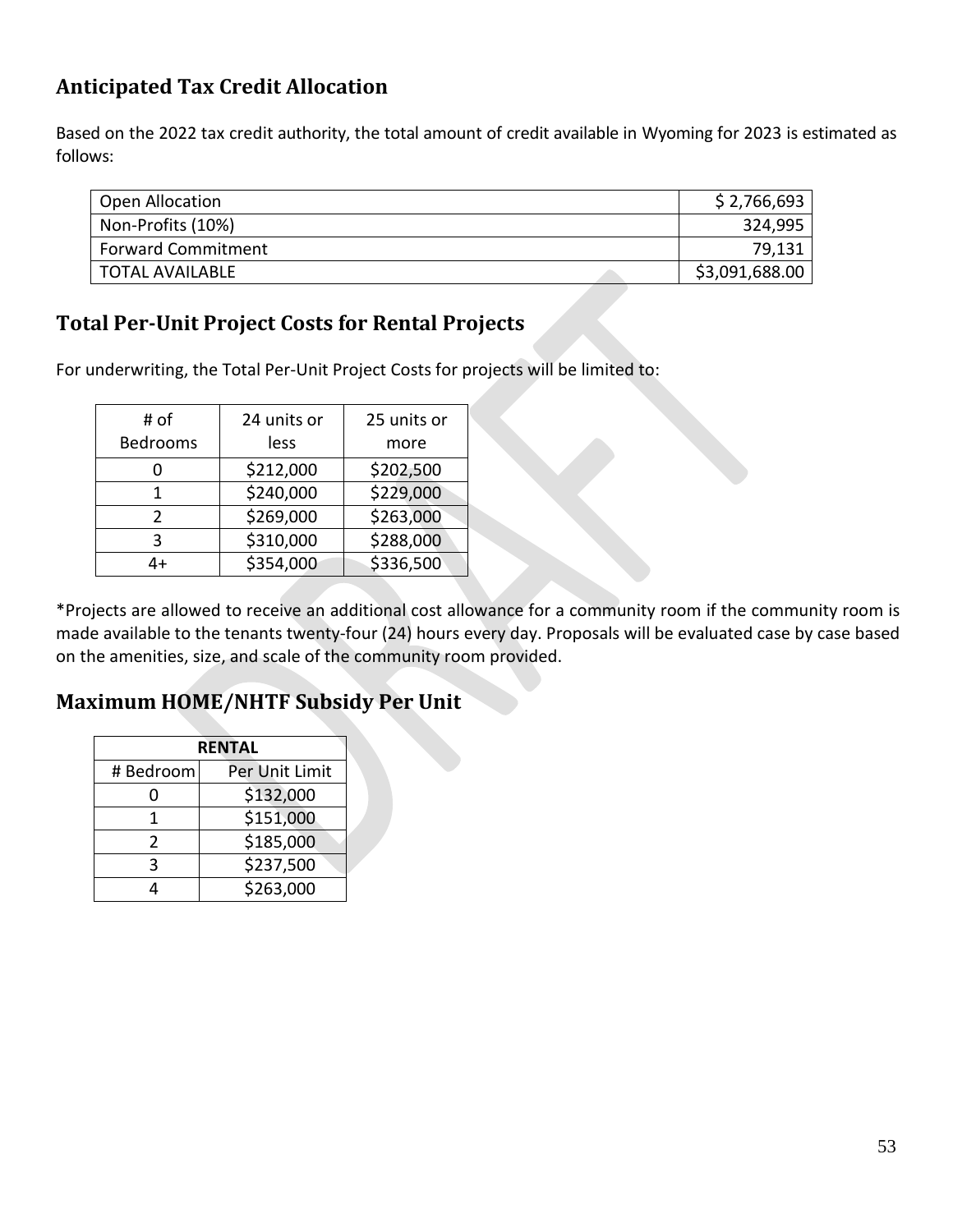# **Tax Credit Total per unit Eligible Basis**

For underwriting the allocation of Tax Credits, the total per unit Eligible Basis for projects will be limited to the following\*:

| # of            | 24 units or | 25 units or |
|-----------------|-------------|-------------|
| <b>Bedrooms</b> | less        | more        |
|                 | \$191,500   | \$181,500   |
|                 | \$217,000   | \$206,000   |
| $\mathcal{P}$   | \$241,000   | \$236,500   |
| ς               | \$279,400   | \$258,500   |
| 4+              | \$318,000   | \$302,500   |

\*Projects are allowed to receive an additional cost allowance for a community room if the community room is made available to the tenants twenty-four (24) hours every day. Proposals will be evaluated case by case based on the amenities, size, and scale of the community room provided.

#### **Operating Expenses Limitations for RENTAL projects**

The Annual Operating Expenses used for underwriting will be as follows:

| # of Units | Maximum per unit per month |
|------------|----------------------------|
| < 24       | \$500.00                   |
| $25 - 35$  | \$450.00                   |
| 36-47      | \$420.00                   |
| > 48       | \$400.00                   |

The numbers above assume Owners pay water, sewer and trash, and tenants pay electric and gas. Adjustments will be made if different parties pay above listed utilities. WCDA reserves the right to adjust this amount to reflect current market conditions. Group homes under one roof are considered ONE unit. i.e. a 3-bedroom group home is considered ONE 3-bedroom unit, not three 1-bedroom units for Operating Expense Limitations.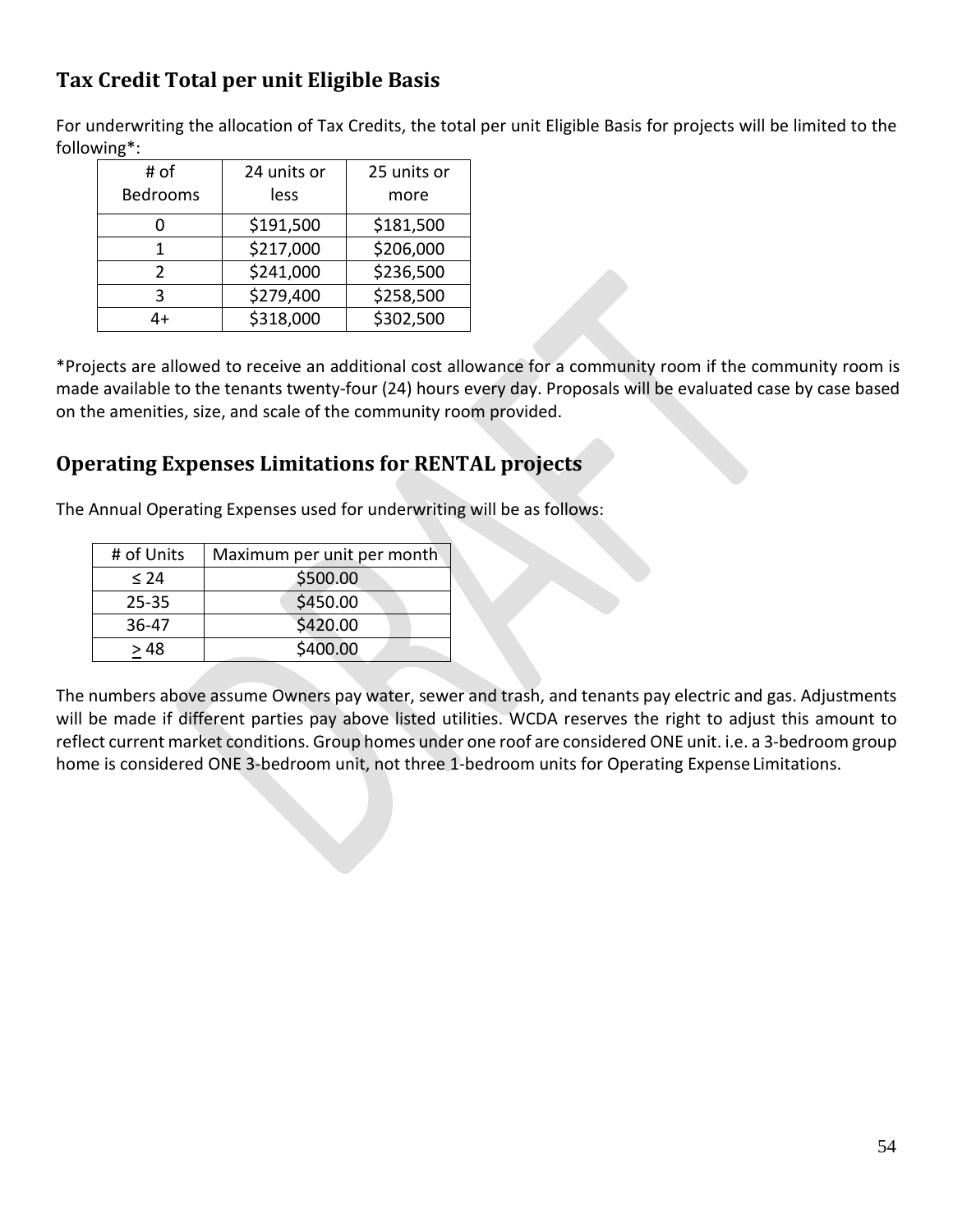# **Qualified Census Tract (QCT) Numbers and Difficult to Develop Areas (DDA)**

For the purposes of this Allocation Plan the following QCT's apply until modified by HUD.

| <b>Qualified Census Tract Numbers</b><br>(effective 01/01/2022) |        |                      |
|-----------------------------------------------------------------|--------|----------------------|
| Non-Metropolitan<br><b>Metropolitan Areas</b><br>Areas          |        |                      |
| Cheyenne                                                        | Casper | <b>Albany County</b> |
| 7.00                                                            | 2.00   | 9630.00              |
| 4.02                                                            |        | 9634.00              |
| 9635.00                                                         |        |                      |
|                                                                 |        | 9637.00              |

#### **HUD DIFFICULT DEVELOPMENT AREAS**

None

#### **WCDA DIFFICULT DEVELOPMENT AREAS**

WCDA has exercised its option to designate a project as being in a Difficult Development Area, allowing up to a 30% increase in eligible basis if all of the following requirements are met:

- The project needs the increase to be financially feasible
- No other affordable housing projects in the area show an annual vacancy rate in excess of a standard turnover rate
- The average rents for all proposed units are at or below 45% of the Area Median Income
- The project is being developed in a community with a population of 15,000 or less and there are no communities with a population over 15,000 within twenty (20) miles of the project
- The project must not be done in conjunction with a separate project in the same locale
- 4% Bond transaction deals are not eligible for the WCDA Difficult Development Areas basisboost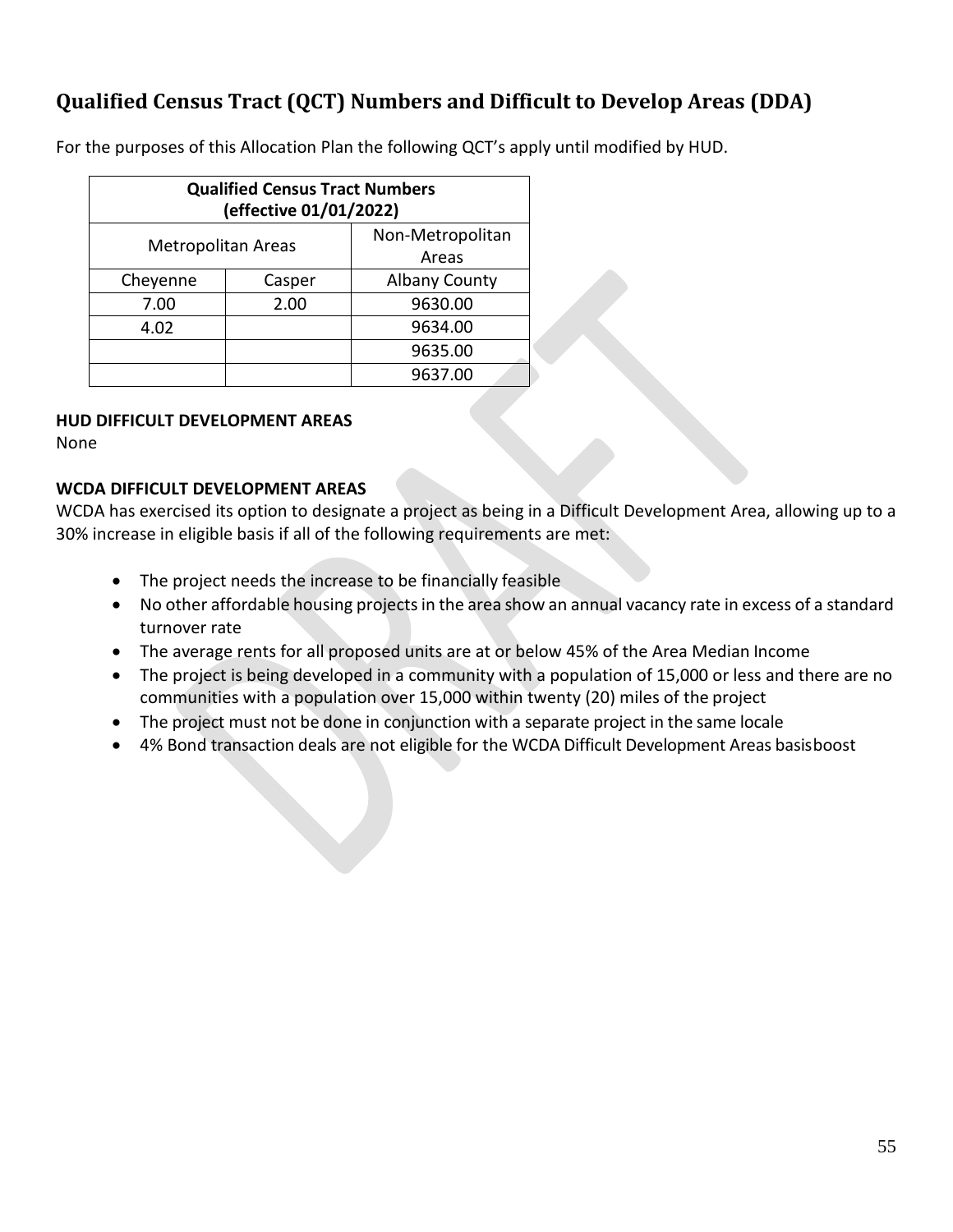# **Priority Target Populations**

The following populations are considered priorities for the State of Wyoming per the 2018-2023 Consolidated Plan:

| <b>Extremely Low Income</b>     | <b>Victims of Domestic Violence</b> |
|---------------------------------|-------------------------------------|
| Low Income                      | <b>Unaccompanied Youth</b>          |
| Large Families                  | Frail Elderly                       |
| <b>Families with Children</b>   | Persons with Mental Disabilities    |
| Elderly                         | Persons with Physical Disabilities  |
| <b>Public Housing Residents</b> | Persons with Developmental          |
| Rural                           | <b>Disabilities</b>                 |
| <b>Chronic Homelessness</b>     | Persons with Alcohol or Other       |
| <b>Individuals</b>              | Addictions                          |
| <b>Families with Children</b>   | Persons with HIV/AIDS and their     |
| Mentally III                    | <b>Families</b>                     |
| <b>Chronic Substance Abuse</b>  |                                     |
| Veterans                        |                                     |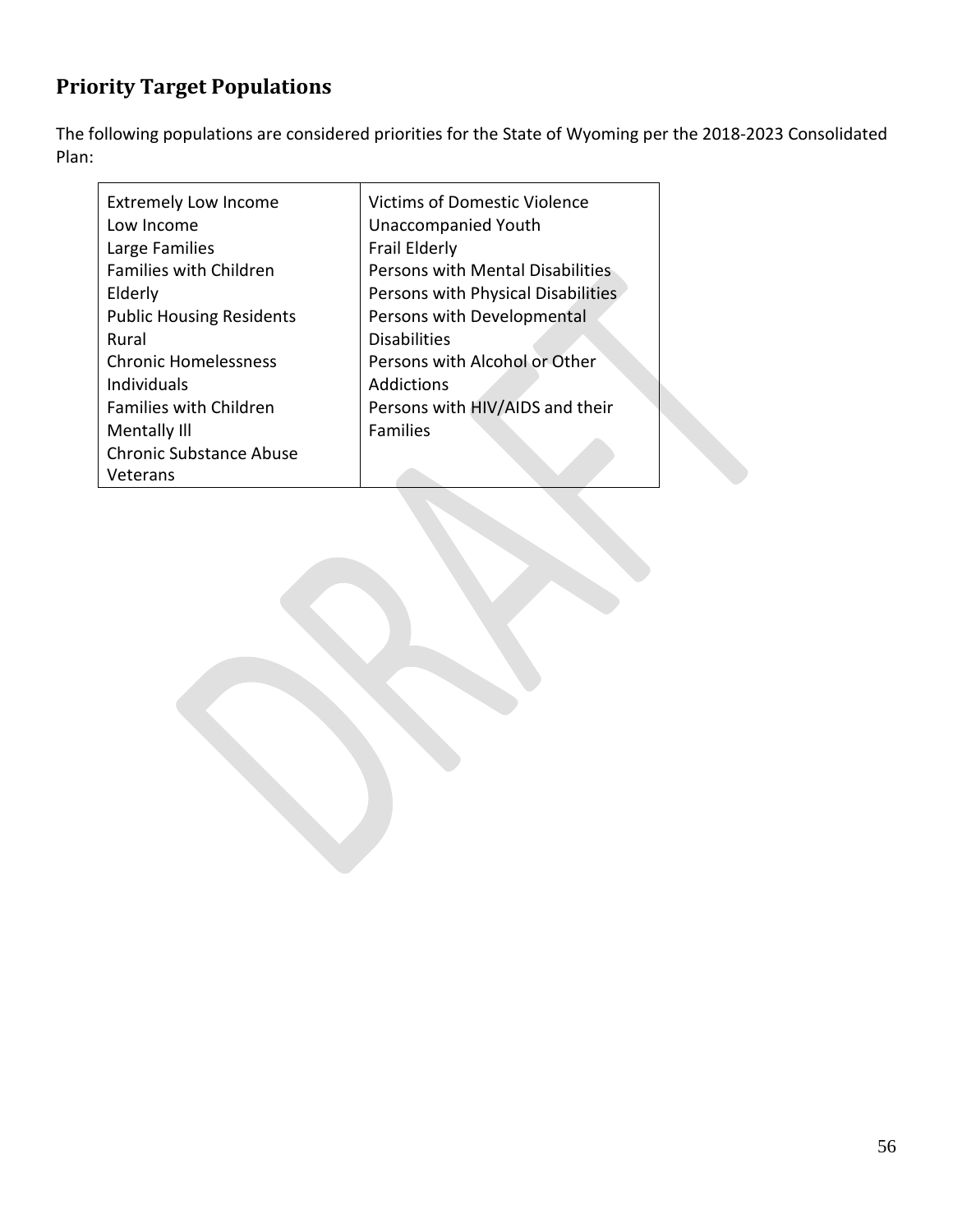# **ATTACHMENT "B"**

# Market Study Requirements

# **RENTAL**

- A. A statement of the competence of the market analyst that details education and experience of the primary author and including a statement ofnon-interest
- B. A description of the proposed site and neighborhood, including physical attributes of site, surrounding land uses, and proximity to community amenities or neighborhood features including shopping, healthcare, schools, and transportation
- C. A map and photos of the subject site and surroundings showing location of community services;
- D. Evaluation of the project's suitability for the local market (design, unit composition, physical characteristics and mix, amenities etc.)
- E. An overview of local economic conditions, including employment by sector, list of major employers, and labor force employment and unemployment trends over the past five (5) years
- F. Statement of reasonableness of proposed rent for thearea
- G. Comparative analysis of Market Rents. Market Studies submitted with market rents based on adjustments will not be scored
- H. Demographic analysis of the current number of householdsin the City and the Primary Market Area which are income eligible and can afford to pay the proposed rent, rent tenure, ownership tenure, and the number of units currently available to serve thesehouseholds
- I. Family projects may NOT use senior household population to justify need unless each unit can be accessed (e.g. elevators in multi-story buildings)
- J. Each unit composition (income and rent makeup) must have a breakdown of income eligibility, rent tenure, size appropriate households the above demographic analysis must be provided, for each income and rent level proposed in the application
- K. Forecast of housing needs in the future
- L. Geographic definition and description of methodology used to determine Primary Market Area boundaries. Methodology must be logically-sound and based upon quantifiable demographic data. Do not use the entire county
- M. Analysis of household sizes and types in the City and the Primary MarketArea
- N. Analysis of the homeownership alternative and the effect it will have on theproject
- O. A description of comparable developmentsin the City and the Primary Market Area to include their respective turnover rates
- P. If there are Market Rate units at the same rent levelsin the Market Area, provide a narrative of why these units are or are not meeting the needs of the households that the project is trying to serve
- Q. A description of where the households are moving from (substandard housing, other communities, relatives homes etc.)
- R. A description of rent levels, amenities, concessions offered, vacancy rates and number of households on waiting lists by unit size of all projects in the city and the Primary Market Area
- S. Map with proposed Site and location of all competitive units, both Market and Income-Restricted
- T. Vacancy analysis of ALL housing
- U. Vacancy analysis of ALL rental housing in the city and the Primary Market Area
- V. Vacancy analysis of ALL income-restricted rental housing in the city and thePrimary Market Area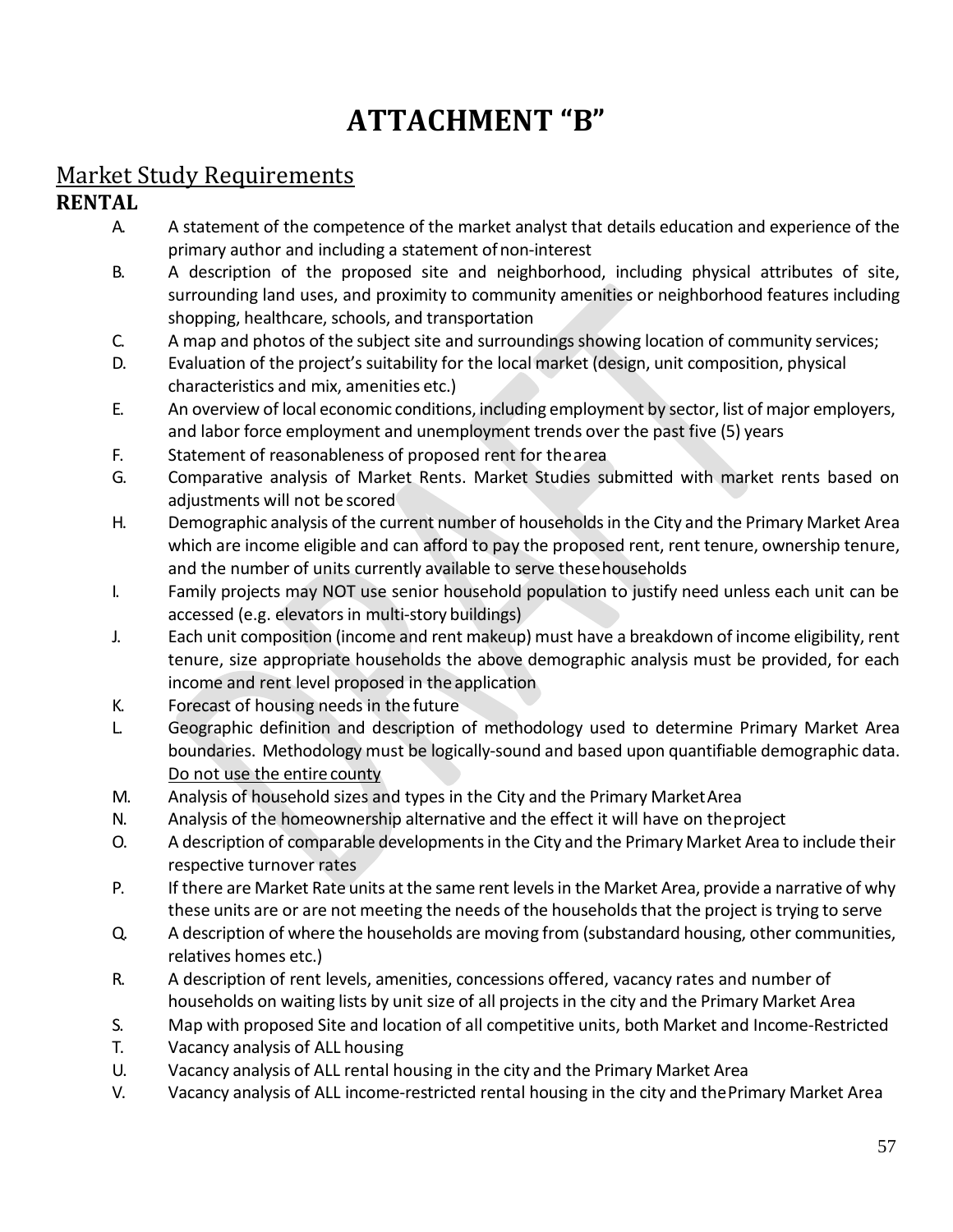- W. Number of units needed, showing number of households in the market area which are income eligible, type eligible (senior vs. family vs. special needs populations, rent tenure (renters vs. homeowners), and the number of units currently available to serve thesehouseholds
- X. Current market saturation level (Units Needed vs. Proposed)
- Y. Capture rate
- Z. Absorption period and absorption rate with a comparative analysis and/or a detailed description and support of how arrived at (this should include lease-up rate of all newly constructed multifamily housing gained through market participant interviews and/or local multi-family information database systems)
- AA. Projected operating funds and expenses, when available at the time of the study
- BB. Expected market absorption of the proposedhousing
- CC. A description of the effect on the market area, including the impact on Housing Credit and other existing affordable rental housing
- DD. If the project will include larger than average households that there be an analysis of the number of larger households, and their incomes, in the City and PMA who would qualify for the units
- EE. For the calculation of number of eligible households, the maximum net rent a household will pay must NOT exceed 30% of their household income (Acceptable Rent Burden)
- FF. Analysis of Primary Market Area drivers, jobs and potential volatility of tenant base as a result of these factors
- GG. Calculation of Income Level with highest need in PMA
- HH. Number of non-student, income eligible and size eligible households for the proposed project
- II. Proportion of housing made up of rental vs. single family homeownership within the censustract per project size as defined in the "Avoiding Concentration of Low Income Households" category
- JJ. Proportion of rental stock made up of income-restricted housing within the census tract per project size as defined in the "Concentration of Low Income Housing" category
- KK. Market Study Recap (Attachment "B" Item "1")
- LL. Any other pertinent information that may be available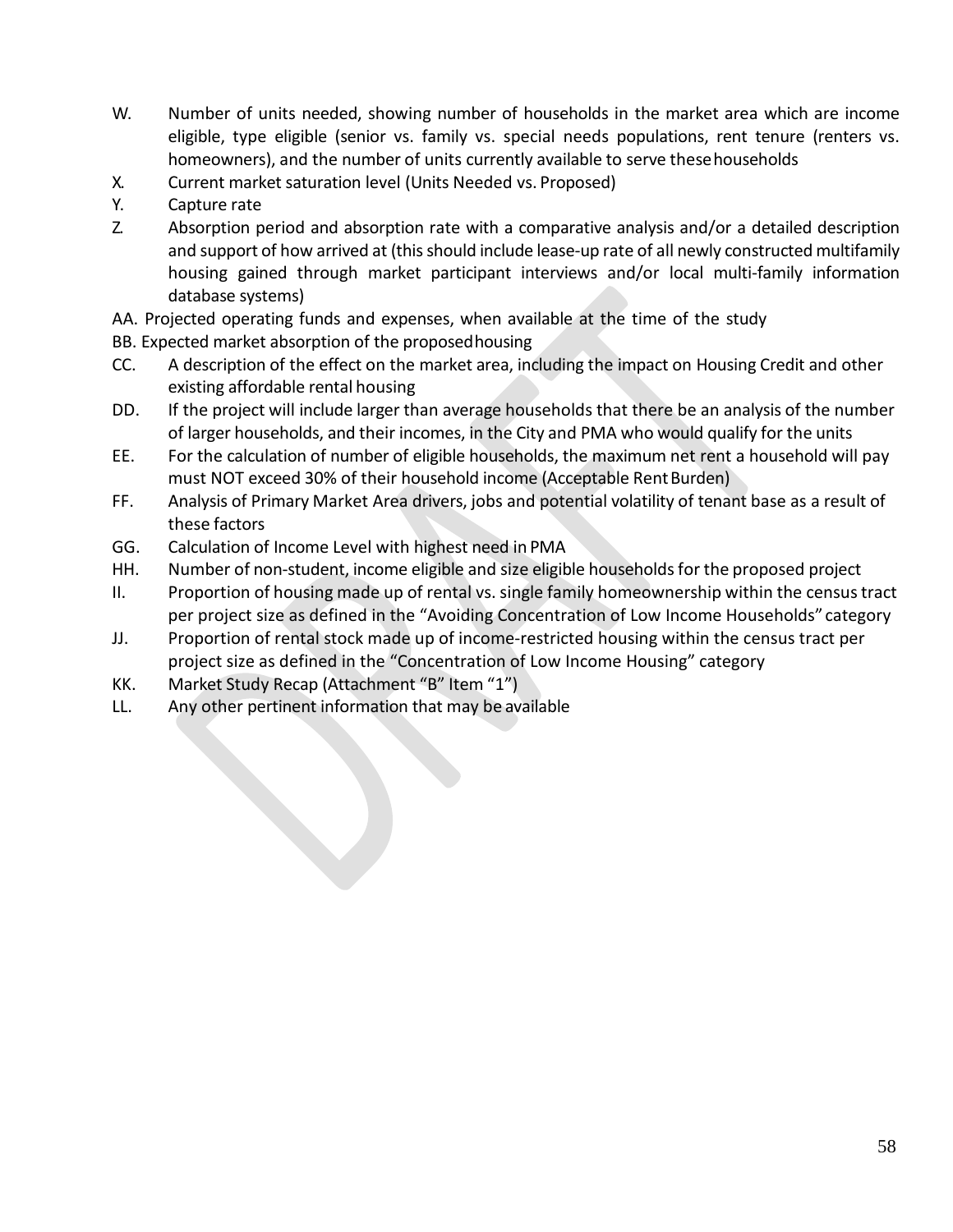# MARKET STUDY RECAP FOR RENTAL

# PROJECT NAME:

| <b>PMA</b> | <b>CITY</b> | <b>ELIGIBLE HOUSEHOLDS</b>                                                                                   |
|------------|-------------|--------------------------------------------------------------------------------------------------------------|
|            |             | Population                                                                                                   |
|            |             | Number of Households (HH)                                                                                    |
|            |             | X Percent of HH Income Eligible and can afford to pay the rent without assistance*                           |
|            |             | = Number of Income Eligible households                                                                       |
|            |             | X Percentage Rent Tenure                                                                                     |
|            |             | = Number of Renter, Income Eligible households                                                               |
|            |             | X Percentage Household Size Appropriate                                                                      |
|            |             | = Number of Renter, Income Eligible, Household Size Appropriate households                                   |
|            |             | X Percentage Households with special needs being targeted<br>(i.e. elderly, handicapped etc., If applicable) |
|            |             | = Number of Qualified Households                                                                             |
|            |             | - Existing Income-Restricted units meetings needs of Qualified Households                                    |
|            |             | - Existing Market Rate units meetings needs of Qualified Households                                          |
|            |             | = Number of units needed                                                                                     |
|            |             | - units planned and/or under construction                                                                    |
|            |             | $=$ NEW UNITS NEEDED.                                                                                        |
|            |             |                                                                                                              |

| <b>PMA</b> | <b>CITY</b> | <b>CURRENT CAPTURE RATE OF UNITS</b>        |  |
|------------|-------------|---------------------------------------------|--|
|            |             | Number of Units Proposed                    |  |
|            |             | Number of Qualified Households (from above) |  |
|            |             | $=$ Current Capture Rate                    |  |
|            |             |                                             |  |

| <b>PMA</b> | <b>CITY</b> | <b>SATURATION</b>                       |
|------------|-------------|-----------------------------------------|
|            |             | Number of Units Proposed                |
|            |             | Number of New Units Needed (from above) |
|            |             | $=$ Saturation                          |

| <b>PMA</b> | <b>CITY</b> | <b>AVERAGE RENTS</b>                                                                    |
|------------|-------------|-----------------------------------------------------------------------------------------|
|            |             | Average Market Rate rents for 1-bedroom units (with utility adjustments if appropriate) |
|            |             | Average Market Rate rents for 2-bedroom units (with utility adjustments if appropriate) |
|            |             | Average Market Rate rents for 3-bedroom units (with utility adjustments if appropriate) |
|            |             | Average Market Rate rents for 4-bedroom units (with utility adjustments if appropriate) |
|            |             | Average Market Rate rents for 5-bedroom units (with utility adjustments if appropriate) |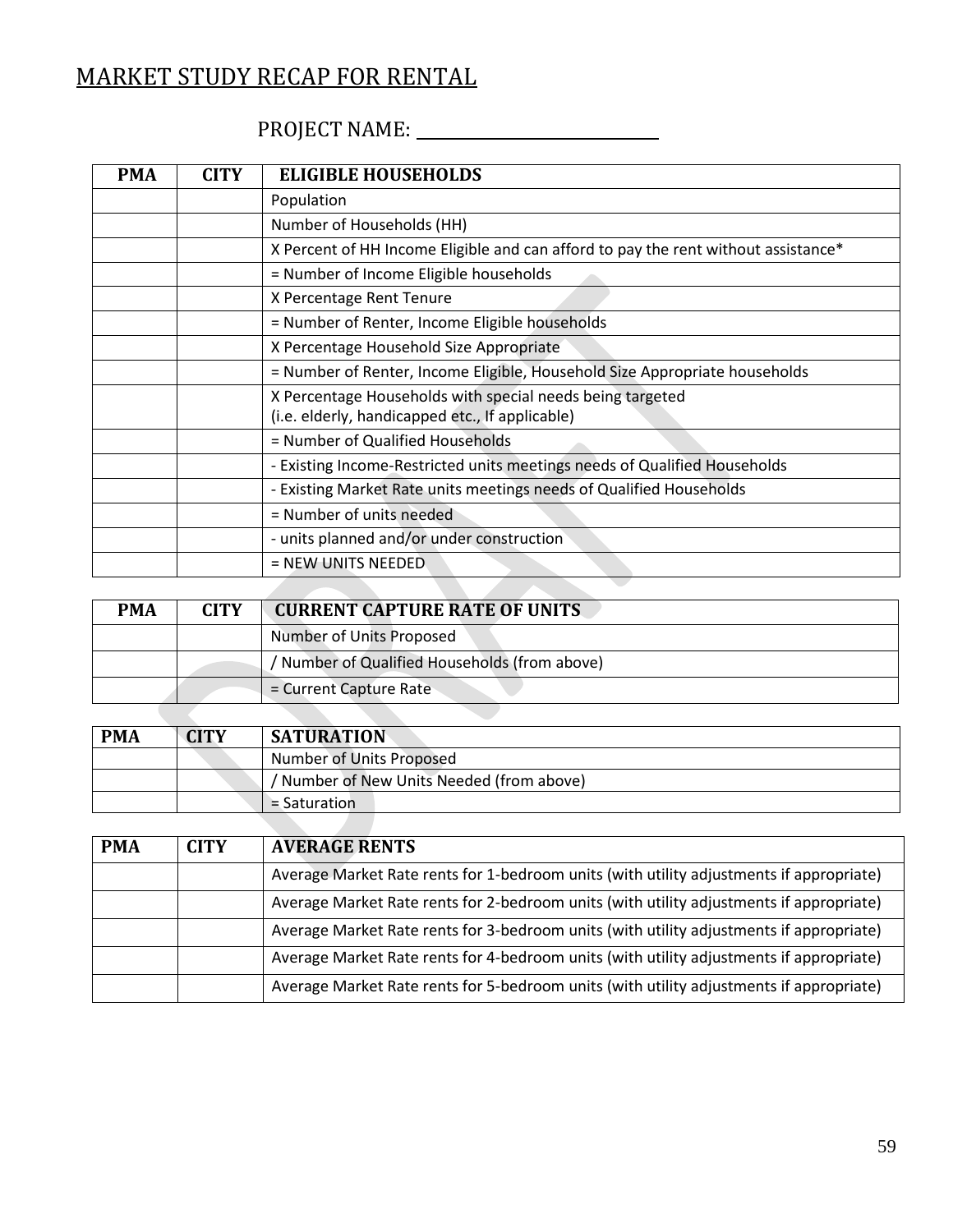| <b>PMA</b> | <b>CITY</b> | AVERAGE RENTS (INCOME-RESTRICTED = LIHTC, HUD, RD ETC.)                                          |  |
|------------|-------------|--------------------------------------------------------------------------------------------------|--|
|            |             | Average rents for INCOME-RESTRICTED 1-bedroom units (with utility adjustments if                 |  |
|            |             | appropriate)                                                                                     |  |
|            |             | Average rents for INCOME-RESTRICTED 2-bedroom units (with utility adjustments if<br>appropriate) |  |
|            |             | Average rents for INCOME-RESTRICTED 3-bedroom units (with utility adjustments if<br>appropriate) |  |
|            |             | Average rents for INCOME-RESTRICTED 4-bedroom units (with utility adjustments if<br>appropriate) |  |
|            |             | Average rents for INCOME-RESTRICTED 5-bedroom units (with utility adjustments if<br>appropriate) |  |
|            |             |                                                                                                  |  |
|            |             | Average rents for COMPARABLE 1-bedroom units (with utility adjustments if appropriate)           |  |
|            |             | Average rents for COMPARABLE 2-bedroom units (with utility adjustments if appropriate)           |  |
|            |             | Average rents for COMPARABLE 3-bedroom units (with utility adjustments if appropriate)           |  |
|            |             | Average rents for COMPARABLE 4-bedroom units (with utility adjustments if appropriate)           |  |
|            |             | Average rents for COMPARABLE 5-bedroom units (with utility adjustments if appropriate)           |  |
|            |             | must include explanation of why                                                                  |  |
|            |             | COMPARABLE                                                                                       |  |

| <b>PMA</b> | <b>CITY</b> | <b>AVERAGE SQUARE FOOTAGE</b>                                         |  |  |  |
|------------|-------------|-----------------------------------------------------------------------|--|--|--|
|            |             | Average square footage of 1-bedroom units in the community            |  |  |  |
|            |             | Average square footage of 2-bedroom units in the community            |  |  |  |
|            |             | Average square footage of 3-bedroom units in the community            |  |  |  |
|            |             | Average square footage of 4-bedroom units in the community            |  |  |  |
|            |             | Average square footage of 5-bedroom units in the community            |  |  |  |
|            |             |                                                                       |  |  |  |
|            |             | Average square footage of 1-bedroom COMPARABLE units in the community |  |  |  |
|            |             | Average square footage of 2-bedroom COMPARABLE units in the community |  |  |  |
|            |             | Average square footage of 3-bedroom COMPARABLE units in the community |  |  |  |
|            |             | Average square footage of 4-bedroom COMPARABLE units in the community |  |  |  |
|            |             | Average square footage of 5-bedroom COMPARABLE units in the community |  |  |  |
|            |             | must include explanation of why                                       |  |  |  |
|            |             | COMPARABLE                                                            |  |  |  |

| <b>PMA</b> | <b>CITV</b> | INCOME LEVEL WITH HIGHEST NEED                     |  |
|------------|-------------|----------------------------------------------------|--|
|            |             | Level of Income with highest need in the community |  |

| <b>ABSORPTION RATE</b>                                                             |
|------------------------------------------------------------------------------------|
| Number of months anticipated from Placed in Service Date to occupancy of all units |
| Number of months from Placed in Service Date to Economic Stabilization             |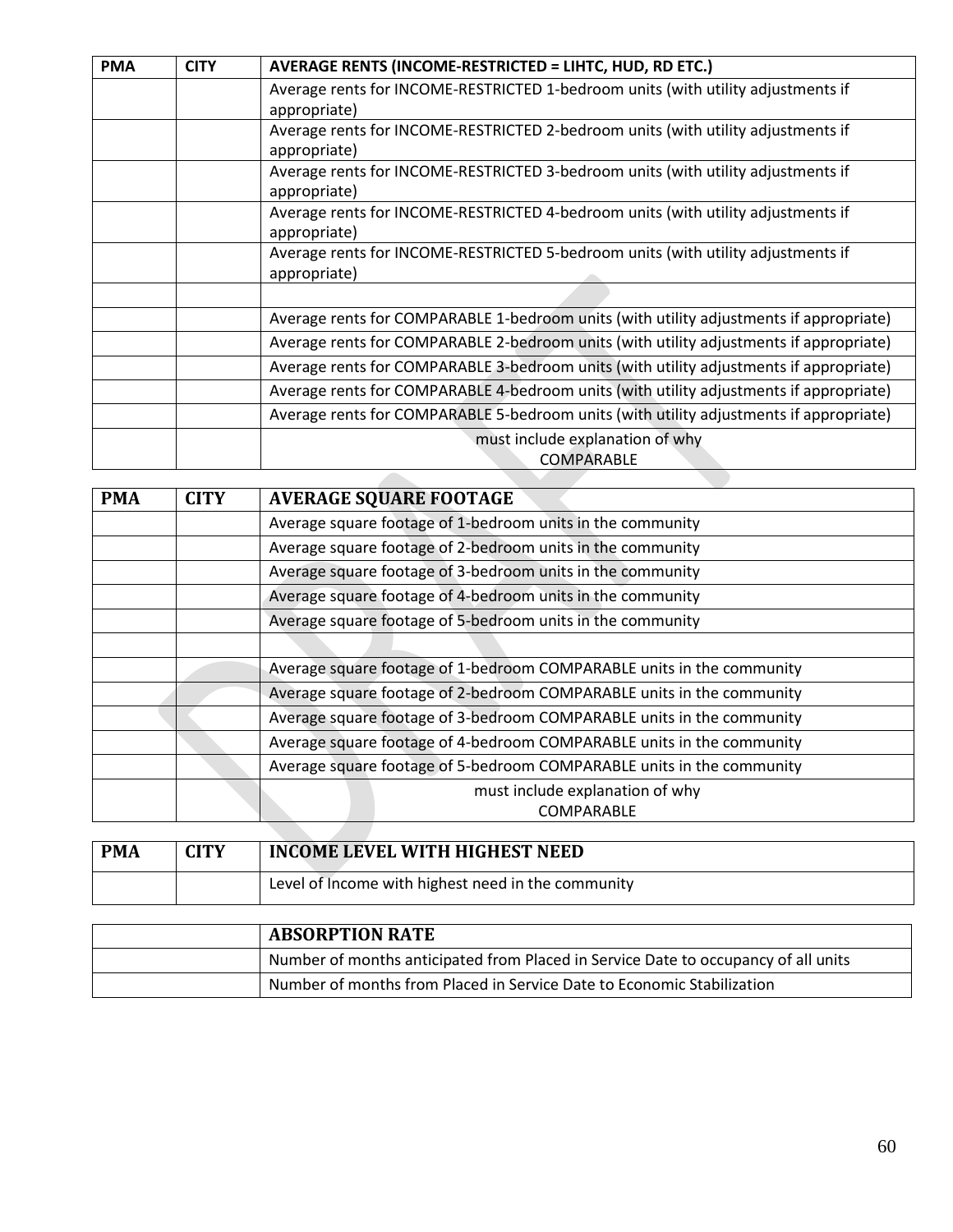| <b>PMA</b> | <b>PMA</b> | <b>CITY</b> | <b>CITY</b>                         | <b>VACANCY RATE</b>                                                                                                     |
|------------|------------|-------------|-------------------------------------|-------------------------------------------------------------------------------------------------------------------------|
|            |            |             | Physical Economic Physical Economic |                                                                                                                         |
|            |            |             |                                     | Vacancy rate of ALL units -<br>Include chart showing vacancy by project                                                 |
|            |            |             |                                     | Vacancy rate of Income-Restriced units -<br>Include chart showing vacancy by project                                    |
|            |            |             |                                     | Vacancy Rate of Comparable Properties - Include chart<br>showing<br>vacancy by project & explanation of why "Comparable |

| <b>PROXIMITY TO</b><br><b>SERVICES</b> |                                |  |  |  |
|----------------------------------------|--------------------------------|--|--|--|
| <b>Retail Shopping</b>                 | Public School (Family Project) |  |  |  |
| Senior Center (55+ or Elderly Project) | <b>Recreation or Park</b>      |  |  |  |
| <b>Grocery Store</b>                   | Healthcare                     |  |  |  |
| Pharmacy                               |                                |  |  |  |

| <b>ENVIRONMENTAL ISSUES</b>                                          |
|----------------------------------------------------------------------|
| Please list any and all environmental issues noted during site visit |
| Flood Plain / Wetlands                                               |
| <b>Proximity to Railroad Tracks</b>                                  |
| Proximity to 4-lane thorough fares                                   |
| Proximity to above ground storage tanks                              |
| Endangered species / animal habitat                                  |
| <b>Proximity to Airport</b>                                          |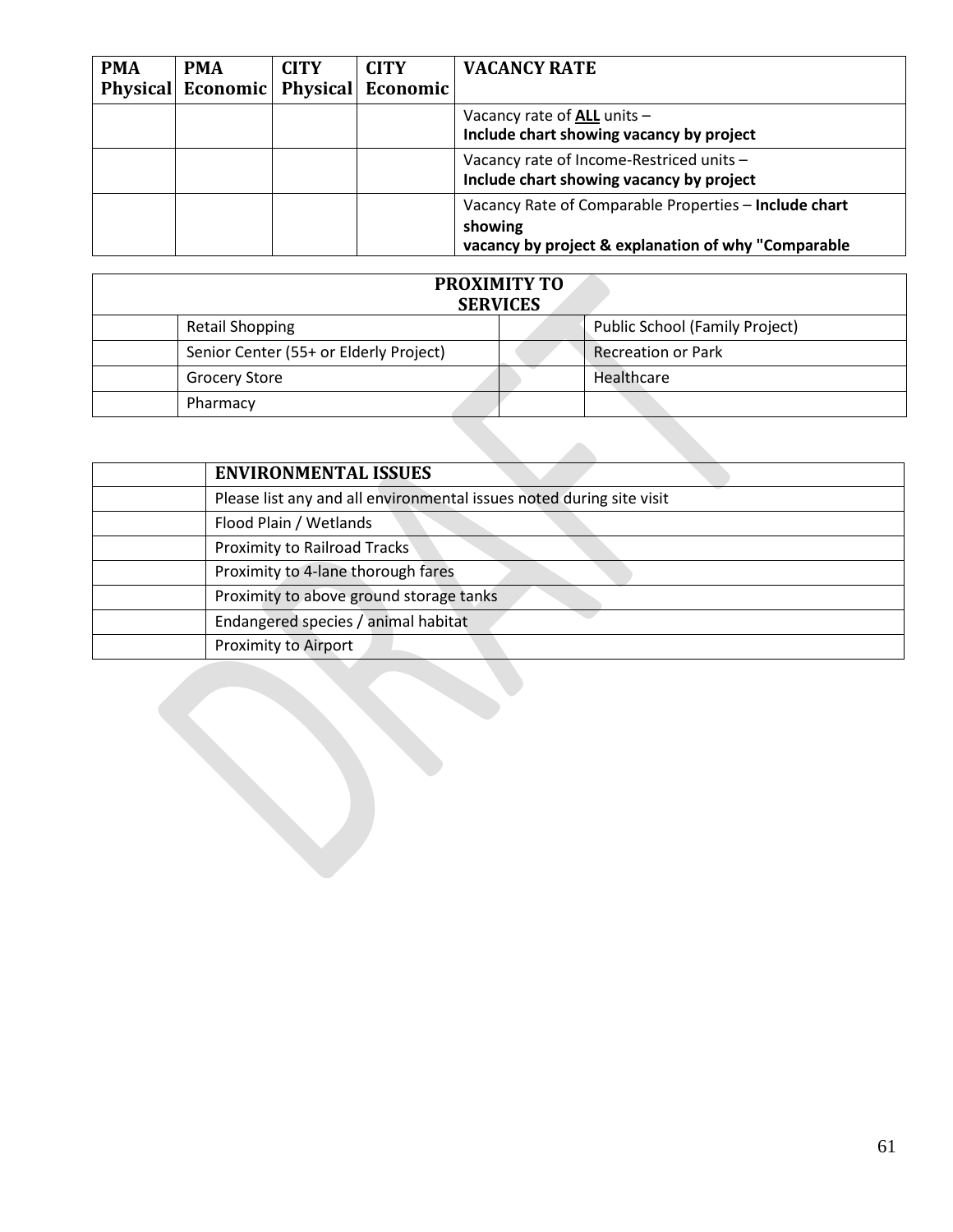# **COMMUNITY HOUSING DEVELOPMENT ORGANIZATIONS (CHDOs)**

Nonprofit organizations applying for multi-family development may also be eligible for Community Housing Development Organization (CHDO) funding under the federal HOME Investment Partnerships Program for the property being financed.

The HOME Program seeks to develop affordable housing project capacity by promoting partnerships between government and nonprofit organizations. State and local governments that receive federal HOME funds are required to set aside 15% of their HOME allocations for development activities owned, developed and/or sponsored by qualified CHDO.

Nonprofits that submit a CHDO application when they apply for Housing Credits will be considered for funding at the same time as the RPP.

Since 2012, HUD no longer requires state certification of CHDO status; instead, CHDO applications are submitted only for funding a specific project and WCDA will approve them for that project.

# CERTIFICATION PROCESS

- HOME rules require that housing development organizations (even previously state-certified CHDOs) must be certified as a CHDO each time they apply for HOME funding from the 15 percent set-aside.
- An organization can only be a CHDO if it is involved in a particular HOME-funded development project.
- An applicant seeking to participate in a 9 percent Housing Tax Credit development as a state-certified CHDO must submit the CHDO Certification Application by the deadline indicated in the most current qualified allocation plan. Those elements of the certification that can be reviewed by WCDA prior to the submission of the Housing Tax Credit proposal, such as confirming proper board composition, nonprofit status, mission to provide affordable housing, service areas and involving the community, will be evaluated, Applicants will be notified of any deficiencies with enough time to correct any issues prior to the HTC proposal application deadline.
- Once the HTC proposal application is received and the details of the development become known, OHFA will make the final determination of CHDO eligibility. Determination will be based on evaluating the development experience of the paid staff and its relation to the proposed development, the capacity of the CHDO to function as the sole general partner or sole managing member of the ownership entity, the appropriateness of the CHDO as a part of the development team and the assessment of the financial capacity of the organization.
- The organization can only be a state-certified CHDO for the type of development project (example: multifamily rental) for which it can demonstrate the on-staff capacity to sponsor a 9 percent HTC development. If prior development experience is in building and selling single family homes, the applicant most likely will not be certified as a CHDO to develop rental housing.
- In a limited partnership (LP), the CHDO or its subsidiary must be the sole general partner. In a limited liability company (LLC), the CHDO or its subsidiary must be the sole managing member. Furthermore, if the LP or LLC agreement permits the CHDO to be removed as general partner or sole managing member, the agreement must provide that the removal must be for cause and that the CHDO must be replaced with another CHDO.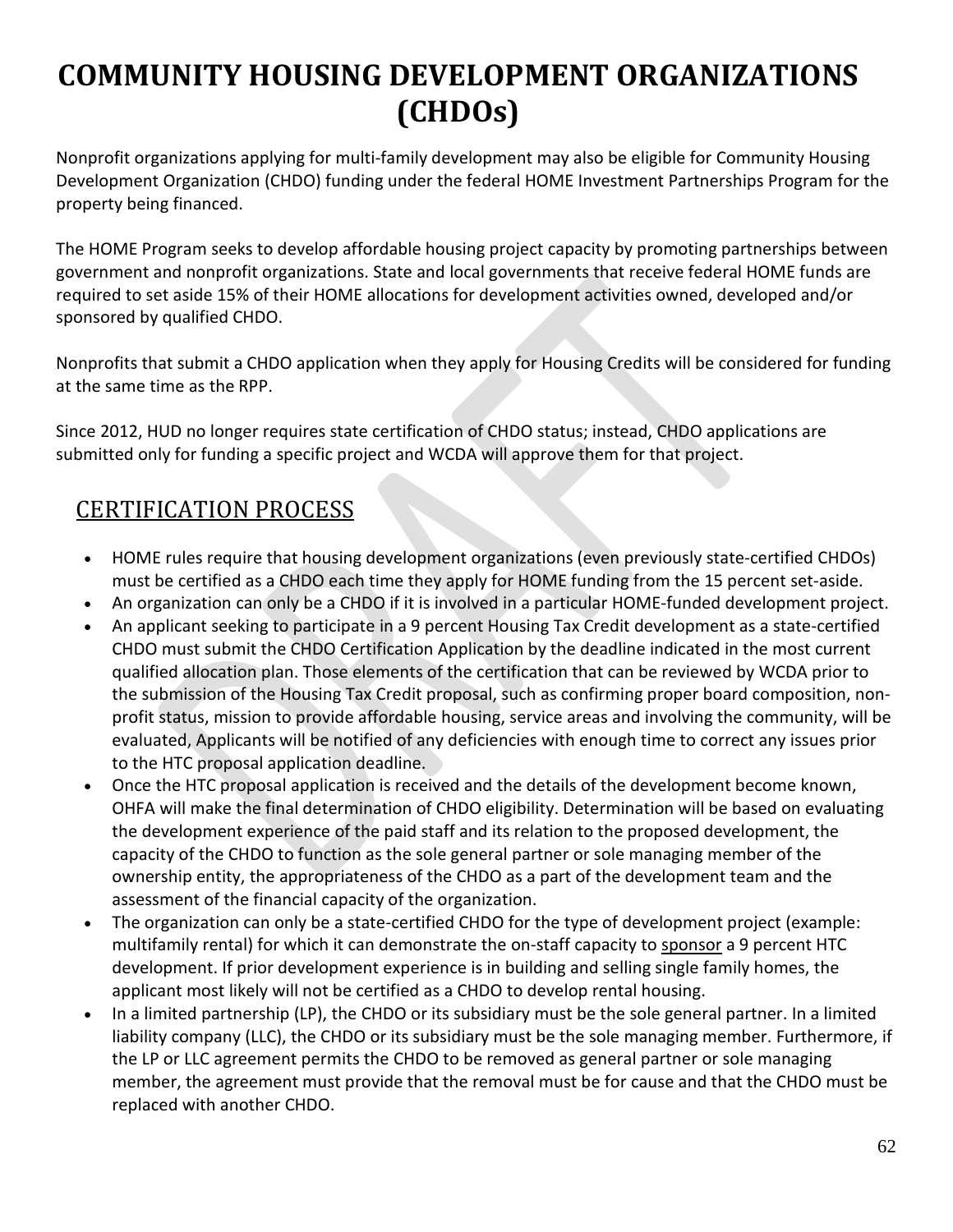CHDO applicants must meet both federal and WCDA standards, including the following stipulations:

- The organization must have a mission dedicated to providing suitable housing that is affordable to low and moderate-income people.
- The organization must have at least one year of experience serving the community.
- The organization must have completed at least one CHDO-eligible development within the past two years. Eligible activities include construction or rehabilitation of affordable rental housing or the construction of an affordable homeownership project.
- The organization must be able to demonstrate capacity and experience through a written narrative.
- One-third of the organization's board must represent groups serving low-income populations and no more than one-third can represent the public sector.
- To become CHDO-certified, refer to our Application for Community Housing Development Organization Certification. To learn more about becoming a CHDO, contact [housingdev@wyomingcda.com.](mailto:housingdev@wyomingcda.com)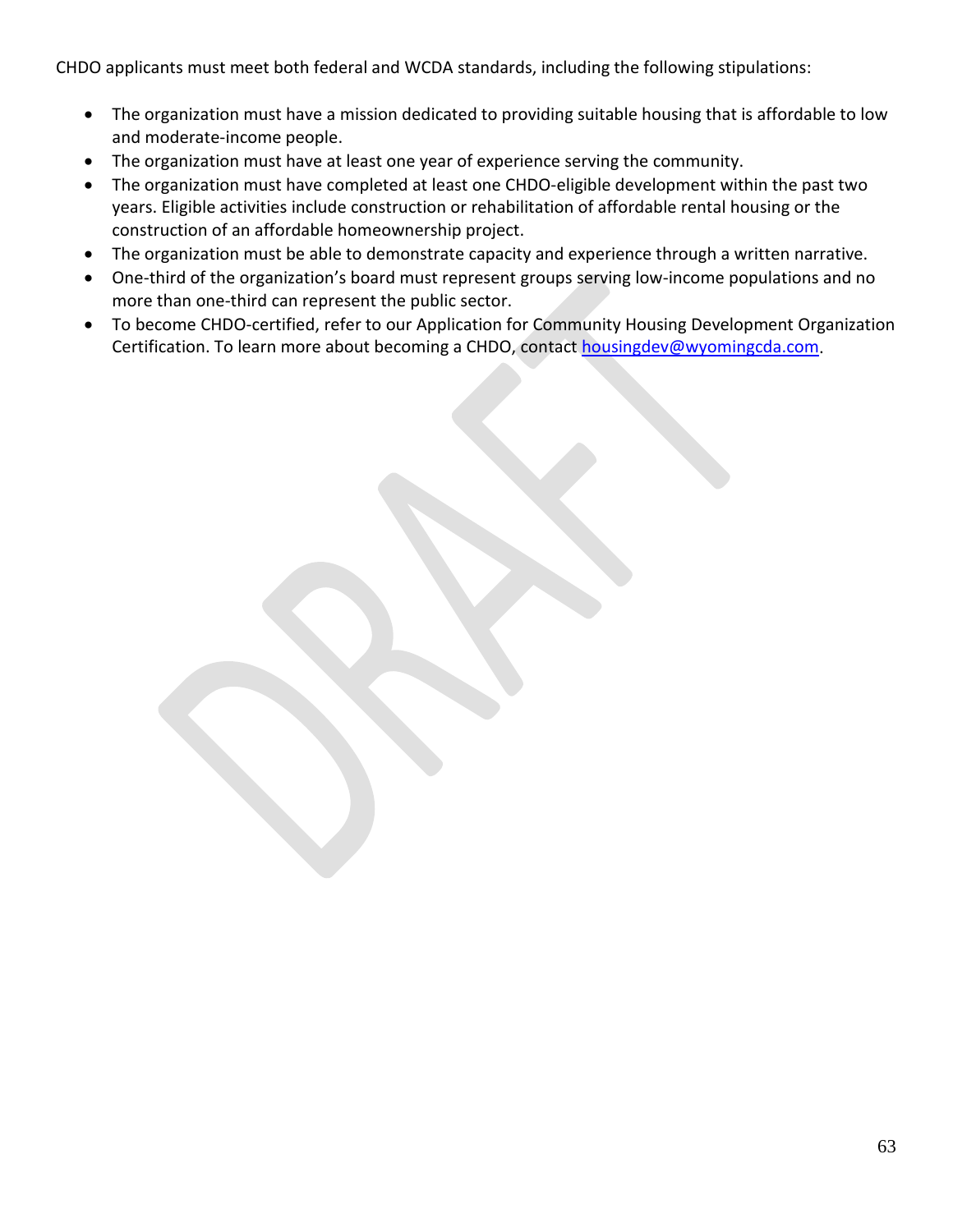#### **WYOMING HOME PROGRAM CHDO CERTIFICATION FORM**

| <b>Organization Legal Name:</b> |                                                                                                                                                                                                                                                                                  |  |  |  |  |
|---------------------------------|----------------------------------------------------------------------------------------------------------------------------------------------------------------------------------------------------------------------------------------------------------------------------------|--|--|--|--|
|                                 | <b>Chief Executive Officer:</b>                                                                                                                                                                                                                                                  |  |  |  |  |
|                                 | <b>CHDO Contact Person:</b><br>Title:                                                                                                                                                                                                                                            |  |  |  |  |
| <b>Address:</b>                 |                                                                                                                                                                                                                                                                                  |  |  |  |  |
| City:                           | <u> 1989 - Johann Barn, mars eta bainar eta idazlea (</u>                                                                                                                                                                                                                        |  |  |  |  |
| E-mail:                         |                                                                                                                                                                                                                                                                                  |  |  |  |  |
|                                 | I. Financial Status (Check one)<br>A. Attach or email copies of BOTH the organization's most recent audit and forecasted operating<br>budget for the upcoming year<br><b>OR</b><br>B. If the copies of BOTH the requested documents above have been sent to the Housing Division |  |  |  |  |
|                                 | prior to this certification, mark this box:<br><b>Date Sent:</b><br>NOTE: Copies of the requested financial documents can also be emailed to<br>housingdev@wyomingcda.com                                                                                                        |  |  |  |  |
|                                 | II. Legal Status<br>A. Has the organization changed its legal name since certified as a CHDO?<br><b>YES</b><br><b>NO</b><br>If YES, attach copy of certificate from the Secretary of State certifying the change.                                                                |  |  |  |  |
|                                 | B. Has the organization amended its articles of incorporation or by-laws since certified as a CHDO?<br><b>NO</b><br><b>YES</b><br>If YES, attach an amended copy.                                                                                                                |  |  |  |  |
|                                 | C. Has the organization revised its tax-exempt status with the IRS since certified as a CHDO?<br><b>YES</b><br><b>NO</b><br>If YES, attach a letter from the IRS indicating how the status has changed.                                                                          |  |  |  |  |
|                                 | D. Has the organization revised its purpose or mission statement since certified as a CHDO?<br><b>YES</b><br><b>NO</b><br>If YES, provide a copy of the by-laws or board resolution as evidence of this change.                                                                  |  |  |  |  |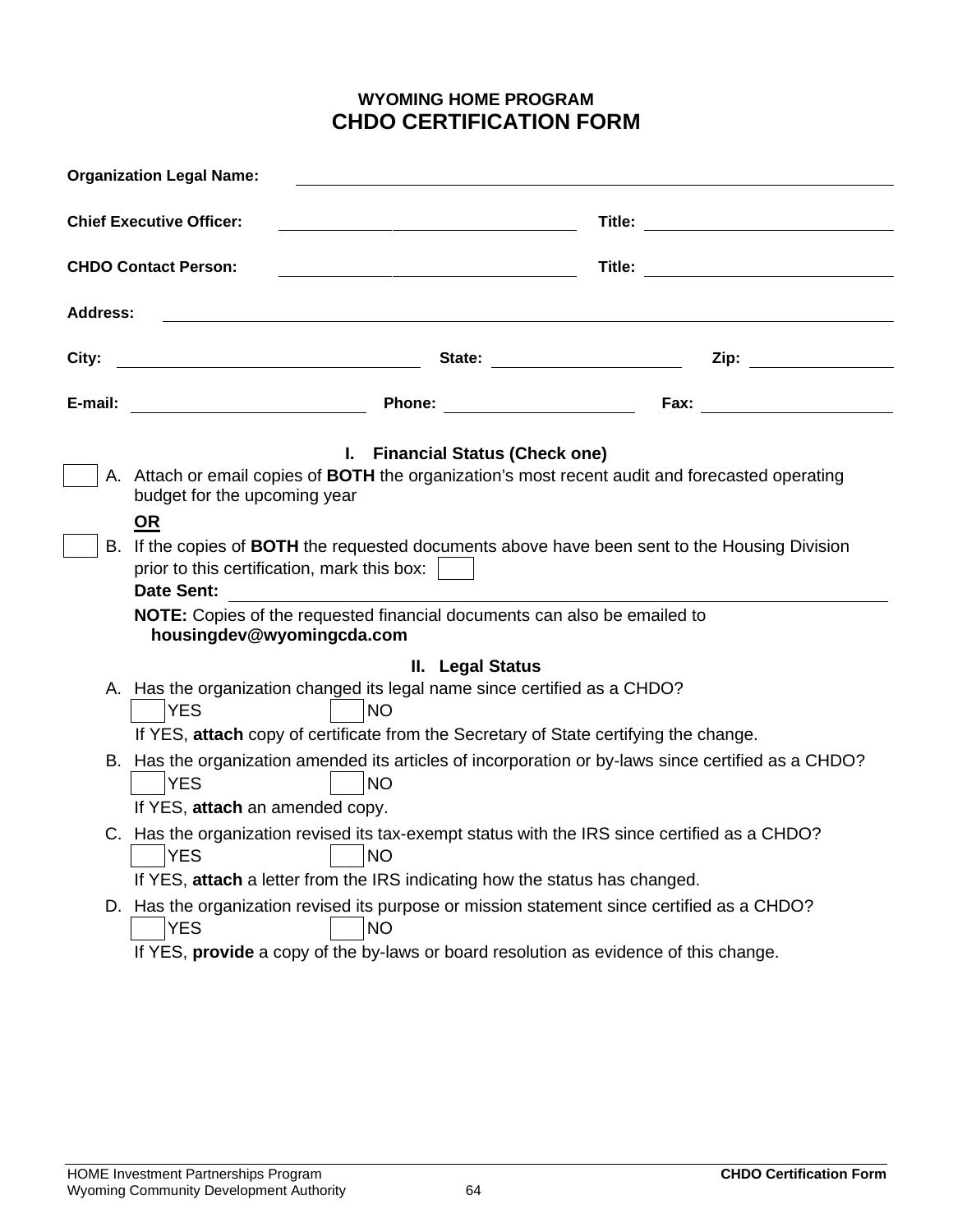#### **III. Counties Served**

- A. List the counties served by your organization in the left column; then fill out the rest of the form as appropriate (on page 3). The last two columns will only be filled out if requesting to add or delete service area counties. When adding a county to a service area, the organization must provide documentation of at least one year of service in that county.
- B. Highlight your service area on the enclosed map (page 4).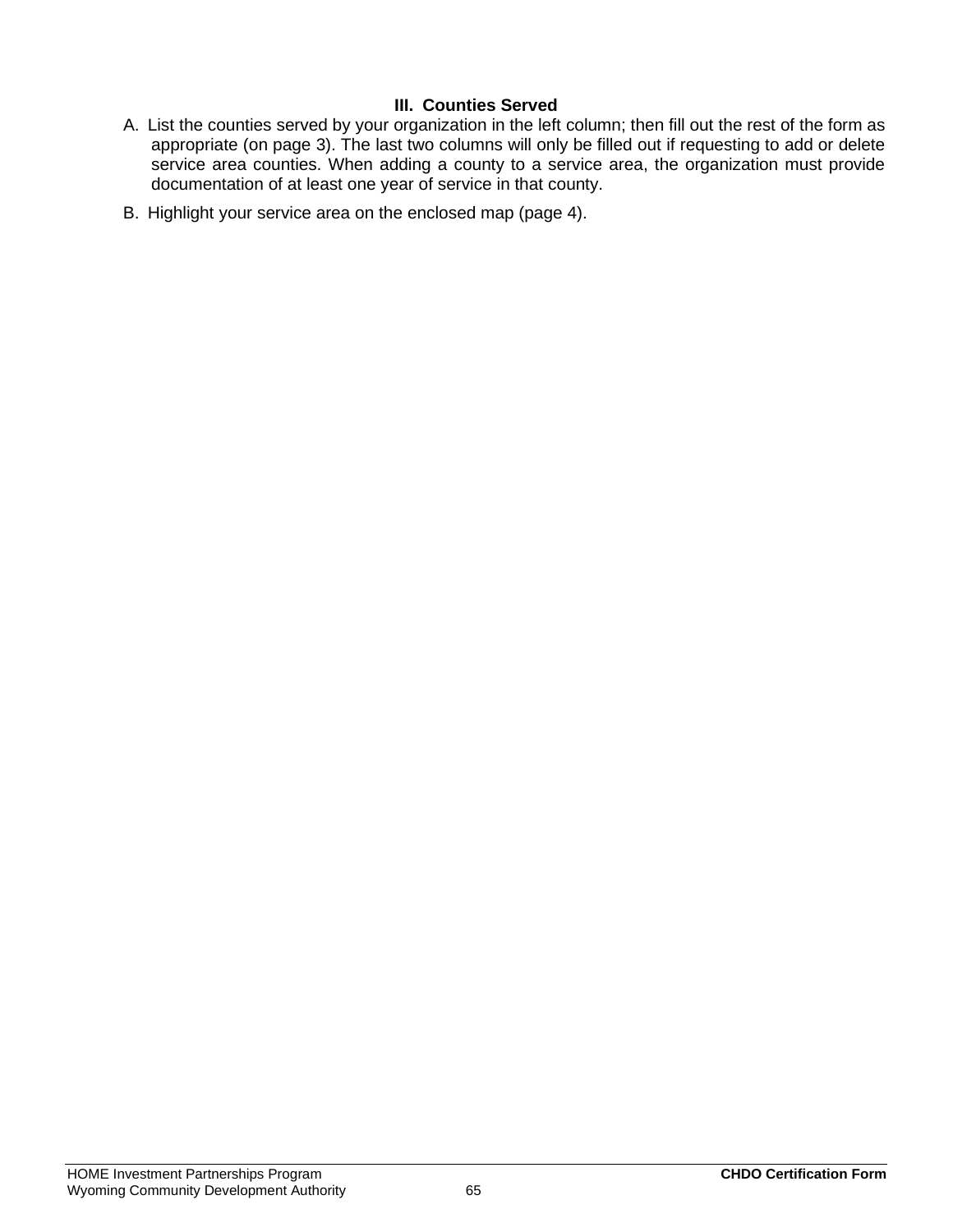#### **No. Counties Current State-Certified CHDO Service Area (Check box) Requesting to Add a County to the CHDO Service Area (Check Box) Requesting to Delete a County from the CHDO Service Area (Check box)** 1 Albany<br>2 Big Horr **2** Big Horn **3** Campbell 4 Carbon<br>5 Convers **5** Converse **6** Crook **7** Fremont 8 Goshen<br>9 Hot Sprir **9** Hot Springs **10** Johnson **11** Laramie 12 Lincoln<br>13 Natrona **13** Natrona **14** Niobrara **15** Park 16 Platte<br>17 Sherid **17** Sheridan **18** Sublette 19 Sweetwater<br>**20** Teton **20** Teton **21** Uinta **22** Washakie **23** Weston

#### **CHDO CERTIFICATION FORM**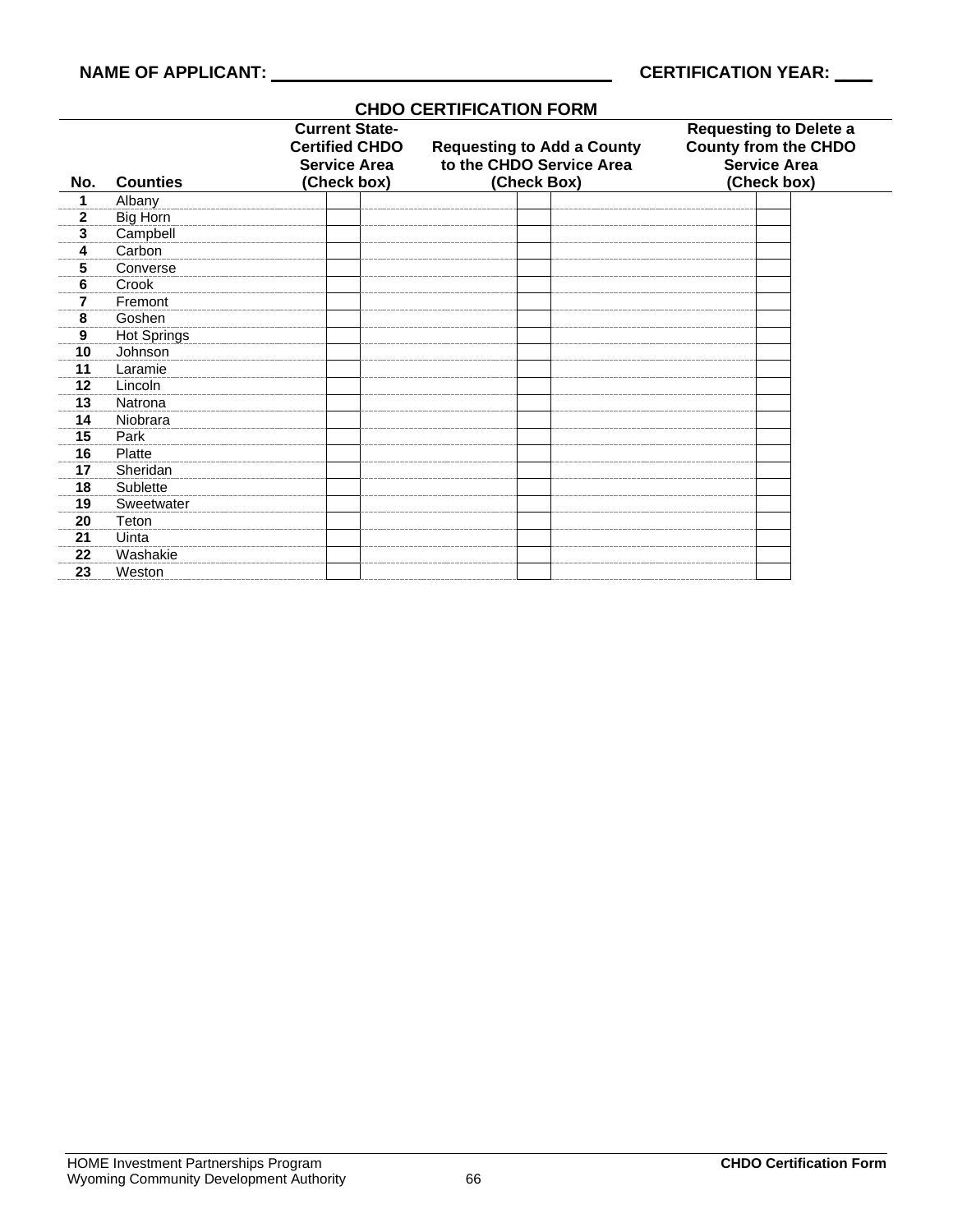

(*Highlight/color service area)*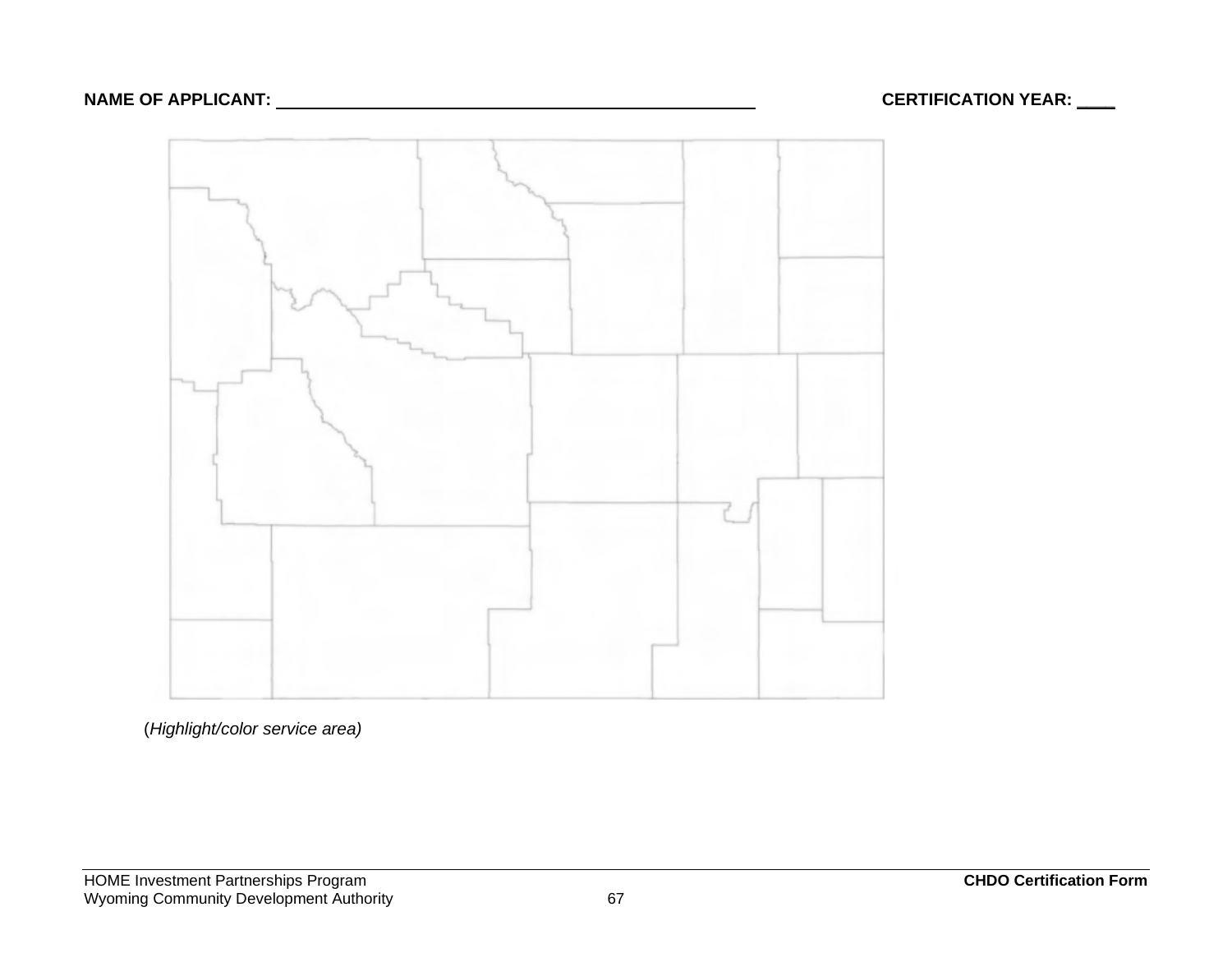#### **IV. Affordable Housing Production**

A. **List below every county in your CHDO service area**. (*Copy additional pages as necessary*)

- B. In the center column, list all CHDO-eligible **WCDA HOME-funded** projects that your CHDO has undertaken in that county since initial certification. These are Wyoming Community Development Authority (WCDA) funded HOME-CHDO eligible projects ONLY. **Do not include** other Participating Jurisdiction funding in this column or other funding.
- C. In column on the right, list **all other** affordable housing activities that your CHDO has undertaken in the corresponding county. List the activity type and the type of funding such as HOME (non-CHDO), CDBG, Entitlement-CDBG, Entitlement-HOME, Rural Development, LIHTC, etc.

|                         | County | WY HOME CHDO Activity<br>(WCDA Funded)<br>Year & Activity Type | Other Affordable Housing Activity<br>(If WCDA funded<br>please list Year & Activity Type) |
|-------------------------|--------|----------------------------------------------------------------|-------------------------------------------------------------------------------------------|
|                         | А.     | <b>B.</b>                                                      | C.                                                                                        |
| $\overline{1}$          |        |                                                                |                                                                                           |
| $\overline{2}$          |        |                                                                |                                                                                           |
| $\overline{3}$          |        |                                                                |                                                                                           |
| $\overline{4}$          |        |                                                                |                                                                                           |
| $\overline{\mathbf{5}}$ |        |                                                                |                                                                                           |
| $\overline{\mathbf{6}}$ |        |                                                                |                                                                                           |
| $\overline{7}$          |        |                                                                |                                                                                           |
| $\overline{\mathbf{8}}$ |        |                                                                |                                                                                           |
| $\overline{9}$          |        |                                                                |                                                                                           |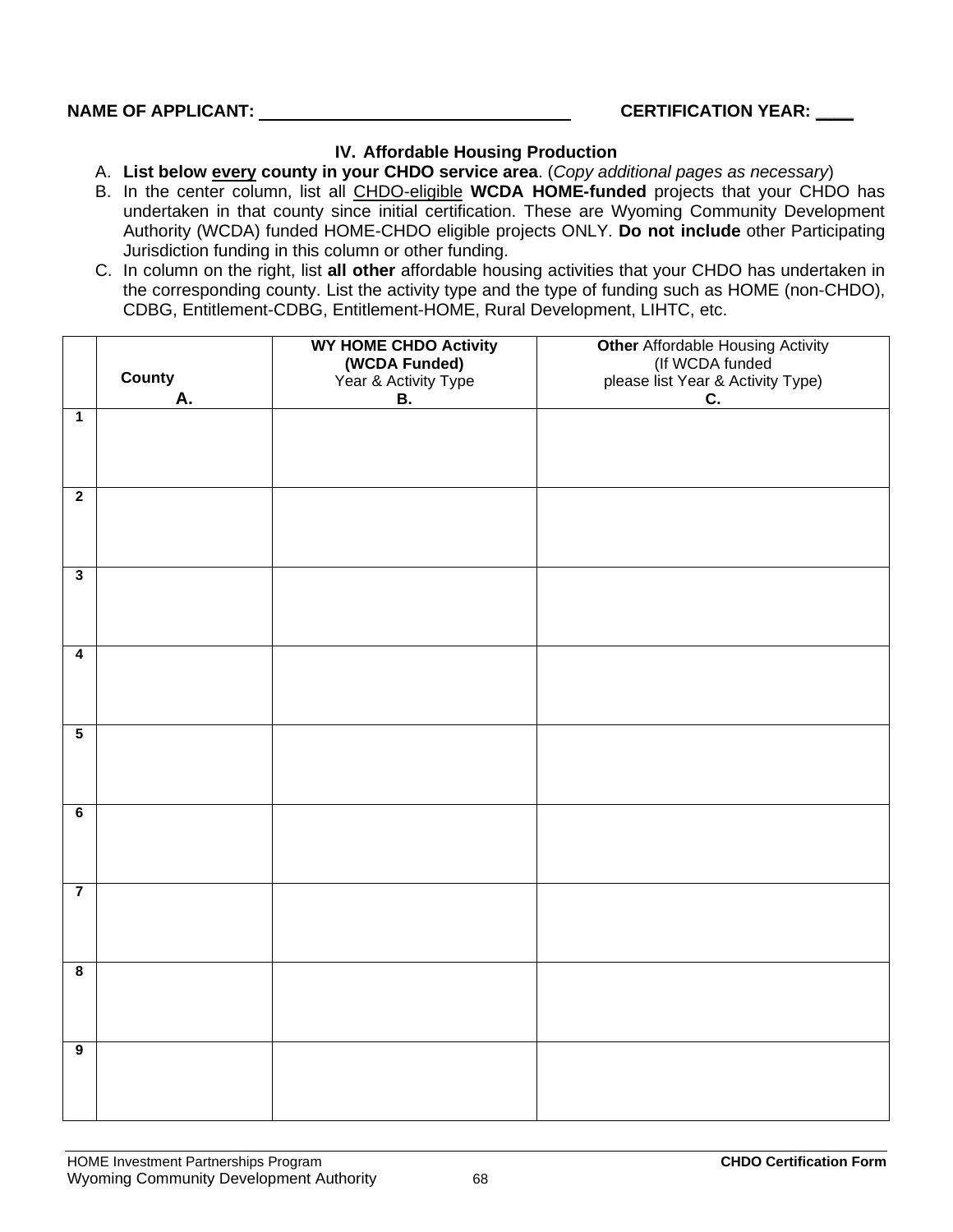#### **VI. Organization Structure**

- A. Please list your current board members' names, addresses, employer, and position, title, occupation, etc... If additional space is needed, make additional copies of the second page.
- B. Indicate which of the individuals listed below meet the 1/3 low-income representation criteria as required by HUD in 24 CFR Part 92.2. There are three ways to meet this requirement:
	- (1) Residents of low-income neighborhoods in the community
	- (2) Low-income residents of the community
	- (3) Elected representatives of low-income neighborhood organizations

**Note:** If the minimum low-income representation for your organization is larger than any whole number, please round up to the next whole number. [Example: 10 board members x .33 = 3.3; low-income representation must be at least **4**].

**Note:** If an individual board member does not meet one of the three definitions listed, do not check any box (i.e., leave all the boxes blank for that board member).

C. In addition to the minimum low income representation noted in (B.) above, **no more than one-third of the Board may consist of representatives of the public sector**, i.e., elected or appointed public officials, public employees (including schools), or private individuals appointed to serve by public officials. [Example: 10 board members x .33 = 3.3; public sector representation must not exceed **3**]

| No. |                        | <b>Board Member Name &amp; Address</b><br>Employer<br>Position, Title, Occupation, etc. | <b>Resident of Low-Income</b><br>Neighborhood or Other<br><b>Low-Income Community</b><br>Representative <sup>1</sup> | <b>Elected Representative</b><br>of Low-Income<br>Neighborhood<br>Organization <sup>2</sup> | <b>Representatives of</b><br>the Public Sector <sup>3</sup> |
|-----|------------------------|-----------------------------------------------------------------------------------------|----------------------------------------------------------------------------------------------------------------------|---------------------------------------------------------------------------------------------|-------------------------------------------------------------|
| 1.  | Name:<br>Address:      |                                                                                         |                                                                                                                      |                                                                                             |                                                             |
|     | Employer:<br>Position: |                                                                                         |                                                                                                                      |                                                                                             |                                                             |
| 2.  | Name:<br>Address:      |                                                                                         |                                                                                                                      |                                                                                             |                                                             |
|     | Employer:<br>Position: |                                                                                         |                                                                                                                      |                                                                                             |                                                             |
| 3.  | Name:<br>Address:      |                                                                                         |                                                                                                                      |                                                                                             |                                                             |
|     | Employer:<br>Position: |                                                                                         |                                                                                                                      |                                                                                             |                                                             |
| 4.  | Name:<br>Address:      |                                                                                         |                                                                                                                      |                                                                                             |                                                             |
|     | Employer:<br>Position: |                                                                                         |                                                                                                                      |                                                                                             |                                                             |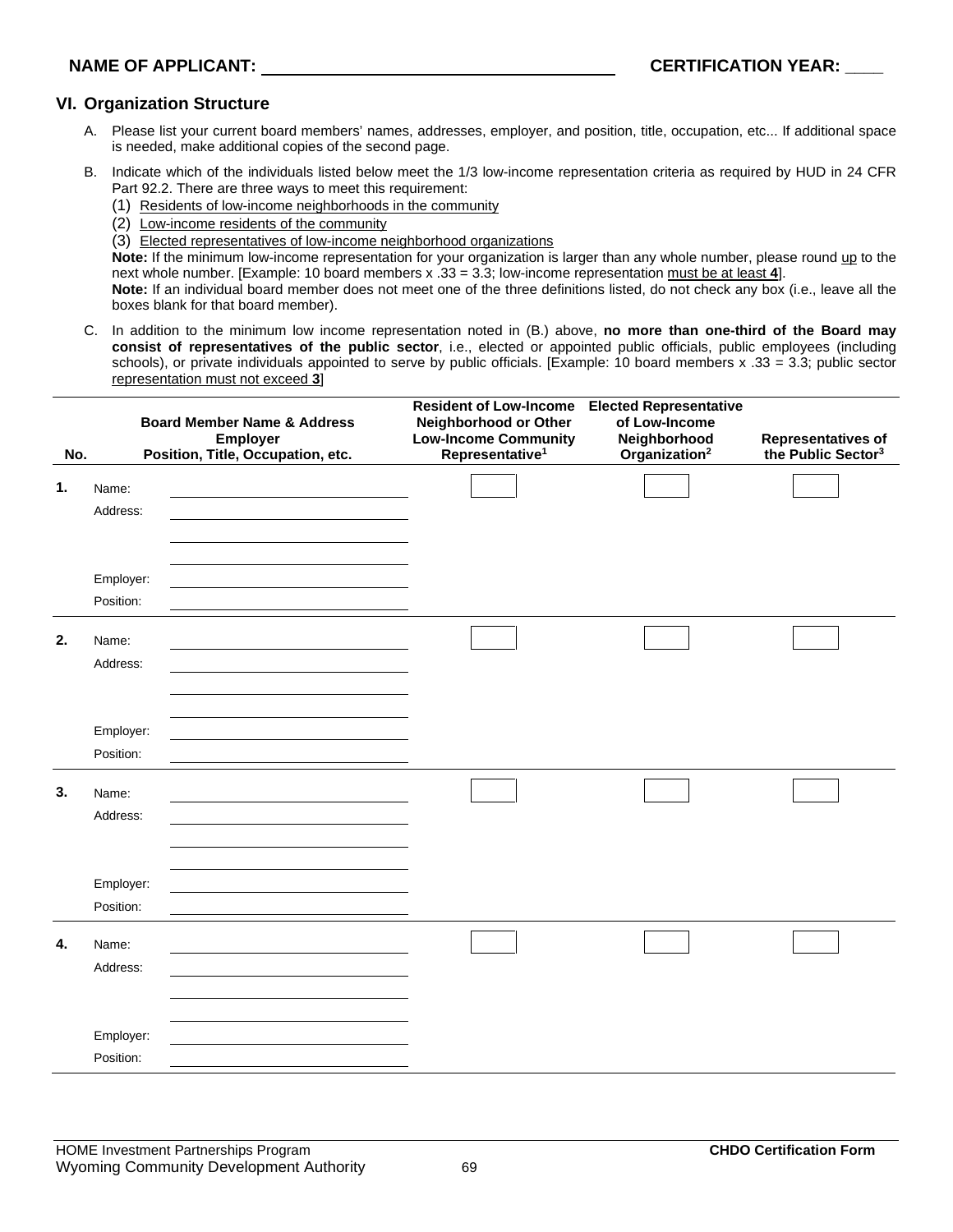#### **NAME OF APPLICANT: CERTIFICATION YEAR: \_\_\_\_**

| No.                    | <b>Board Member Name &amp; Address</b><br>Employer<br>Position, Title, Occupation, etc. | <b>Resident of Low-Income</b><br>Neighborhood or Other<br><b>Low-Income Community</b><br>Representative <sup>1</sup> | <b>Elected Representative</b><br>of Low-Income<br>Neighborhood<br>Organization <sup>2</sup> | <b>Representatives of</b><br>the Public Sector <sup>3</sup> |
|------------------------|-----------------------------------------------------------------------------------------|----------------------------------------------------------------------------------------------------------------------|---------------------------------------------------------------------------------------------|-------------------------------------------------------------|
| Name:<br>Address:      |                                                                                         |                                                                                                                      |                                                                                             |                                                             |
| Employer:<br>Position: |                                                                                         |                                                                                                                      |                                                                                             |                                                             |
| Name:<br>Address:      |                                                                                         |                                                                                                                      |                                                                                             |                                                             |
| Employer:<br>Position: |                                                                                         |                                                                                                                      |                                                                                             |                                                             |
| Name:<br>Address:      |                                                                                         |                                                                                                                      |                                                                                             |                                                             |
| Employer:<br>Position: |                                                                                         |                                                                                                                      |                                                                                             |                                                             |
| Name:<br>Address:      |                                                                                         |                                                                                                                      |                                                                                             |                                                             |
| Employer:<br>Position: |                                                                                         |                                                                                                                      |                                                                                             |                                                             |
| Name:<br>Address:      |                                                                                         |                                                                                                                      |                                                                                             |                                                             |
| Employer:<br>Position: |                                                                                         |                                                                                                                      |                                                                                             |                                                             |

Make additional copies of this page as needed.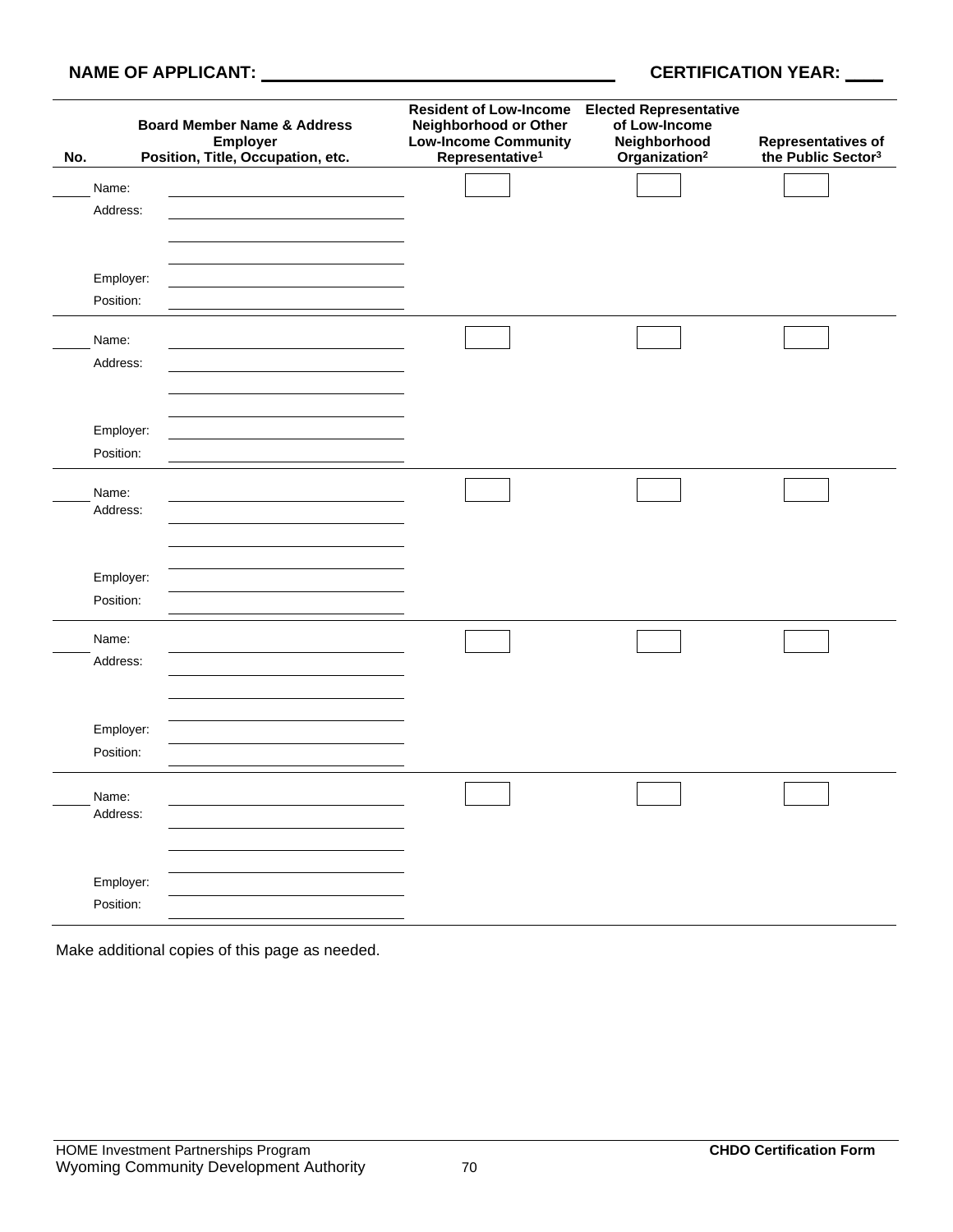#### **NAME OF APPLICANT: And All and All and All and All and All and All and All and All and All and All and All and A**

|                                                                       | <b>Resident of Low-Income</b><br>Neighborhood or Other<br><b>Low-Income Community</b><br>Representative <sup>1</sup> | <b>Elected Representative</b><br>of Low-Income<br><b>Neighborhood</b><br>Organization <sup>2</sup> | <b>Representatives of</b><br>the Public Sector <sup>3</sup> |
|-----------------------------------------------------------------------|----------------------------------------------------------------------------------------------------------------------|----------------------------------------------------------------------------------------------------|-------------------------------------------------------------|
| <b>Total Number of Representatives:</b><br>Percent of Total:   100.0% |                                                                                                                      |                                                                                                    | (Must be less than<br>1/3 of membership)                    |

**NOTES:** List **current** Board members. If a position is currently vacant, list it as "Vacant".

#### <sup>1</sup> Residents of low-income neighborhoods in the community

- $\checkmark$  Low-income neighborhoods are defined as neighborhoods where 51% or more of the residents are low-income
- $\checkmark$  Residents of low-income neighborhoods on CHDO boards do not have to be low-income themselves

#### Low-income residents of the community

- In urban areas, "community" is not necessarily limited to a single neighborhood, but may include several neighborhoods, the city, county, or metropolitan area
- $\checkmark$  In rural areas, "community" may also cover a multi-county area (but not the whole state); the board need not include low-income residents from each county in the multi-county area
- $\checkmark$  Low-income residents of low-income neighborhoods in the community do not need to submit proof of their income
- $\checkmark$  If low-income residents of the community who do not live in low-income neighborhoods are necessary to meet this threshold, the CHDO must obtain a certification from the resident that the resident does qualify as low-income
- <sup>2</sup> Elected representatives of low-income neighborhood organizations:
	- A *low-income neighborhood organization* is an organization composed primarily of residents of a low-income neighborhood
	- $\checkmark$  The primary purpose of the organization must be to serve the interests of the neighborhood residents
	- $\checkmark$  Block groups, town watch organization, neighborhood church groups, and NeighborWorks® organizations can be examples of low-income neighborhood organizations
	- $\checkmark$  The governing body of the low-income neighborhood organization may elect the representatives to serve on the CHDO board
- <sup>3</sup> **Public Sector Limits:** A **maximum** of one-third (1/3) or the governing board may consist of representatives of the public sector.
	- $\triangleright$  This limitation is intended to ensure that separation exists between government and CHDOs and that CHDOs are indeed community-based and community-controlled organizations
	- $\triangleright$  A member of the governing board of a CHDO would be considered a representative of the public sector if he or she is a public official, including:
		- o Elected officials of the state of Wyoming or local government council members, aldermen, commissioners, state legislators, members of the school board, etc.
		- o Appointed officials of the state of Wyoming of local government members of a planning or zoning commission, or of any other regulatory and/or advisory boards or commissions that are appointed by a state or local government official
		- o Public employees of the state of Wyoming or local government all employees of public agencies (including the schools) or departments of the state or local government (e.g., a clerk in the water and sewer department, a public facility janitor, or a secretary in the tax assessment office)
		- $\circ$  Appointed by a public official any individual who is not necessarily a public official, but who has been appointed by a public official (as described above) to serve on the CHDO board
		- $\triangleright$  Members of the Board appointed by public officials cannot select other members of the Board
		- What if the public official is low-income? Public officials and/or appointees who themselves are either low-income community residents or residents of a low-income neighborhood count against the one-third maximum limit of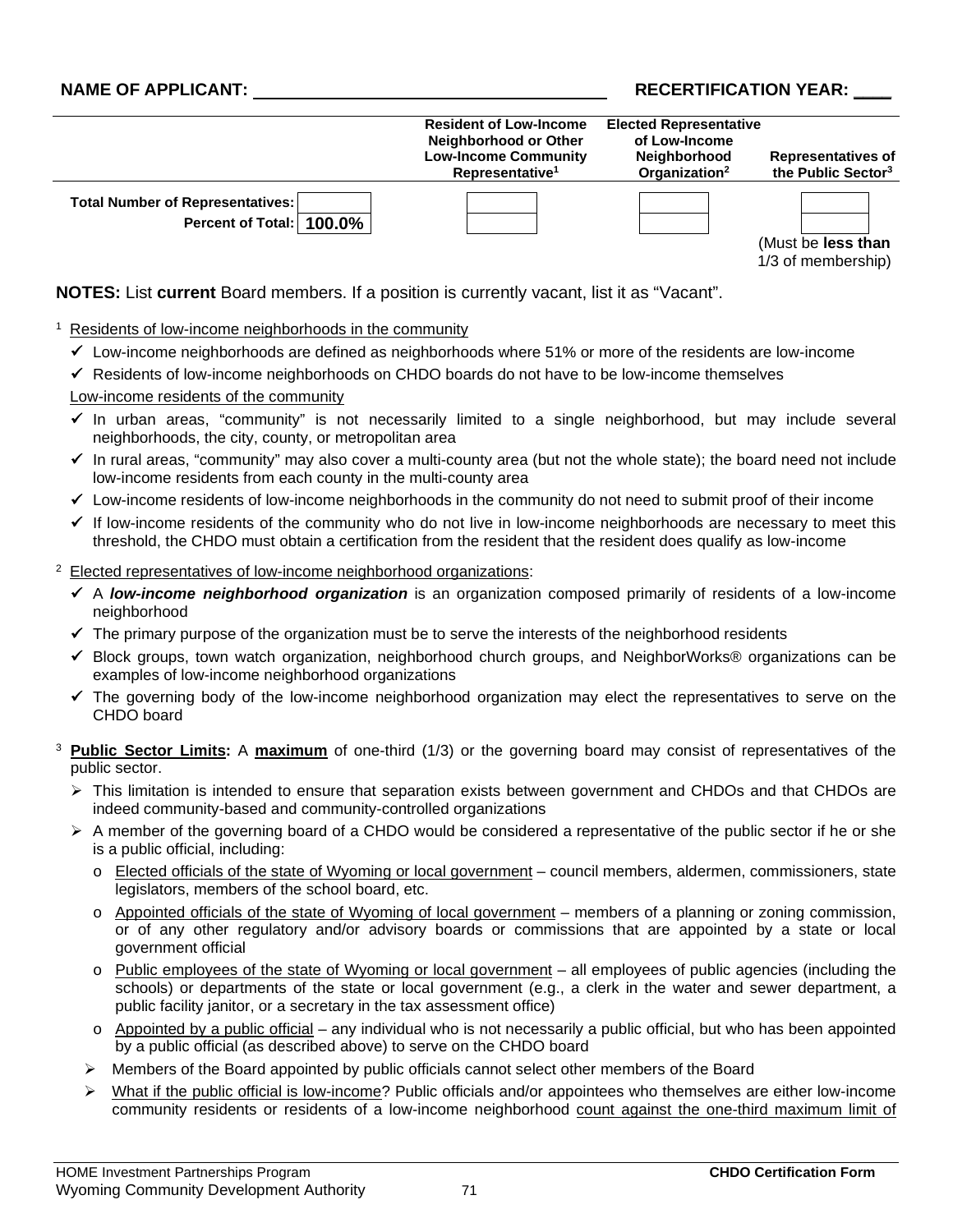*public sector* representatives. They do **not** count toward the one-third minimum requirement of community **representatives**